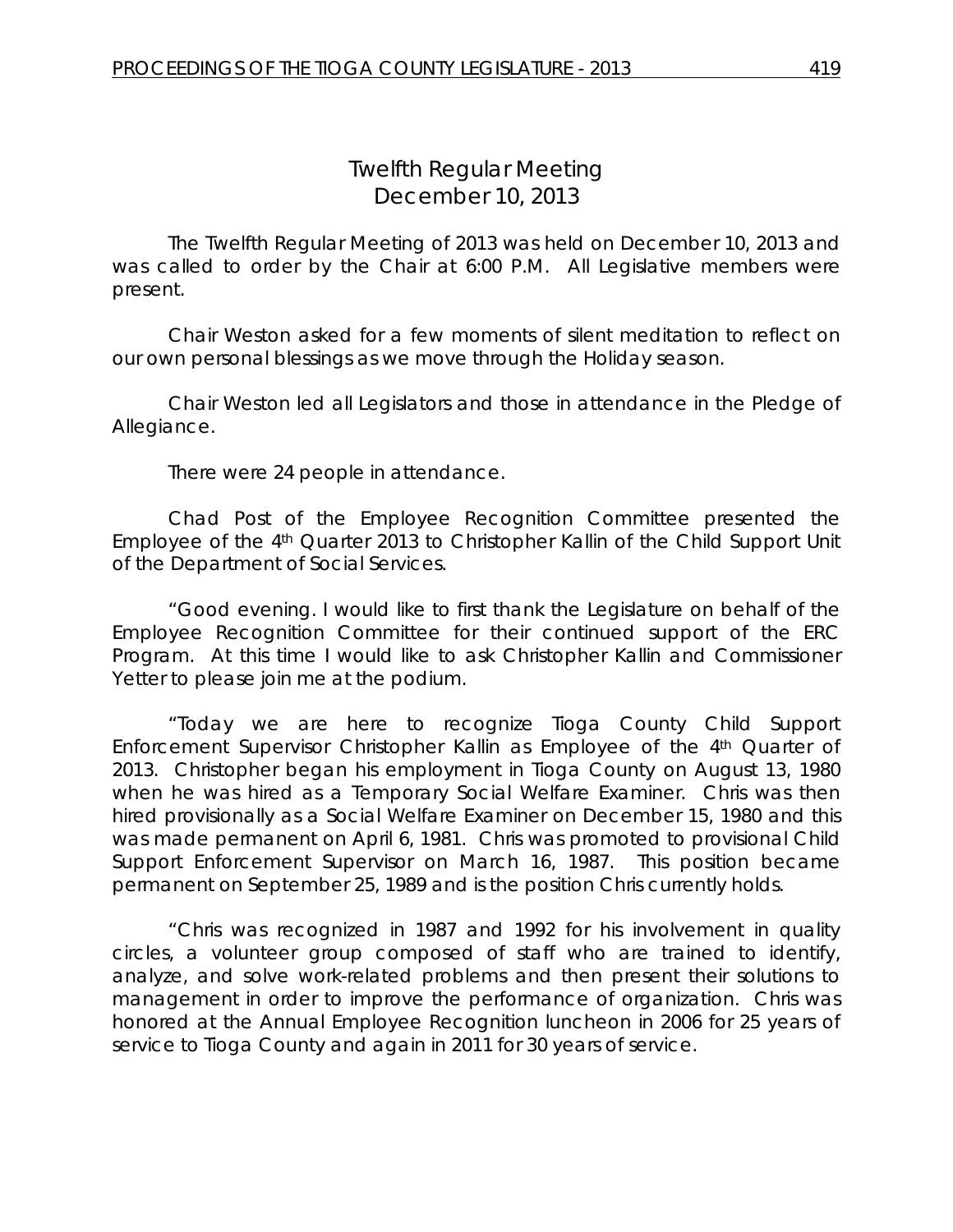"As the Supervisor in the Child Support Unit, Chris is responsible for training and mentoring new staff. Chris is the liaison for the Department of Taxation and Finance, one of Child Support's administrative enforcement remedies and is the liaison for Laboratory Court, the Child Support's paternity DNA testing partner. In addition, Chris also accomplishes tasks of support investigator. Chris is responsible for establishing paternity and support, and enforcing child support orders. Chris has an excellent relationship with custodial and noncustodial parents as well as collaborative partners in the child support process. He is very professional and an excellent representation of his department.

"Chris and his wife Kristen reside in Owego with their two daughters, Kendra a Senior and McKenna a freshman, both at Owego Free Academy. Chris loves sports of all kinds including baseball and golf. He is an avid Detroit Tigers fan. He coached the 12 Yoda Fast Pitch travel softball team from 2008 to 2012. He coached the 14 Yoda Fast Pitch travel softball team in 2013 and plans to do so again in 2014. Chris also coached the OFA Modified Softball Team in 2012.

"He currently serves as the Chairman of Finance Committee at Owego United Methodist Church and also serves as a CSEA Union Steward. Chris is an experienced and extremely valued asset to the Tioga County Department of Social Services Child Support Unit and is very deserving of this recognition. I would like to point out that we normally present the winner with a certificate and Chris has chosen to have the money for the certificate made in the memory of Kevin McRory, and we would just like to once again thank you for your service."

Legislator Huttleston spoke. "He is a real winner, but the real winner is the people that this Department serves in the County. We appreciate all that you have done and it was a nice gesture to remember Kevin McRory, which was one of the finest people that we knew just like you. Thank you."

Shawn Yetter, Commissioner of Social Services, spoke. "One of the nicest things about Chris is I try to make a point of knowing who staffs favorite sports teams are if they are in to sports and congratulate them when their teams are doing well so I do not have to spend a lot of time talking to Chris about the Tigers. I am always pleased when the individual selected for Employee of the Quarter who is someone who has demonstrated a career of commitment and quality work for the residents of the County and Chris is certainly an example of that with over 30 years of service to the County, and having been a fixture at Child Support for 26 years, all of those as the Child Support Supervisor.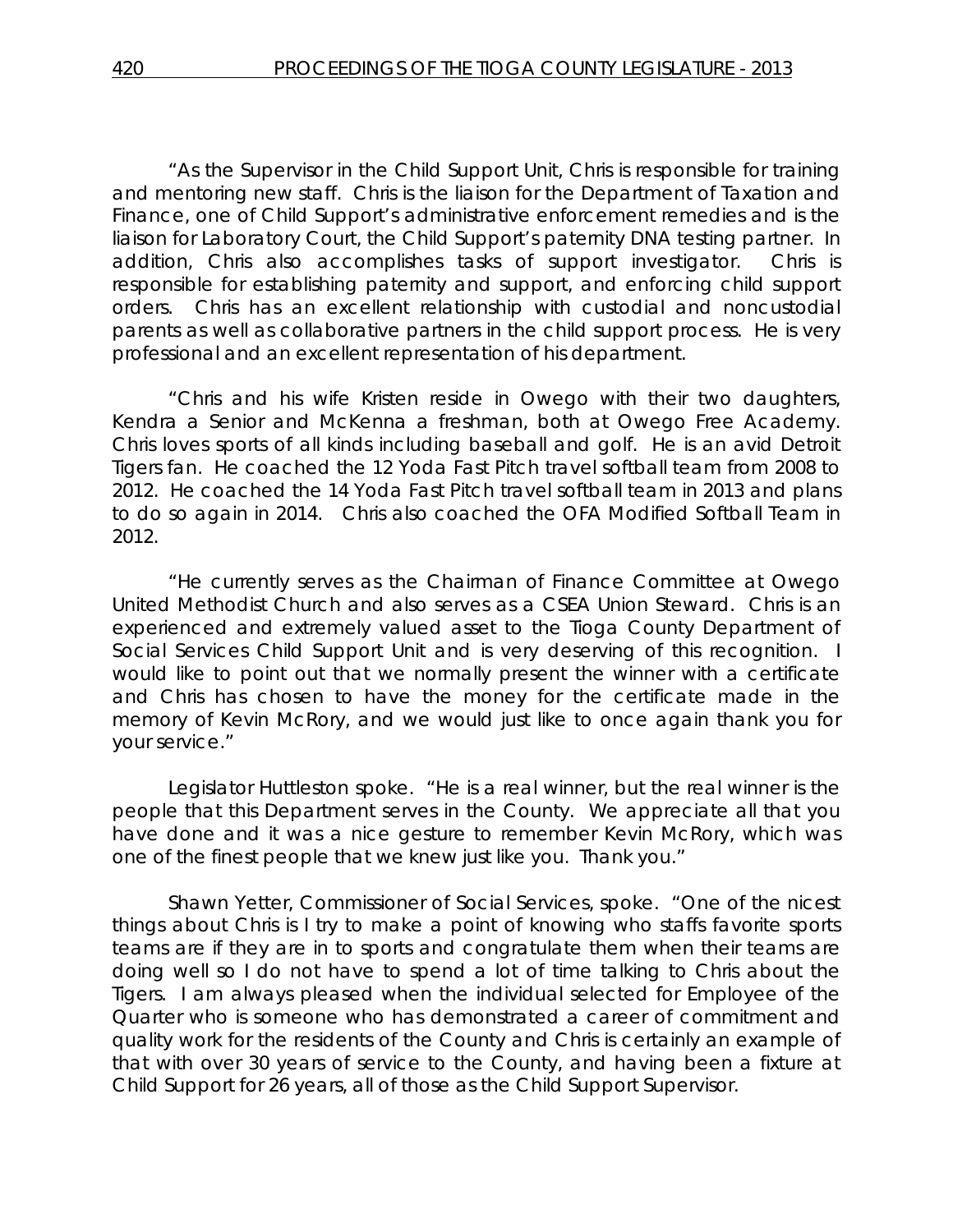"During those 26 years Child Support has certainly seen staff at all levels come and go, but one thing has remained constant and that is Chris. With Chris, consistency is what you always get. Now I might want to ask his daughters about this, but he is one of the most level headed, even tempered caring people you could ever have the opportunity to work with. Chris and I go way back. When I started in 1982 Chris and I were examiners together and I cannot think of many people that I would rather be professionally associated with for over 30 years than Chris.

"Tioga County has been lucky to have you as an asset for so many years. Our Department needs and appreciates the stability and calmness that you bring to us. Chris is a gentleman's gentleman, always professional, courteous, and caring. If you had the privilege of ever meeting Chris' father, you know he came by that very honestly. His face lights up when he talks about his family and he is always interested in and concerned about what is going on with your family. It goes without saying that Chris demonstrates a high level of skill at what he does day in and day out, and you can always be confident that things are in very good hands with Chris. Christopher you are incredibly worthy of being honored as Tioga County's Employee of the Quarter and on behalf of the Department we congratulate you on being selected by the Employee Recognition Committee as they recognize your exemplary work and commitment to the residents of Tioga County."

Chris Kallin spoke. "Kind words indeed, thank you Shawn. Big thank you here to my family, my wife Kristen, daughters Kendra and McKenna, thank you for your love, your understanding, and a boat load of patience. To my work family, they are not all here, but to Darlene, Sandy, Anita, Laura, John, and Doreen, they make coming to work a real pleasure. They are dedicated, they are hard working, they laugh, they have a good sense of humor, but most importantly a willingness to help those that need it. To Shawn, to Gail, my Administrators, a big thank you for not only your accessibility, but your guidance and your support. Shawn failed to mention that I am a Red Skins fan so we are definitely not talking about that.

"Finally, to the Legislative body, to the Employee Recognition Committee, I really do appreciate this award and I am really grateful that we have an opportunity and the time to honor your employee workforce. I have said this before, I said it before when Kevin won the Employee of the year award I believe. You have much to be proud of with your entire County workforce. Thank you."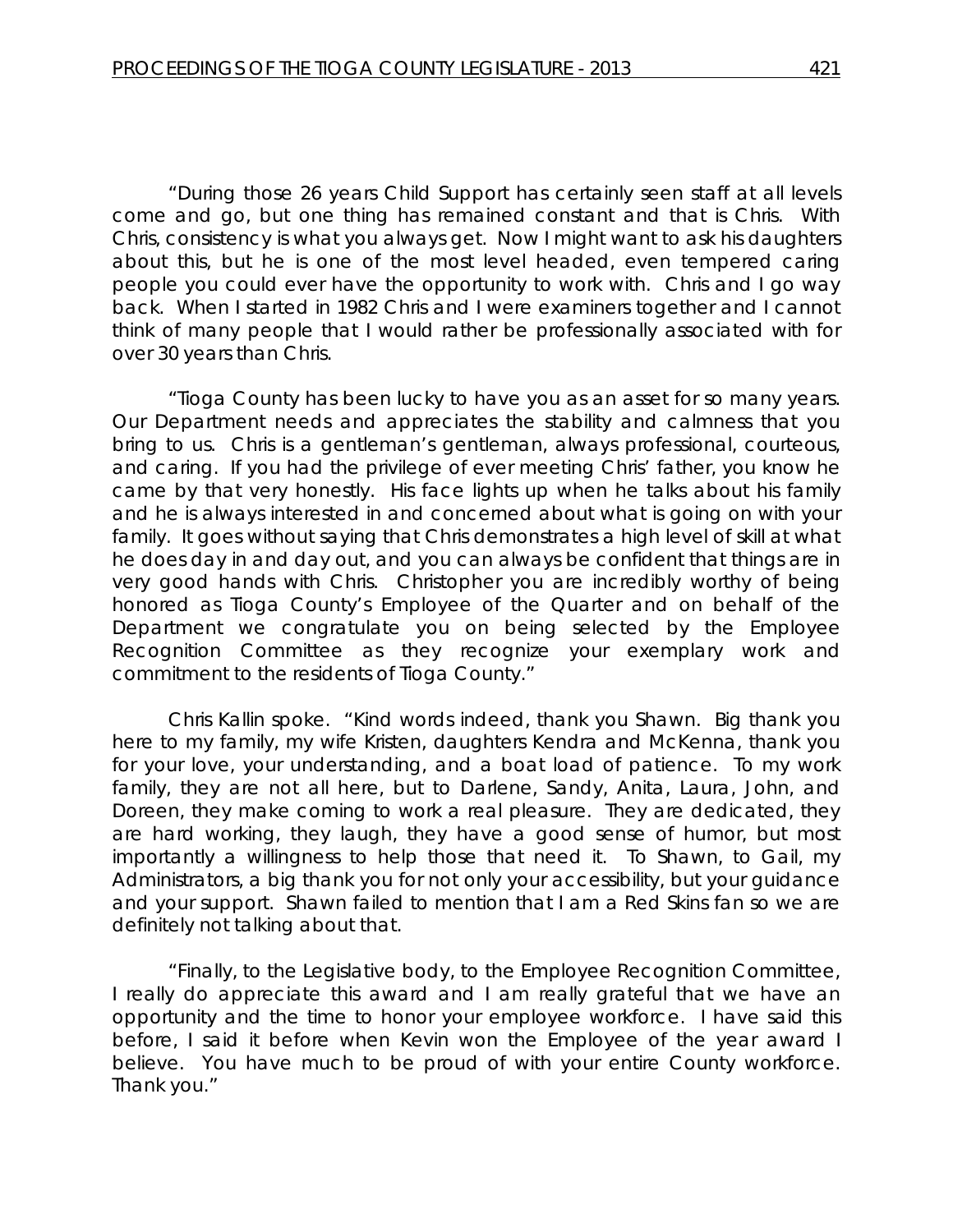Legislator Roberts read and presented the following recognition resolution to Rose Garrity of A New Hope Center.

There was a unanimous motion for the adoption of the following recognition resolution, seconded unanimously.

| REFERRED TO:          | LEGISLATIVE WORKSESSION                                                           |
|-----------------------|-----------------------------------------------------------------------------------|
| RESOLUTION NO. 289–13 | RECOGNIZE ROSE M. GARRITY'S<br>YEARS OF DEDICATED SERVICE<br>TO A NEW HOPE CENTER |

WHEREAS: Rose M. Garrity began her career with A New Hope Center in May of 1986 as Executive Director/Program Developer for this human services organization providing comprehensive services to crime victims; and

WHEREAS: Rose has been truly dedicated, loyal, and very passionate in her role providing assistance for domestic violence and sexual assault to victims; and

WHEREAS: Rose has received many awards of her years at A New Hope Center including Outstanding Victim Advocate of the Year, Jean Harris Award, Women of Excellence just to name a few; and

WHEREAS: Rose was part of the team who developed the NY Model for Batterer Programs and in October of 2003 A New Hope Center was the recipient of the prestigious Governor's Freedom Award; and

WHEREAS: Rose M. Garrity will retire on December 31, 2013; now therefore be it

RESOLVED:That the Tioga County Legislature, on its own behalf, as well as on behalf of the citizens of Tioga County, express sincere gratitude to Rose M. Garrity for her many years of dedicated and loyal service to Tioga County and victims of domestic violence and sexual assault; and be it further

RESOLVED: That this resolution be spread upon the minutes of this meeting and a certified copy be presented to this outstanding individual, Rose M. Garrity.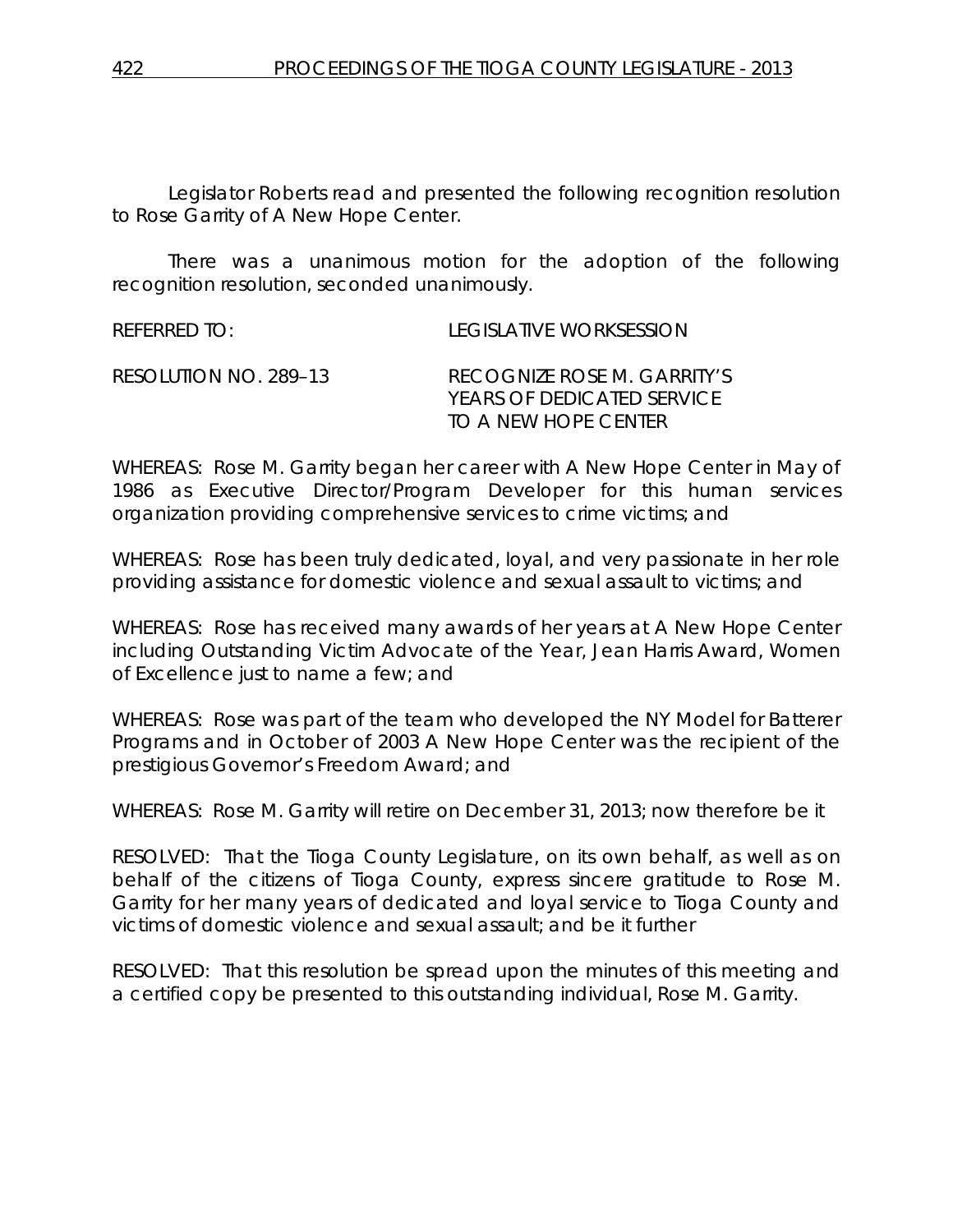#### ROLL CALL VOTE

Unanimously Yes – Legislators Weston, Roberts, Sauerbrey, Standinger, Sullivan, Case, Hollenbeck, Huttleston, and Monell.

No – None.

Absent – None.

RESOLUTION ADOPTED UNANIMOUSLY.

Rose Garrity spoke. "I cannot change my mind now can I? I just want to thank you for this and say what a pleasure it has been to serve this County. Thank you."

Chair Weston noted the following recognition resolution for Mary Gelatt of the Public Health Department.

There was a unanimous motion for the adoption of the following recognition resolution, seconded unanimously.

REFERRED TO HEALTH & HUMAN SERVICES COMMITTEE

RESOLUTION NO. 290-13 *RECOGNITION OF MARY GELATT'S 17 YEARS OF DEDICATED SERVICE TO THE TIOGA COUNTY PUBLIC HEALTH DEPARTMENT*

WHEREAS: Mary Gelatt, was appointed to the position of Registered Nurse on April 19, 1996, in the Tioga County Health Department; the position she still holds; and

WHEREAS: Prior to 1996, Ms. Gelatt held several different positions at the Health Department that included part-time, temporary and contractual positions which combined for over four additional years of public health services to the citizens of Tioga County; and

WHEREAS: In January of 2009 Mary was honored as the Public Health Team Member of the Quarter by her peers in the Health Department; and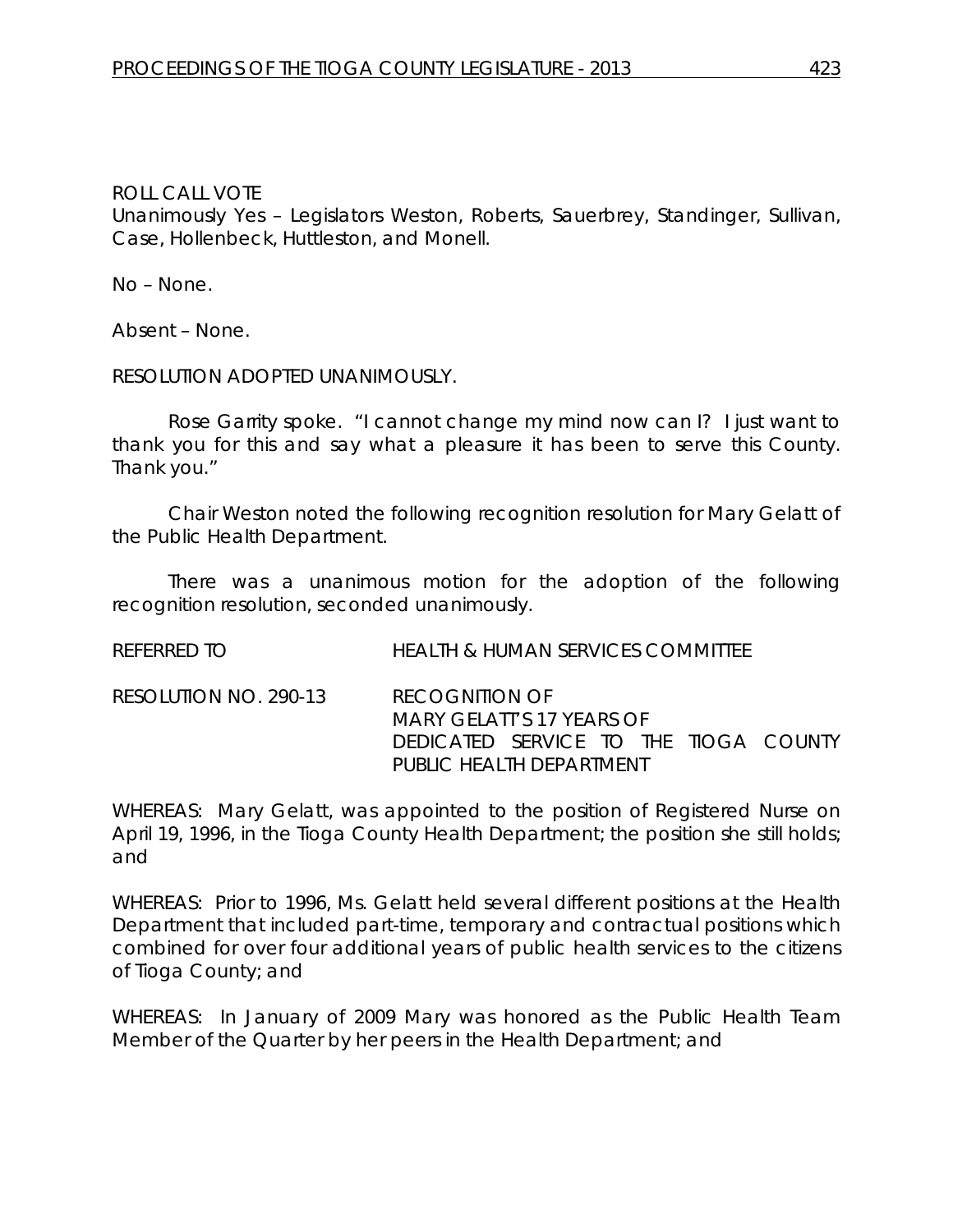WHEREAS: Mary Gelatt has been extremely dedicated, loyal and professional in the performance of her duties and responsibilities during the past 17 years to the Public Health Department. She has earned the respect of her colleagues and peers throughout Tioga County; and

WHEREAS: Ms. Gelatt will retire on December 31, 2013; therefore be it

RESOLVED: That the Tioga County Legislature, on its own behalf, as well as on behalf of the citizens of Tioga County, express sincere gratitude to Mary Gelatt for her over 17 years of dedicated and loyal service to the residents of Tioga County; and be it further

RESOLVED: That this resolution be spread upon the minutes of this meeting and a certified copy be presented to this outstanding employee, Mary Gelatt.

#### ROLL CALL VOTE

Unanimously Yes – Legislators Weston, Roberts, Sauerbrey, Standinger, Sullivan, Case, Hollenbeck, Huttleston, and Monell.

No – None.

Absent – None.

RESOLUTION ADOPTED UNANIMOUSLY.

Rick Stilson had privilege of the floor. "I just want to take a minute to thank you all on behalf of the libraries for maintaining the funding, especially in the case of the Apalachin Library. They are trying to figure out what services and hours they are going to cut now as a result of the actions of the Town, so your efforts to maintain the funding are greatly appreciated. Thank you."

The list of audited bills was submitted and is summarized as follows:

| Code  | <b>Description</b>                      | Equipment Expense |
|-------|-----------------------------------------|-------------------|
| A1010 | Legislative Board                       | 150.39            |
| A1165 | <b>District Attorney</b>                | 1,690.43          |
| A1170 | <b>Public Defender</b>                  | 3,198.31          |
| A1172 | <b>Assigned Counsel</b>                 | 36,520.22         |
| A1325 | Treasurer                               | 8,994.77          |
| A1364 | <b>Expense of County Owned Property</b> | 265.00            |
| A1410 | <b>County Clerk</b>                     | 674.96            |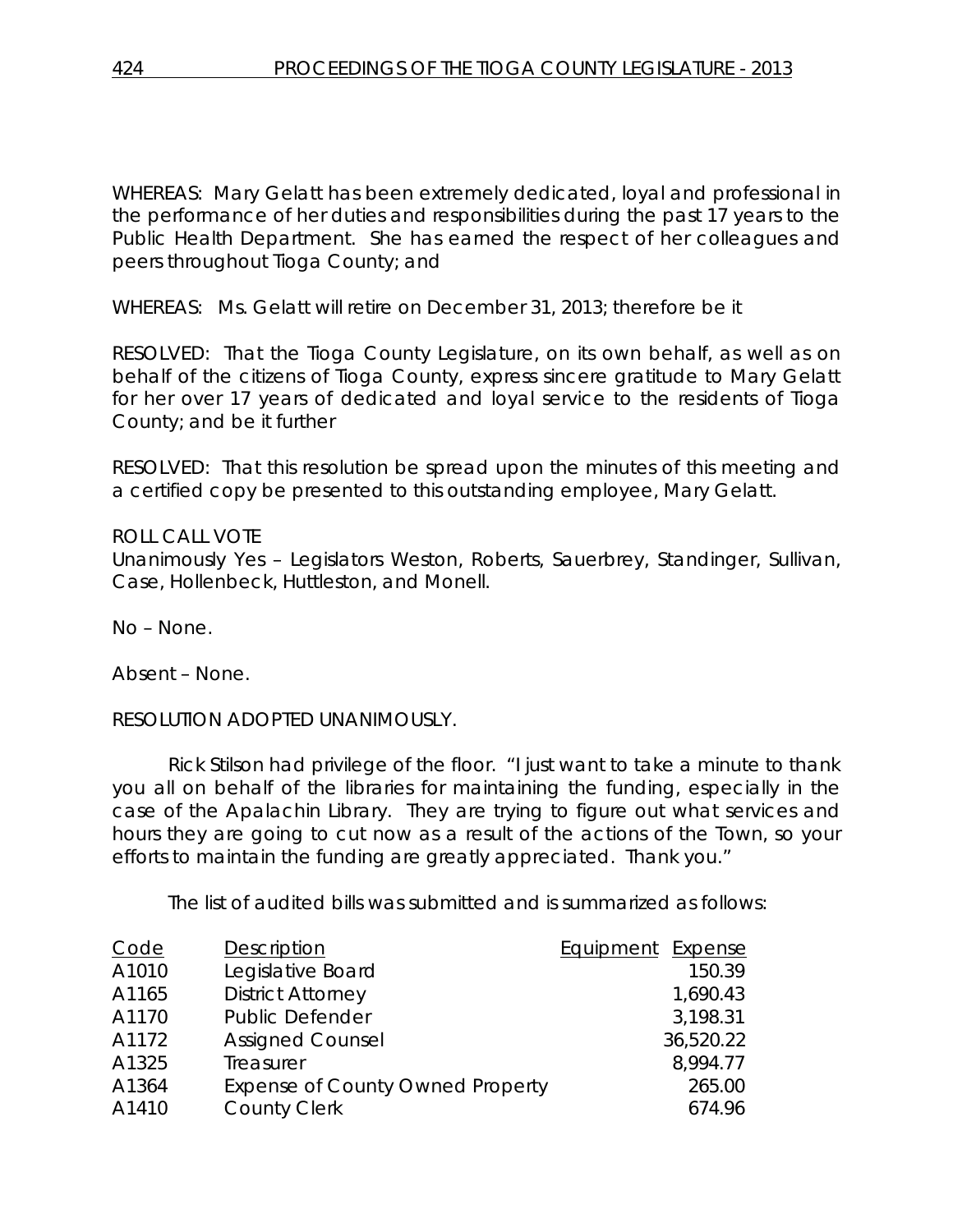| A1411                   | Department of Motor Vehicles             |        | 372.46     |
|-------------------------|------------------------------------------|--------|------------|
|                         |                                          |        |            |
| A1420                   | Law                                      |        | 7,822.00   |
| A1430                   | Personnel                                |        | 1,922.15   |
| A1450                   | Elections                                |        | 12,320.71  |
| A1490                   | <b>Public Works Administration</b>       |        | 112.95     |
| A1620                   | <b>Buildings</b>                         |        | 31,143.07  |
| A1621                   | <b>Buildings</b>                         |        | 13,423.30  |
| A1680                   | Information Technology                   |        | 27,338.56  |
| A2490                   | <b>Community College Tuition</b>         |        | 10,255.67  |
| A2960                   | <b>Education of Handicapped Children</b> |        | 142,830.71 |
| A3020                   | Public Safety Comm E911 System           |        | 3,859.26   |
| A3110                   | <b>Sheriff</b>                           | 353.11 | 16,910.82  |
| A3140                   | Probation                                | 925.00 | 92.00      |
| A3146                   | Sex Offender Program                     |        | 27,720.00  |
| A3150                   | Jail                                     |        | 59,269.17  |
| A3410                   | Fire                                     |        | 5,545.48   |
| A3640                   | <b>Emergency Mgmt Office</b>             |        | 735.63     |
| A3641                   | <b>LEMPG Grant</b>                       | 719.99 |            |
| A4010                   | <b>Public Health Nursing</b>             |        | 10,675.78  |
| A4011                   | <b>Public Health Administration</b>      |        | 2,025.26   |
| A4042                   | <b>Rabies Control</b>                    |        | 644.70     |
| A4044                   | Early Intervention                       |        | 80.05      |
| A4053                   | Preventive/Primary Health Services       |        | 401.30     |
| A4054                   | <b>Preventive Dental Services</b>        |        | 2,398.90   |
| A4064                   | <b>Managed Care-Dental Services</b>      | 318.00 | 8,181.00   |
| A4070                   | <b>Disease Control</b>                   |        | 5,060.12   |
| A4090                   | <b>Environmental Health</b>              |        | 657.16     |
| A4210                   | <b>Alcohol and Drug Services</b>         |        | 1,707.09   |
| A4309                   | Mental Hygiene Co Admin                  |        | 3,365.69   |
| A4310                   | <b>Mental Health Clinic</b>              |        | 15,760.76  |
| A4321                   | Intensive Case Management                |        | 712.99     |
| A6010                   | Social Services Administration           |        | 41,117.72  |
| A6422                   | Economic Development                     |        | 647.53     |
| A6510                   | Veterans' Service                        |        | 1,581.65   |
| A6610                   | Sealer Weights and Measures              |        | 69.13      |
| A7310.41                | Youth Programs, Refundable               |        | 5,000.00   |
| A7510                   | Historian                                |        | 166.30     |
| A8020                   | Planning                                 |        | 2,014.36   |
| A8752                   | <b>NYS Ag Markets Grant</b>              |        | 860.00     |
| A9060                   | Health Insurance                         |        | 2,739.30   |
| <b>SOLID WASTE FUND</b> |                                          |        | 89,487.90  |
| SPECIAL GRANT FUND      |                                          |        | 6,348.53   |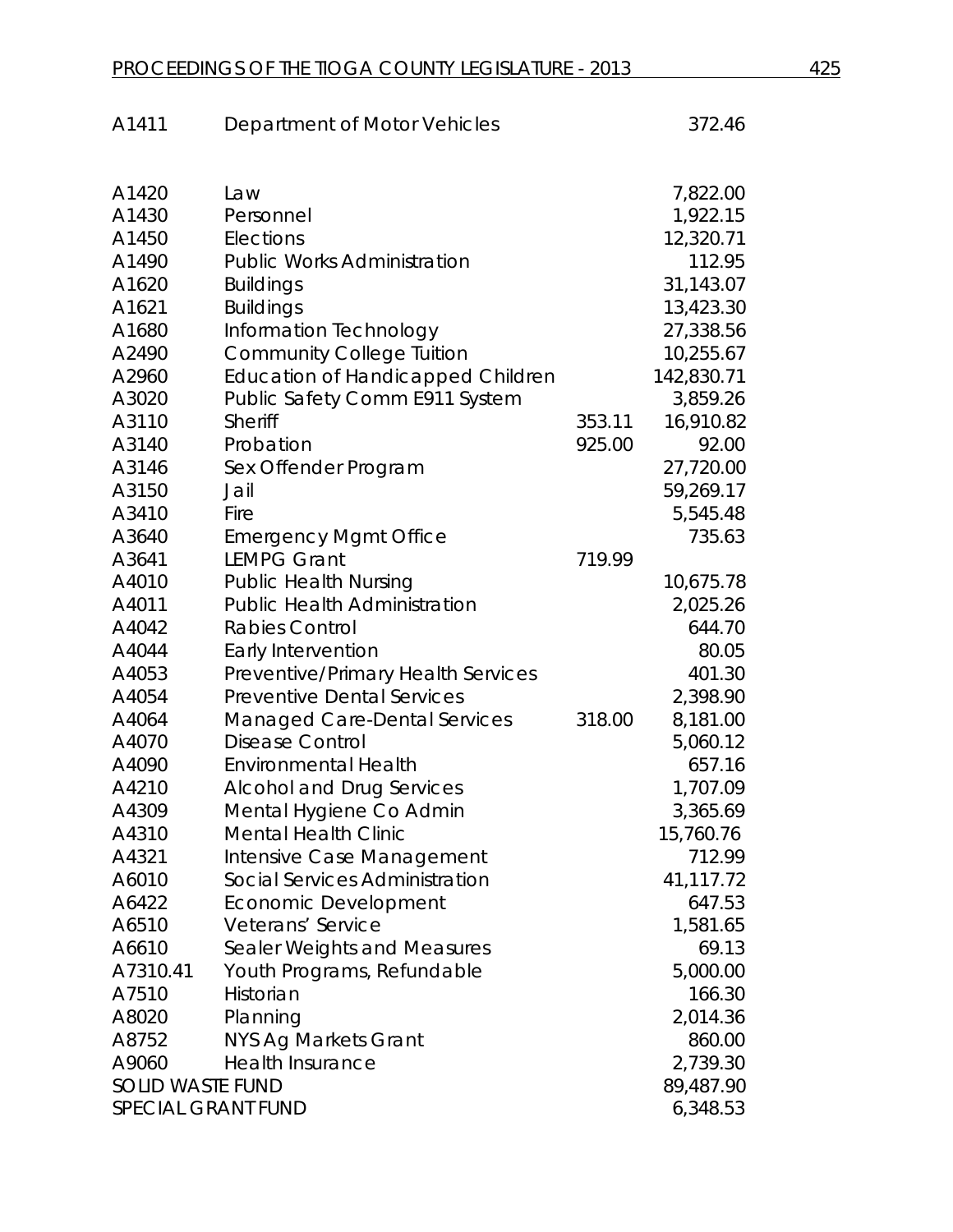| <b>COUNTY ROAD FUND</b>                                                              | 26,594.77                            |
|--------------------------------------------------------------------------------------|--------------------------------------|
| <b>CAPITAL FUND</b><br><b>CONSOLIDATED HEALTH FUND</b><br><b>SELF-INSURANCE FUND</b> | 485,247.98<br>325,031.60<br>1,300.00 |
| <b>GRAND TOTAL</b>                                                                   | \$1,455,361.69                       |

Legislator Sullivan made a motion to approve the minutes of November 12 & 21, 2013, seconded by Legislator Sauerbrey, and carried.

Chair Weston made the following appointment to the Information Technology Steering Committee:

Barb Cushman effective 12/10/2013

Committee meeting reports are on file in the Legislative Clerk's Office and may be procured there by any interested person.

Legislator Sullivan moved for the adoption of the following resolution, seconded by Legislator Standinger.

REFERRED TO: ADMINISTRATIVE SERVICES COMMITTEE

RESOLUTION NO. 291-13 *ADOPT STATE EQUALIZATION REPORTS*

RESOLVED: That the State Equalization Reports for County Tax be and the same hereby are approved, and that the County tax rates be the rates used in computing taxes in the several Towns.

ROLL CALL VOTE

Yes – Legislators Weston, Roberts, Sauerbrey, Standinger, Sullivan, Case, Hollenbeck, Huttleston, and Monell.

No – None.

Absent – None.

RESOLUTION ADOPTED.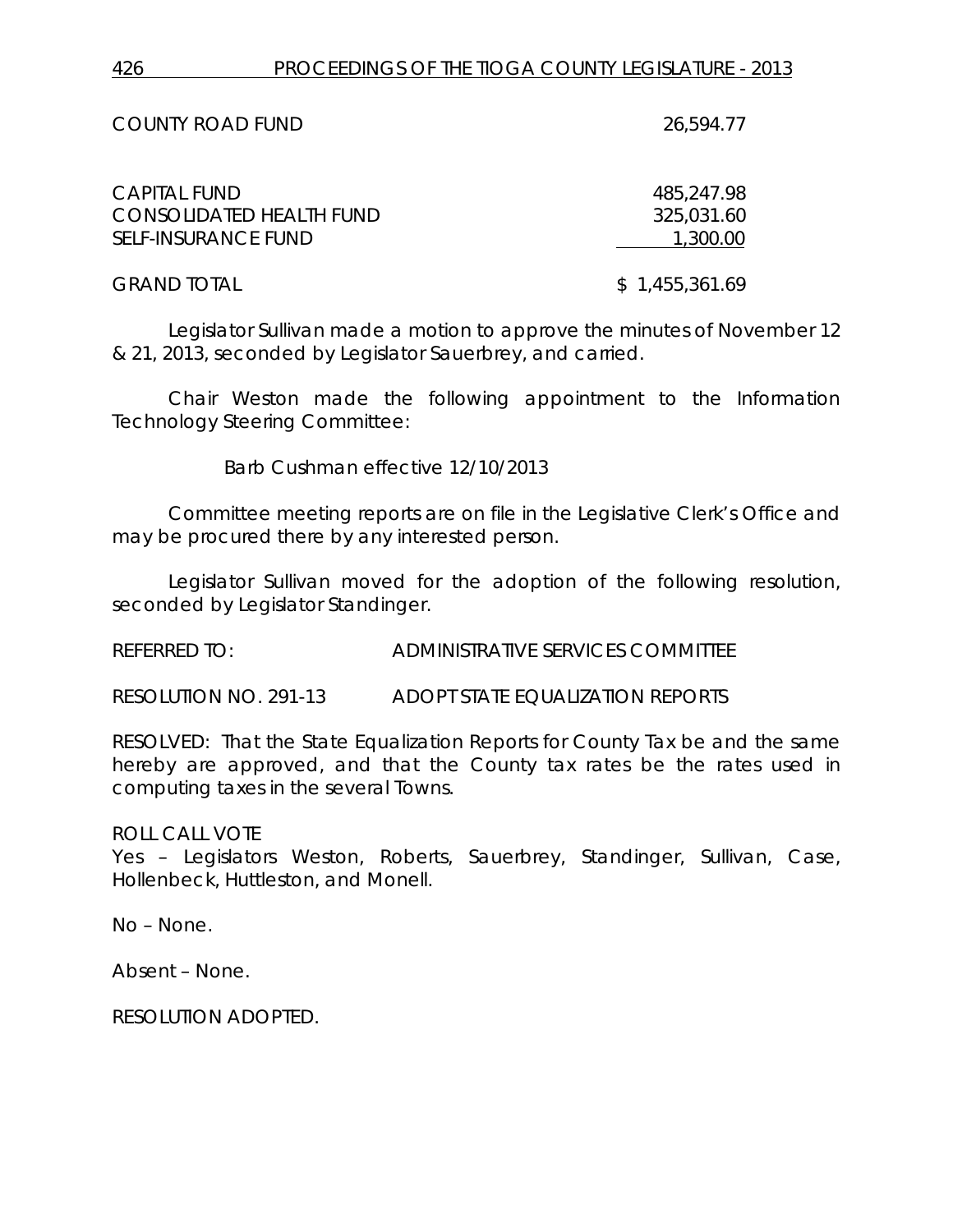Legislator Sullivan moved for the adoption of the following resolution, seconded by Legislator Hollenbeck.

REFERRED TO: LEGISLATIVE WORKSESSION

RESOLUTION NO. 292-13 *FIX TIME OF ORGANIZATIONAL MEETING*

RESOLVED: That the Organizational Meeting of this Legislature be held at 9:00 A.M., Thursday, January 2, 2014.

ROLL CALL VOTE Yes – Legislators Weston, Roberts, Sauerbrey, Standinger, Sullivan, Case, Hollenbeck, Huttleston, and Monell.

No – None.

Absent – None.

RESOLUTION ADOPTED.

Legislator Sullivan moved for the adoption of the following resolution, seconded by Legislator Monell.

REFERRED TO: FINANCE COMMITTEE

RESOLUTION NO. 293-13 *YEAR END TRANSFERS*

RESOLVED: That unencumbered balances of appropriation accounts, unanticipated revenue fund balances in the amount equal to the sum of overdrawn appropriation accounts in all funds be, and hereby are appropriated to overdrawn accounts; and be it further

RESOLVED: That the County Treasurer is hereby authorized and directed to effect this resolution.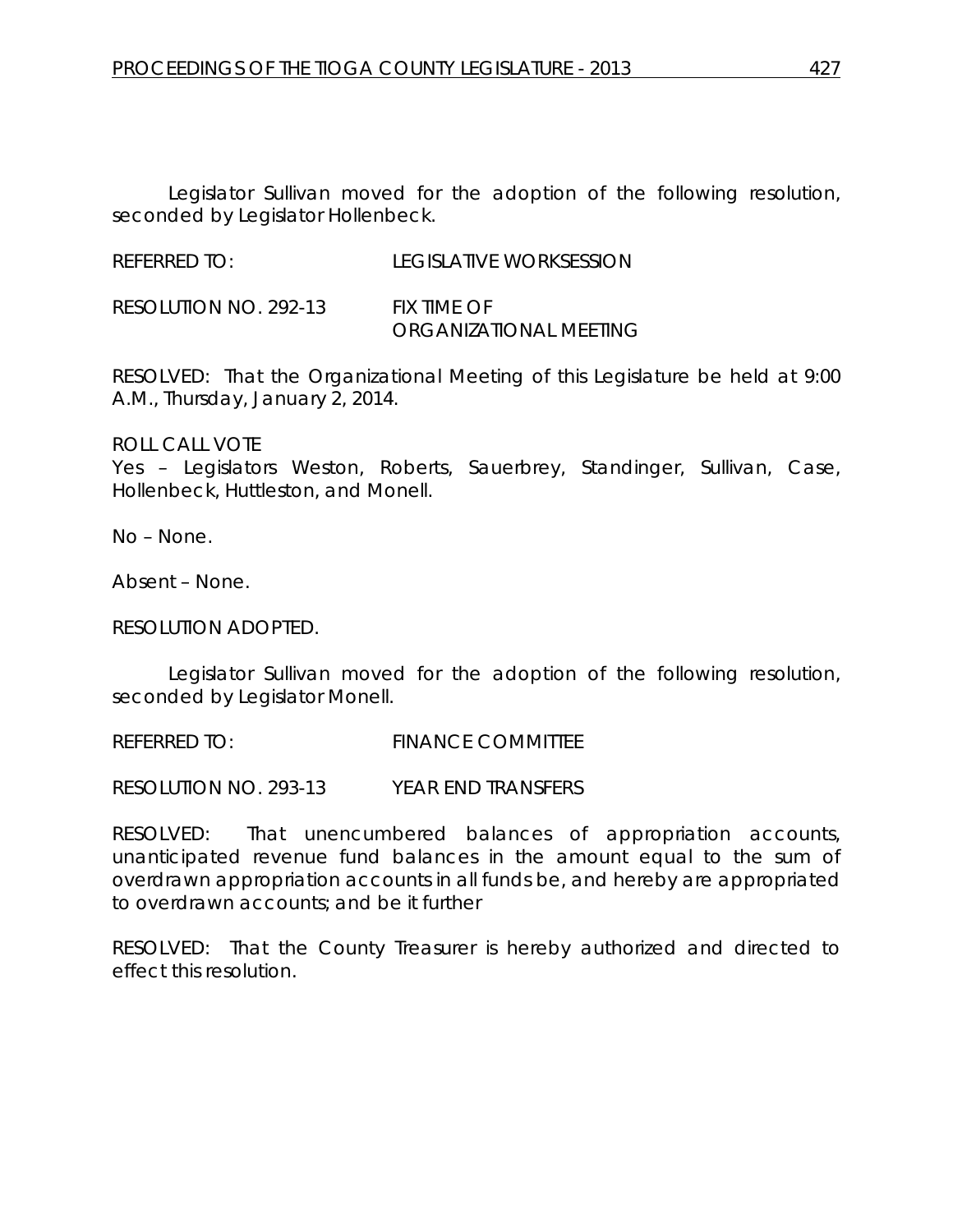ROLL CALL VOTE

Yes – Legislators Weston, Roberts, Sauerbrey, Standinger, Sullivan, Case, Hollenbeck, Huttleston, and Monell.

No – None.

Absent – None.

RESOLUTION ADOPTED.

Legislator Sullivan moved for the adoption of the following resolution, seconded by Legislator Sauerbrey.

REFERRED TO: FINANCE COMMITTEE

RESOLUTION NO. 294-13 *AUTHORIZE TREASURER TO ENCUMBER FUNDS*

RESOLVED: That the County Treasurer be and hereby is authorized to encumber whatever funds he deems necessary, subject to the approval of the Finance Committee; and be it further

RESOLVED: That said funds be encumbered before December 31, 2013 to allow proper coding of bills for payment in January.

ROLL CALL VOTE

Yes – Legislators Weston, Roberts, Sauerbrey, Standinger, Sullivan, Case, Hollenbeck, Huttleston, and Monell.

No – None.

Absent – None.

RESOLUTION ADOPTED.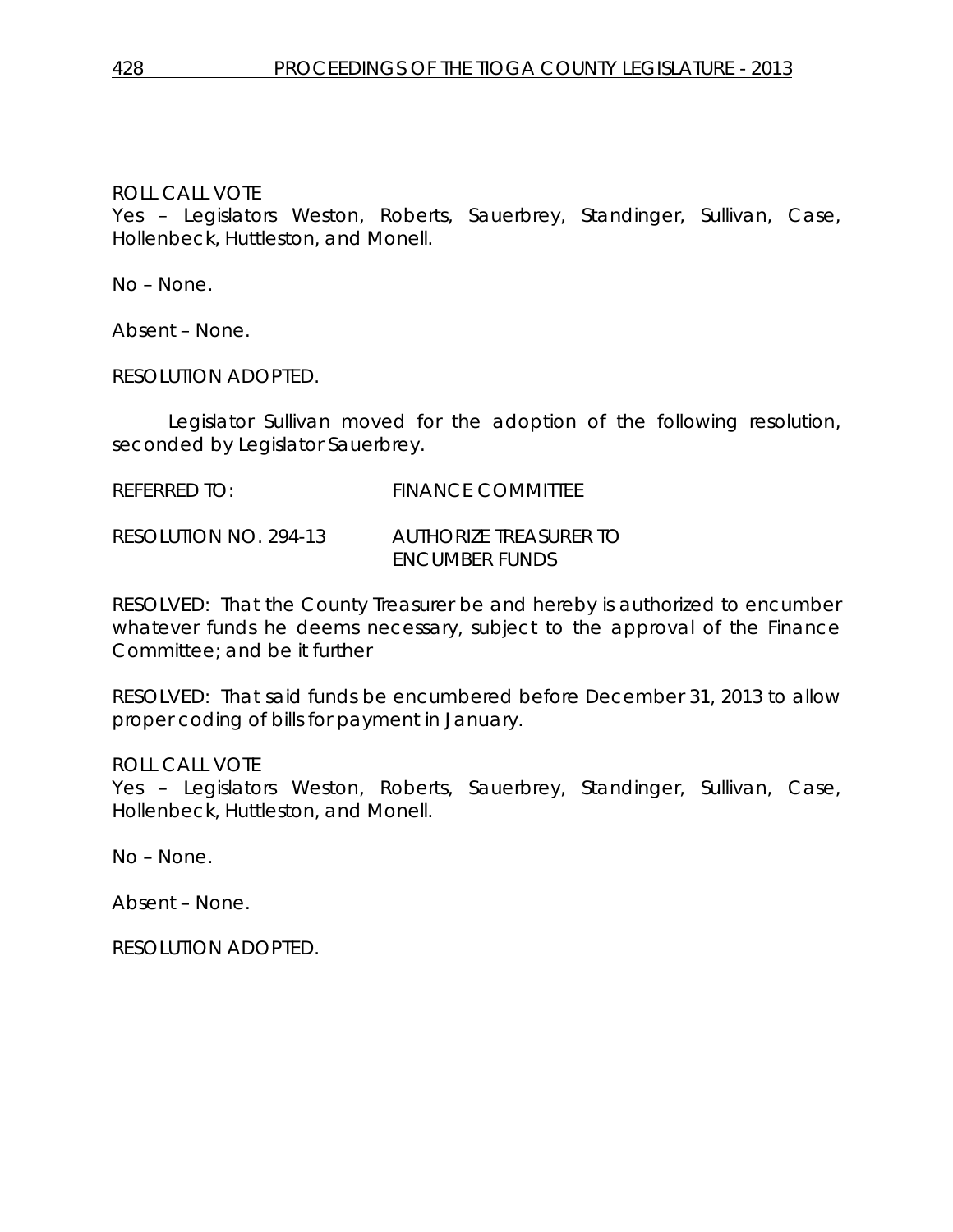Legislator Sullivan moved for the adoption of the following resolution, seconded by Legislator Monell.

| <b>REFERRED TO:</b> | <b>FINANCE COMMITTEE</b> |
|---------------------|--------------------------|
|                     |                          |

#### RESOLUTION NO. 295-13 *ADOPT COUNTY BUDGET FOR 2014, APPROPRIATIONS AND SALARY SCHEDULE*

RESOLVED: That the tentative budget for Tioga County for the year 2014 submitted by the Budget Officer on November 15, 2013 and approved by the Finance Committee be, and the same hereby is adopted as the official Budget for the year 2014; and be it further

RESOLVED: That the several amounts specified in such budget as to the total for the several objects as set forth in Schedule 1 therein be appropriated for such objects, effective January 1, 2014; and be it further

RESOLVED: That the full time Salary Schedule 5 set forth in the budget be adopted effective January 1, 2014.

ROLL CALL VOTE

Yes – Legislators Weston, Roberts, Sauerbrey, Standinger, Sullivan, Case, Hollenbeck, Huttleston, and Monell.

No – None.

Absent – None.

RESOLUTION ADOPTED.

Legislator Sullivan moved for the adoption of the following resolution, seconded by Legislator Standinger.

REFERRED TO: FINANCE COMMITTEE

RESOLUTION NO. 296-13 *TOWN TAX LEVY*

WHEREAS: There has been presented to this Legislature a duly certified copy of the annual Budgets of each of the several Towns of the County of Tioga for the fiscal year beginning January 1, 2014; be it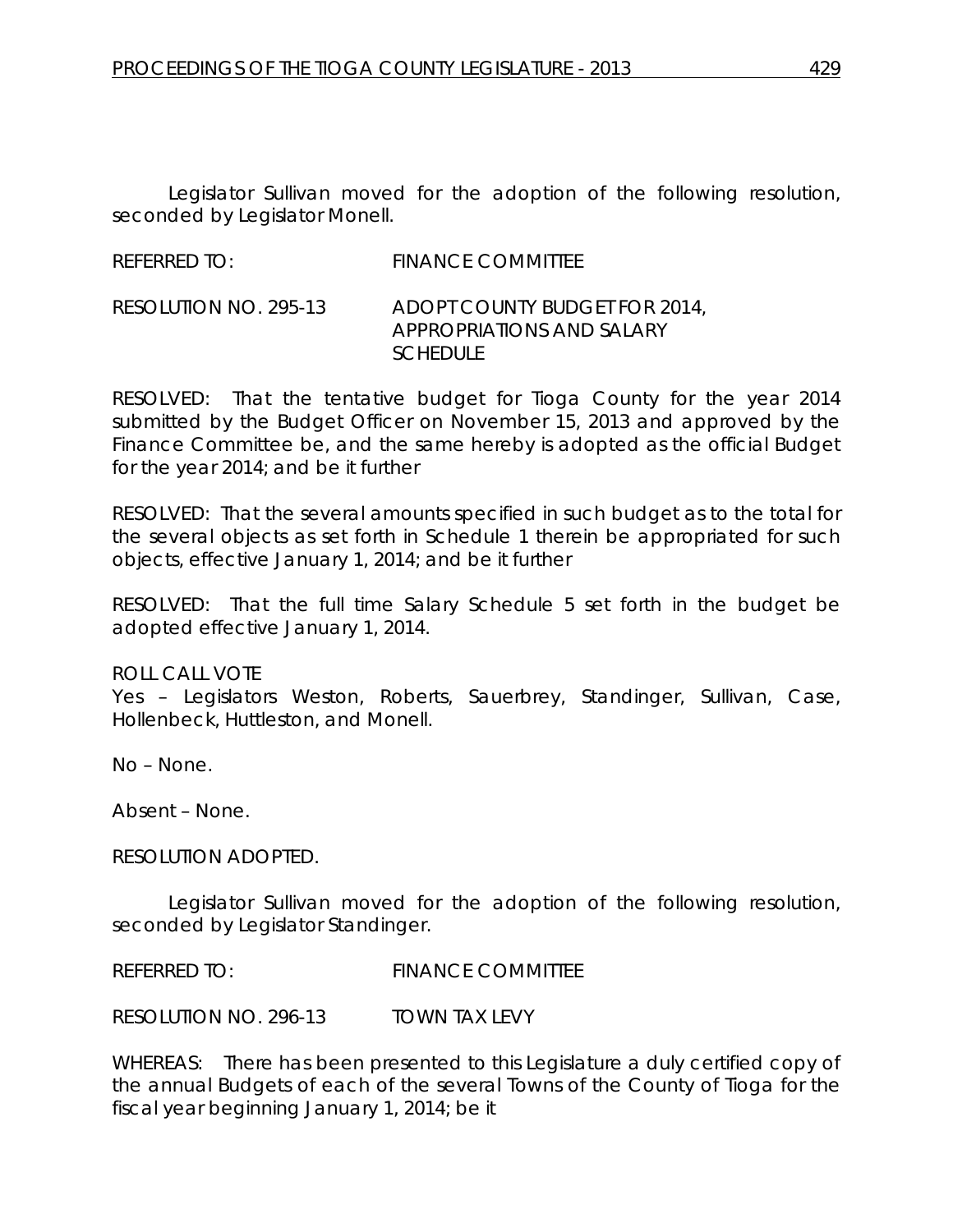RESOLVED: That there shall be, and there is, assessed against and levied upon and collected from the taxable property situate in the following Towns outside the incorporated Villages or partially located therein, the amounts indicated for Town purposes as specified in the Budgets of the respective Towns as follows:

| <b>General Outside</b> | <b>Highway Outside</b> |
|------------------------|------------------------|
|                        |                        |
| 61,366                 | 111,506                |
|                        |                        |
|                        | 116,790                |
|                        | 1,879,324              |
| 26,292                 | 455,259                |
|                        |                        |

Further

RESOLVED: That there shall be and there hereby is, assessed against and levied upon and collected from the taxable property liable therefore within the respective Fire and Fire protection Districts in the Towns, the following amounts for the purposes of such Districts as specified on their annual Budgets:

| <b>Town of Barton</b>                |              |
|--------------------------------------|--------------|
| <b>Halsey Valley Fire Protection</b> | 17,557.38    |
| Lockwood Fire Protection             | 38,760.00    |
| <b>Waverly Joint Fire Protection</b> | 258,312.00   |
| <b>Town of Berkshire</b>             |              |
| <b>Berkshire Fire District</b>       | 119,032.00   |
| Town of Candor                       |              |
| <b>Candor Fire District</b>          | 420,334.00   |
| Town of Newark Valley                |              |
| <b>Newark Valley Fire District</b>   | 174,000.73   |
| <b>Town of Nichols</b>               |              |
| Lounsberry Fire Protection           | 3,000.00     |
| <b>Nichols Joint Fire Protection</b> | 137,900.00   |
| Town of Owego                        |              |
| <b>Apalachin Fire District</b>       | 742,720.00   |
| <b>Owego Fire District</b>           | 1,000,189.61 |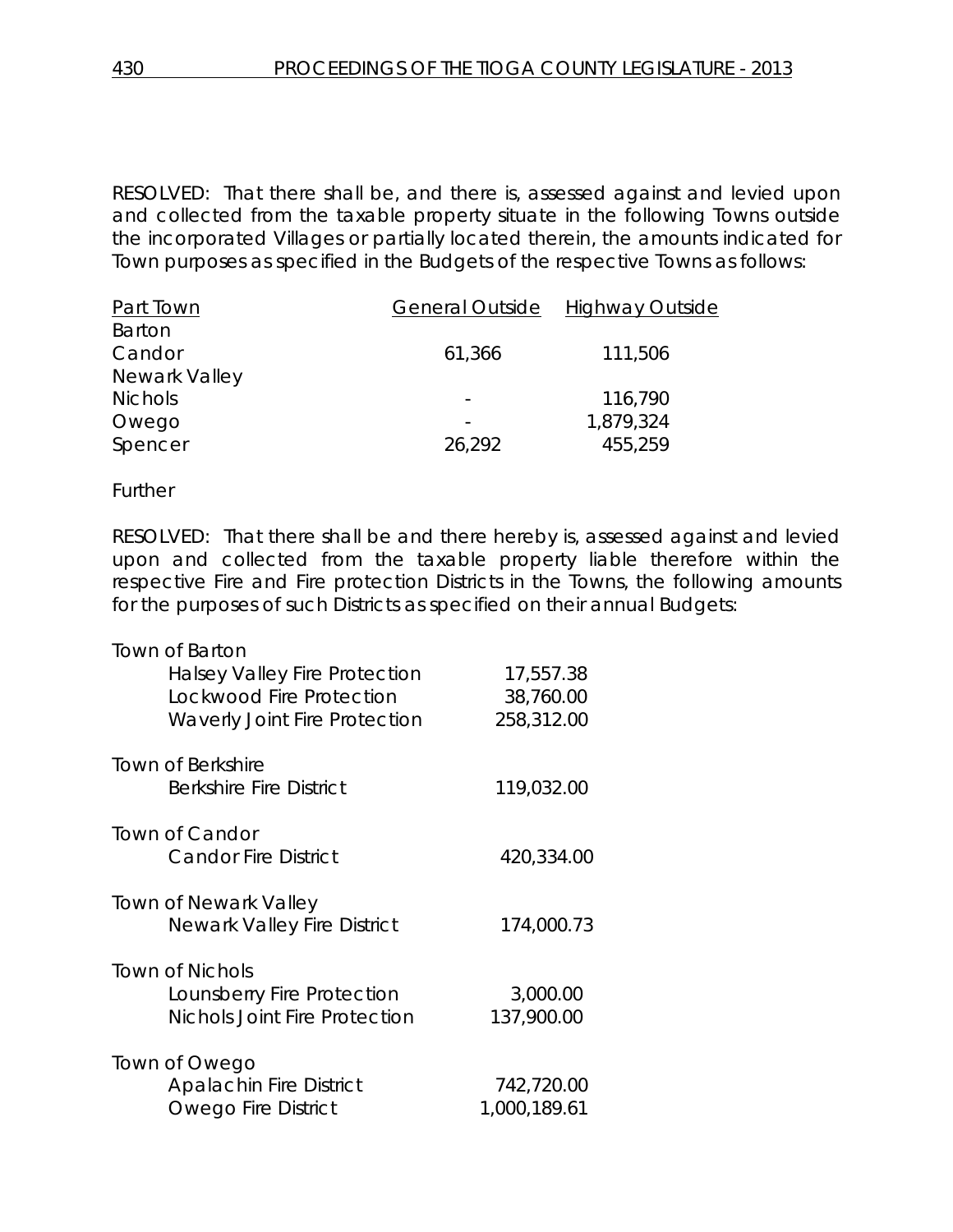| <b>Newark Valley Fire District</b>                         | 25,899.27  |
|------------------------------------------------------------|------------|
| Town of Richford<br>Richford Fire District                 | 82,055.00  |
| Town of Spencer<br><b>Spencer Fire Protection District</b> | 75,000.00  |
| Town of Tioga<br>Tioga Fire District                       | 184,141.00 |

**Further** 

RESOLVED: That there shall be, and there hereby is, assessed against and levied upon and collected from the taxable property liable therefore within certain sewer, water and lighting Districts in the Town of Owego and the amounts specified in their annual budgets as follows:

| Water District No. 4/Ext. 13 | 12,280.00 |
|------------------------------|-----------|
| Water District No. 4/Ext. 15 | 6,279.00  |
| Water District No. 4/Ext. 17 | 19,513.00 |
| Water District No. 4/Ext. 20 | 16,550.00 |
| Sewer District No. 2/Ext. 14 | 12,863.00 |
| Sewer District No. 2/Ext. 15 | 12,100.00 |
| Lighting District No. 1      | 6,529.00  |
| Lighting District No. 2      | 13,675.00 |
| Lighting District No. 3      | 13,018.00 |
| Lighting District No. 4A     | 719.00    |
| Lighting District No. 4B     | 2,160.00  |
| Lighting District No. 5      | 8,149.00  |
| Lighting District No. 6      | 17,370.00 |
| Lighting District No. 7      | 2,345.00  |
| Lighting District No. 8      | 1,523.00  |
| Lighting District No. 9      | 697.00    |
| Lighting District No. 10     | 975.00    |

**Further** 

RESOLVED: That there shall be and there hereby is, assessed against and levied upon and collected from the taxable property liable therefore in the Town of Owego returned sewer and water rents in the amount of \$259,528.33; be it further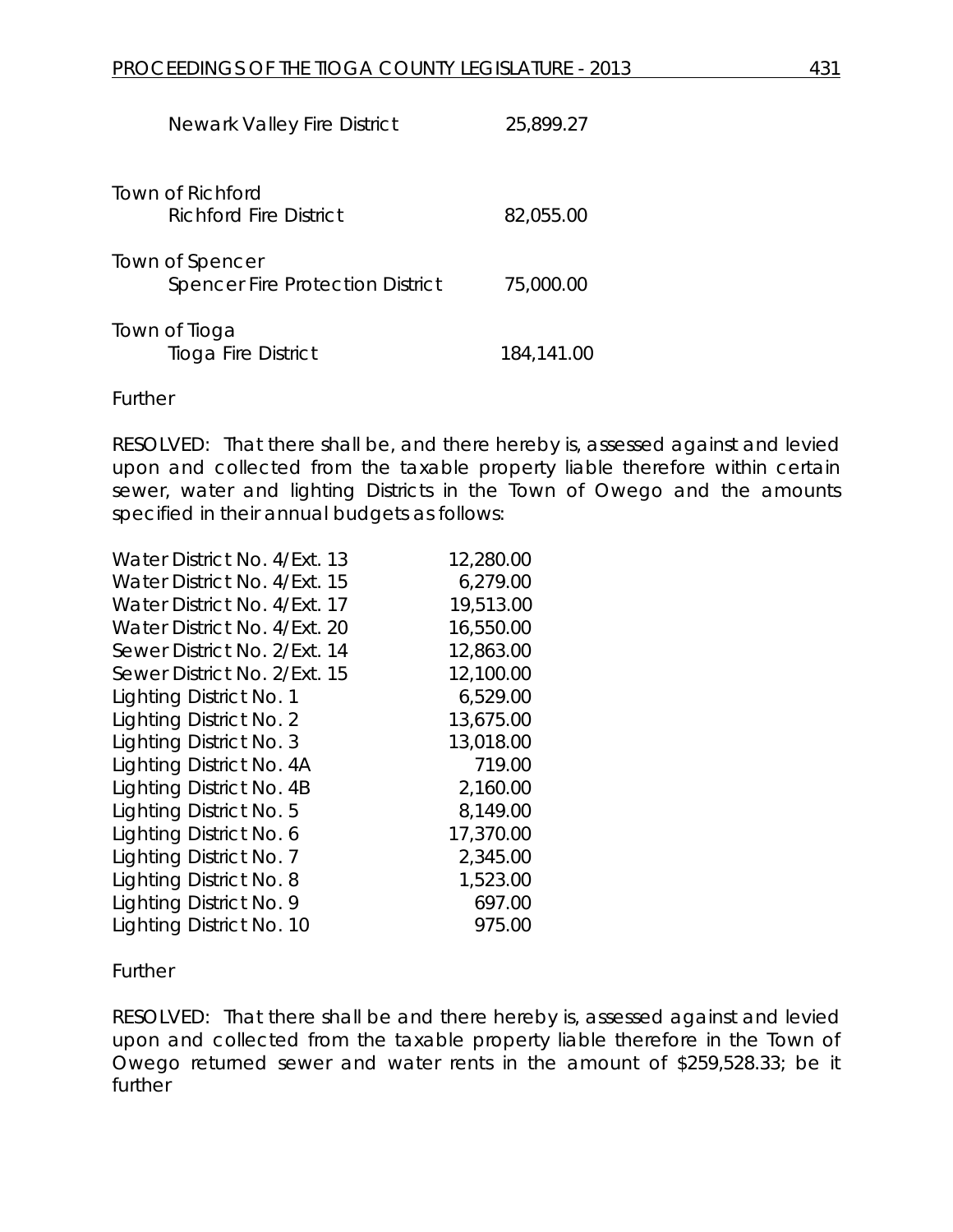RESOLVED: That there shall be and there hereby is, assessed against and levied upon and collected from the taxable property liable therefore in the Town of Barton returned sewer and water rents in the amount of \$3,926.83; be it further

RESOLVED: That the amounts to be raised by tax for all other purposes as specified in the several annual Budgets shall be, and they hereby are, assessed against and levied upon and collected from the taxable properties in the Towns except as otherwise provided by law as follows:

| Townwide         | General | Highway |
|------------------|---------|---------|
| <b>Barton</b>    | 190,000 | 497,000 |
| <b>Berkshire</b> | 83,605  | 338,100 |
| Candor           | 520,409 | 737,606 |
| Newark Valley    | 322,245 | 276,750 |
| <b>Nichols</b>   | 62,079  | 201,950 |
| Owego            | 840,500 |         |
| Richford         | 150,448 | 420,909 |
| Spencer          | 238,113 | 110,012 |
| Tioga            | 234,831 | 532,900 |

**Further** 

RESOLVED: That such taxes and assessments, when collected, shall be paid to the Supervisors of the several Towns in the amounts as shown by this resolution for distribution by them in the manner provided by law.

## ROLL CALL VOTE

Yes – Legislators Weston, Roberts, Sauerbrey, Standinger, Sullivan, Case, Hollenbeck, Huttleston, and Monell.

No – None.

Absent – None.

RESOLUTION ADOPTED.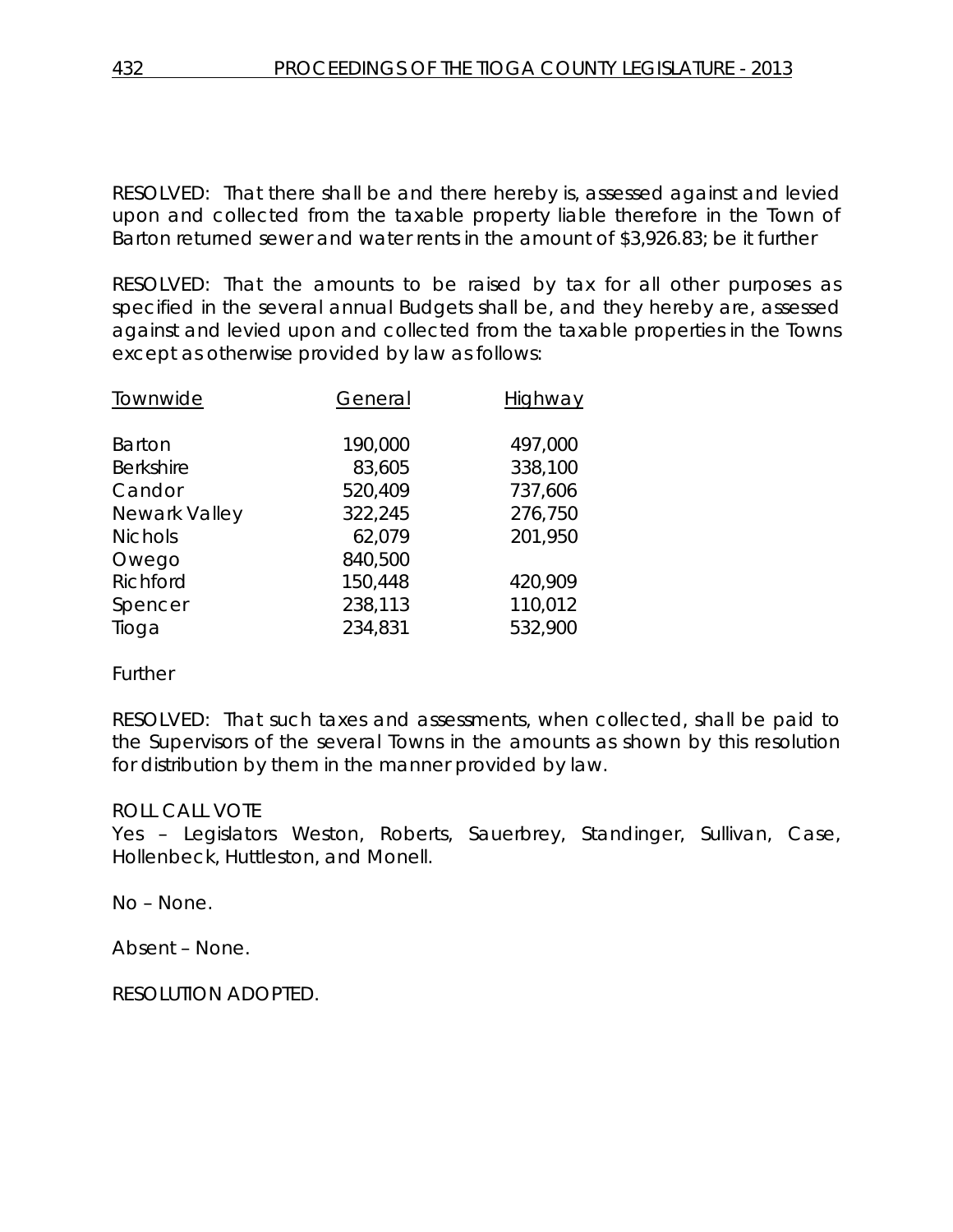Legislator Sullivan moved for the adoption of the following resolution, seconded by Legislator Sauerbrey.

REFERRED TO: FINANCE COMMITTEE

RESOLUTION NO. 297-13 *COUNTY TAX LEVY*

WHEREAS: This Legislature by Resolution No. 295-13 dated December 10, 2013 adopted a Budget for the fiscal year 2014 and by Resolution No. 295-13 dated December 10, 2013 has made appropriations for the conduct of the County Government during said fiscal year and has by resolution No. 296-13 dated December 10, 2013 levied the taxes required for the support of the Government of the several Towns; therefore be it

RESOLVED: That this Legislature hereby levies the following for recycling purposes, upon the taxable real property liable therefore, in the County upon valuation as heretofore equalized by it.

| Barton           | 132,109.83 |
|------------------|------------|
| <b>Berkshire</b> | 23,227.85  |
| Candor           | 92,298.21  |
| Newark Valley    | 64,114.34  |
| <b>Nichols</b>   | 49,513.51  |
| Owego            | 389,905.82 |
| Richford         | 22,253.79  |
| Spencer          | 62,004.73  |
| Tioga            | 83,137.92  |
|                  |            |
|                  |            |

Total 918,566.00

And be it further

RESOLVED: That pursuant to Section 360 of the County Law and Section 900 of the Real Property Tax Law, this Legislature hereby levied the following for County purposes, excluding Solid Waste set forth above, upon the taxable real property in the County upon valuation as heretofore equalized by it.

Upon all the taxable property liable for the support of County Government, the sum of \$21,206,666.00 and in addition thereto upon the real property liable therefore, and following taxes: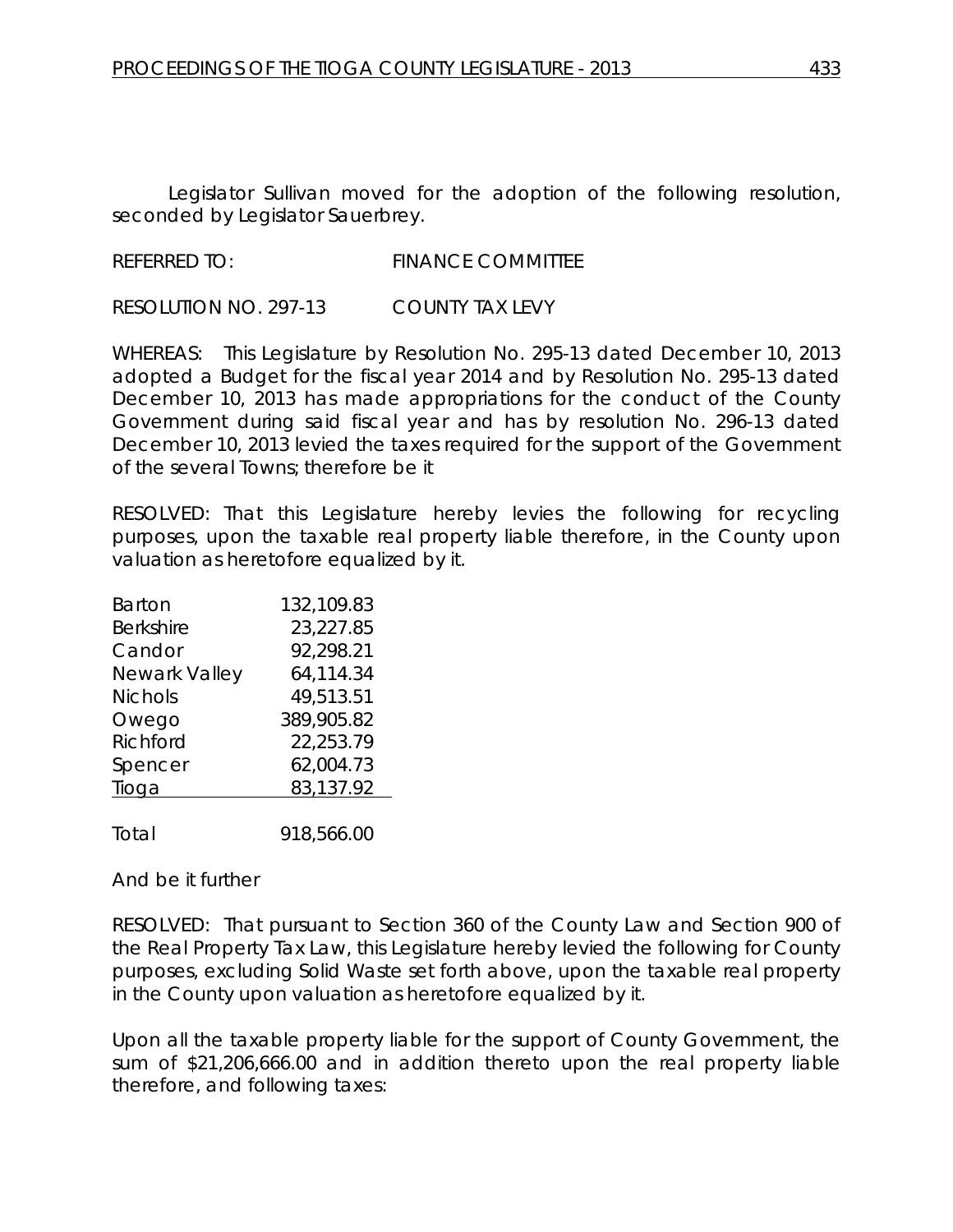| For Returned Village Taxes                     | 625,853.33   |
|------------------------------------------------|--------------|
| For School Tax Returned                        | 3,239,297.85 |
|                                                |              |
| For Deficits from prior years' taxes           | 121.67       |
| For Reimbursement of Erroneous taxes, etc.     | 3,896.15     |
| All of the forgoing being subject to           |              |
| Credit for excess collection the prior year of | 595.71       |

Further

RESOLVED: That the County Treasurer's Department be directed to extend the taxes as aforesaid and also the taxes for Town purposes set forth in Resolution No. 296-13 on the rolls of the several Towns against each parcel of property set forth in said rolls, and that the Chair and the Clerk of the County Legislature be directed and empowered to execute under the seal of this Legislature the several Tax warrants for the collection of said taxes, and to cause the several tax rolls with said warrants annexed to be delivered to the Collectors of the several Tax Districts of the County on or before December 31, 2013; and be it further

RESOLVED: That the tax rates for each of the Towns, excluding Solid Waste, are as follows:

| <b>Barton</b>    | Out | 9.225   |
|------------------|-----|---------|
|                  | In  | 9.225   |
| <b>Berkshire</b> |     | 9.008   |
| Candor           | Out | 8.639   |
|                  | In  | 8.639   |
| Newark Valley    | Out | 12.989  |
|                  | In  | 12.989  |
| <b>Nichols</b>   | Out | 33.160  |
|                  | In  | 33.160  |
| Owego            | Out | 10.794  |
|                  | In  | 10.794  |
| Richford         |     | 6.701   |
| Spencer          | Out | 8.834   |
|                  | In  | 8.834   |
| Tioga            |     | 123.701 |

# ROLL CALL VOTE

Yes – Legislators Weston, Roberts, Sauerbrey, Standinger, Sullivan, Case, Hollenbeck, Huttleston, and Monell.

No – None.

Absent – None.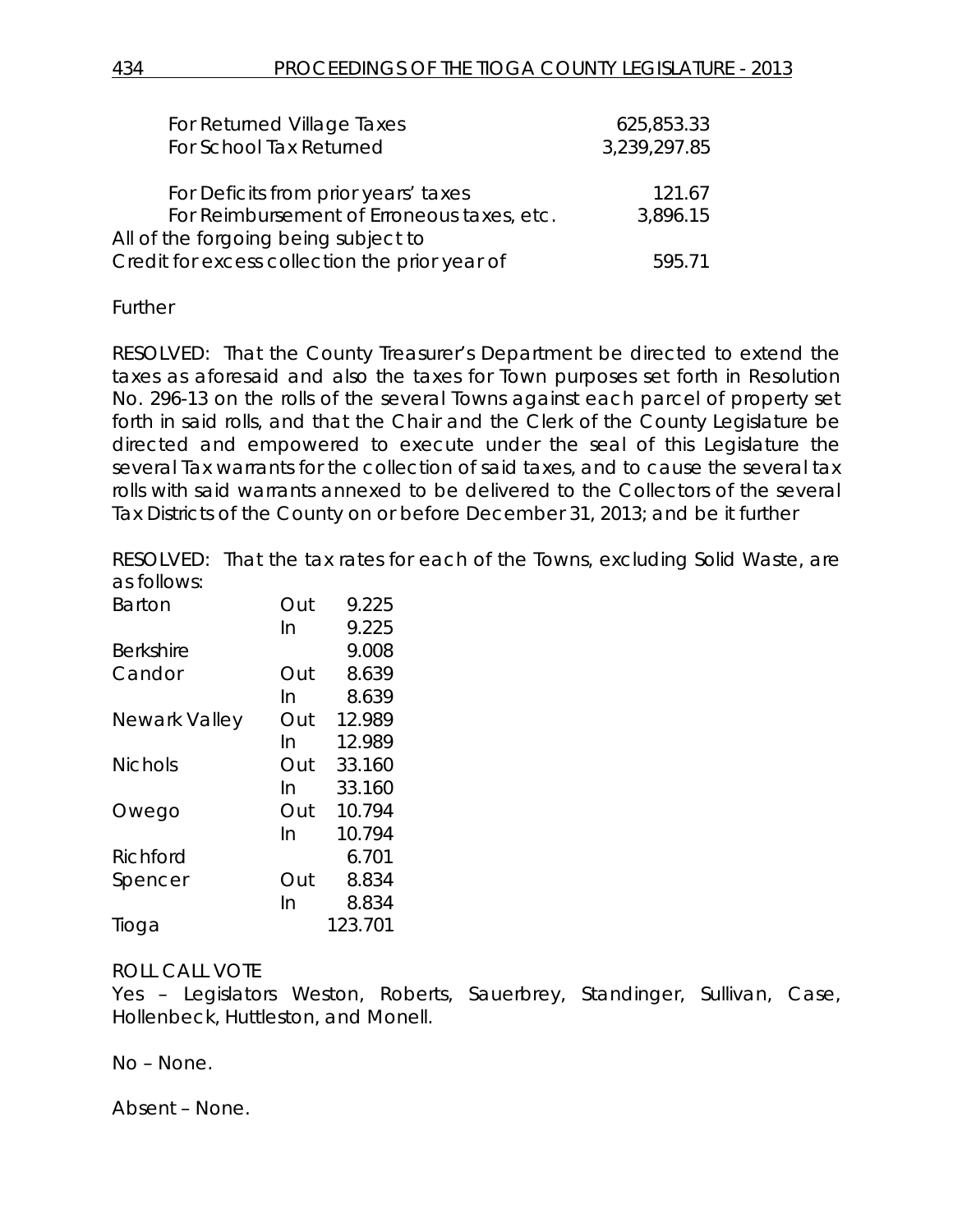RESOLUTION ADOPTED.

Legislator Hollenbeck moved for the adoption of the following resolution, seconded by Legislator Monell.

REFERRED TO: INFORMATION TECHNOLOGY COMMITTEE RESOLUTION NO. 298–13 *AMEND POLICY 23 PROCUREMENT POLICY*

WHEREAS: Policy 23 needs to be amended to reflect the new Information Technology and Communication Services Director's name in Section I Procurement Procedures; and

WHEREAS: Policy 23 also needs to be amended regarding Section II Required Approvals paragraph one; therefore be it

RESOLVED: That Policy 23 Procurement Policy be amended as follows:

Section I Procurement Procedures (fourth paragraph) - Pursuant to General Municipal Law 104-b (2) (f), Douglas Camin, Information Technology and Communication Services Director, is the responsible person for overseeing the administrative details of Tioga County's purchasing program.

Section II Required Approvals (first paragraph) - In the interest of maximizing efficiency, cost effectiveness and compatibility with various existing countywide technologies, all requests as it relates to purchasing any devices requiring network connectivity, such as computer hardware, printers, software and related services, fax machines, scanners, and copiers, cellular telephones and telephones that connect to our phone system, all departmental purchases and leases of these items must be sent to the Director of Information Technology and Communication Services for approval in a service ticket regardless of cost or funding source (i.e. grant). If an item is approved, Information Technology will notify the department in the service ticket and the department will then order and process the approved items. Accessories, including, but not limited to items such as mice, keyboards, and rewriteable media, are exempt from the approval process.

And be it further

RESOLVED: That the remainder of Policy 23 Procurement Policy shall remain in full force and effect.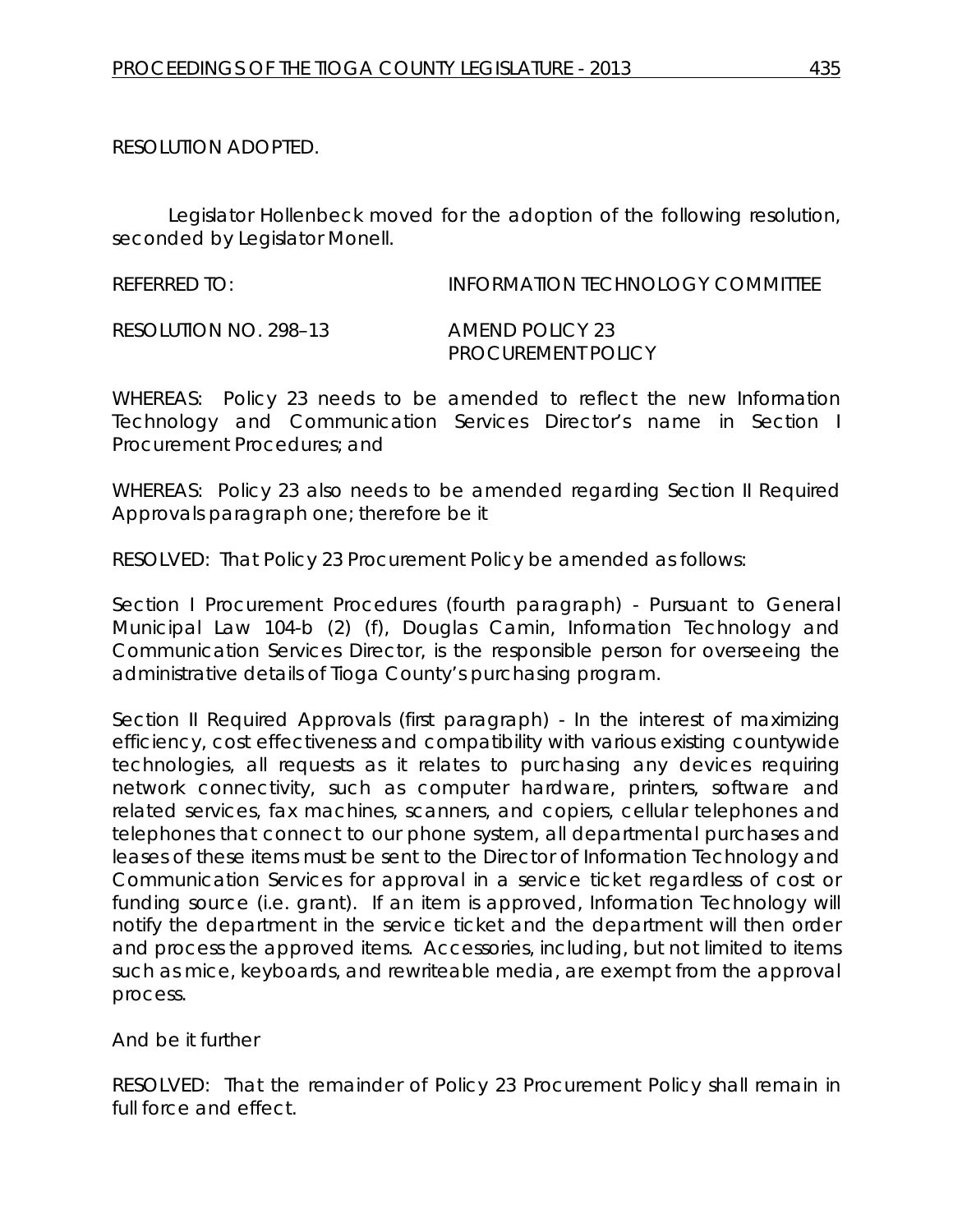#### ROLL CALL VOTE

Yes – Legislators Weston, Roberts, Sauerbrey, Standinger, Sullivan, Case, Hollenbeck, Huttleston, and Monell.

No – None.

Absent – None.

RESOLUTION ADOPTED.

Legislator Hollenbeck moved for the adoption of the following resolution, seconded by Legislator Case.

REFERRED TO: INFORMATION TECHNOLOGY COMMITTEE

RESOLUTION NO. 299–13 *AWARD PRINTING SERVICES CONTRACT EXTENSION*

WHEREAS: The Tioga County Legislature entered into a contract with Smith-Ingalls-French on December 6, 2011 for the provision of printing services, which commenced on January 1, 2012 and expires on December 31, 2012; and

WHEREAS: Said contract provided for three one-year extensions; and

WHEREAS: Smith-Ingalls-French has requested in writing the second of the three one-year extensions of the printing services contract and is willing to provide the same service specified in the contract; therefore be it

RESOLVED: That the Tioga County Legislature agrees to the second one-year extension of the Smith-Ingalls-French printing services contract at the same terms and conditions as the December 6, 2011 contract upon approval of the County Attorney, which extension shall commence on January 1, 2014 and expire on December 31, 2014.

#### ROLL CALL VOTE

Yes – Legislators Weston, Roberts, Sauerbrey, Standinger, Sullivan, Case, Hollenbeck, Huttleston, and Monell.

No – None.

Absent – None.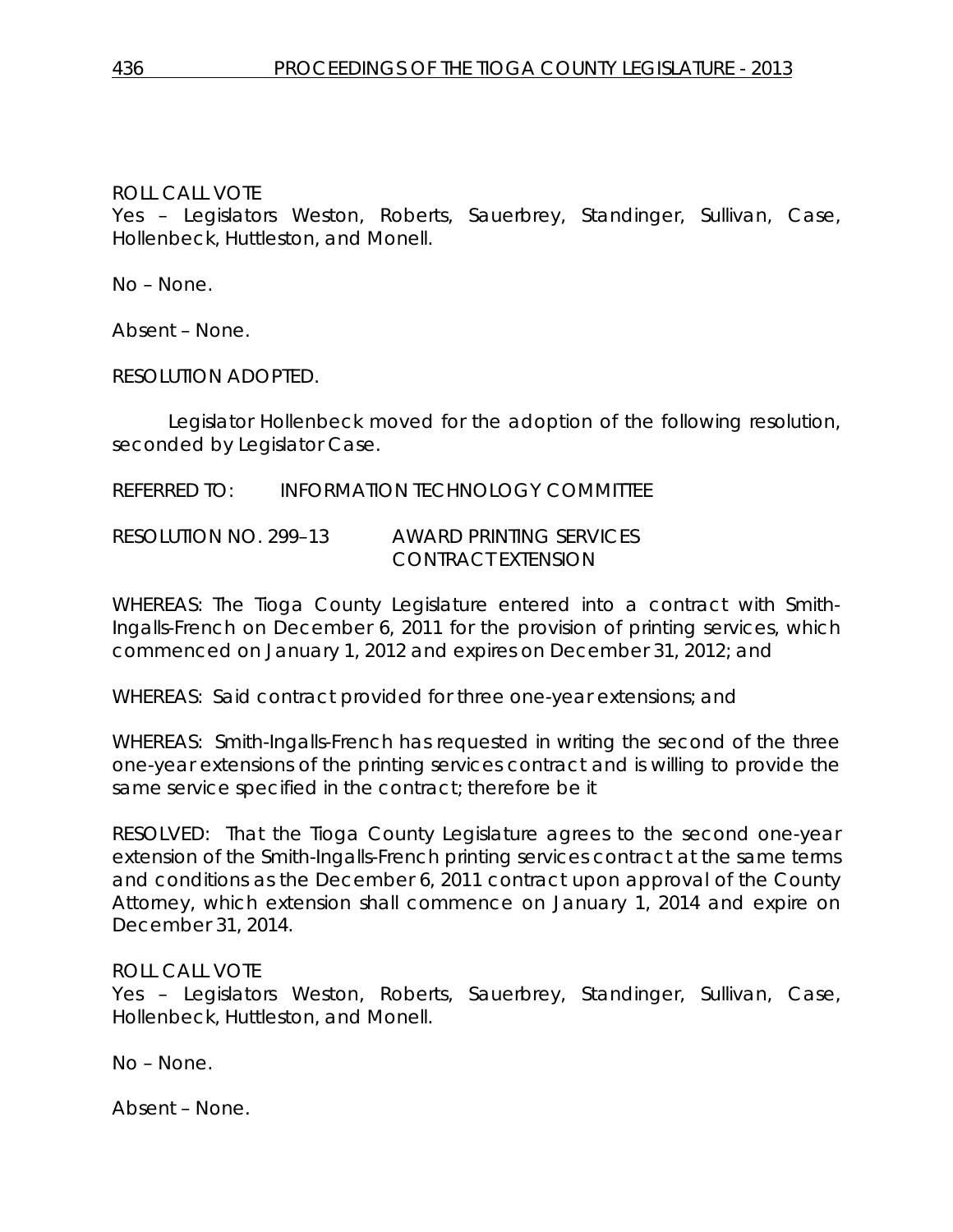RESOLUTION ADOPTED.

Legislator Huttleston moved for the adoption of the following resolution, seconded by Legislator Sullivan.

REFERRED TO: LEGISLATIVE WORKSESSION RESOLUTION NO. 300-13 *AUTHORIZE CONTRACT BETWEEN TWIN TIER PATHOLOGY ASSOCIATES, PC, AND TIOGA COUNTY*

WHEREAS: Beginning January 1, 2014 Twin Tier Pathology Associates, PC will provide services for autopsies, laboratory testing, x-rays, and use of morgue facilities for Tioga County; and

WHEREAS: The contract calls for \$850.00 to be paid to Pathologists and various other fees depending on tests, x-rays, etc. that are needed; therefore be it

RESOLVED: That the Tioga County Legislature authorizes the Tioga County Chair to sign a contract, upon approval of the County Attorney, with Twin Tier Pathology Associates, PC for services rendered to Tioga County at the costs listed above and for a term of 1/1/14 through 12/31/14.

#### ROLL CALL VOTE

Yes – Legislators Weston, Roberts, Sauerbrey, Standinger, Sullivan, Case, Hollenbeck, Huttleston, and Monell.

No – None.

Absent – None.

RESOLUTION ADOPTED.

Legislator Sullivan moved for the adoption of the following resolution, seconded by Legislator Sauerbrey.

| REFERRED TO:          | LEGAL/SAFETY COMMITTEE                                                                   |
|-----------------------|------------------------------------------------------------------------------------------|
| RESOLUTION NO. 301-13 | <b>RENEW CONTRACT</b><br><b>PARTNERS IN SAFETY, INC.</b><br>(CDL DRUG & ALCOHOL TESTING) |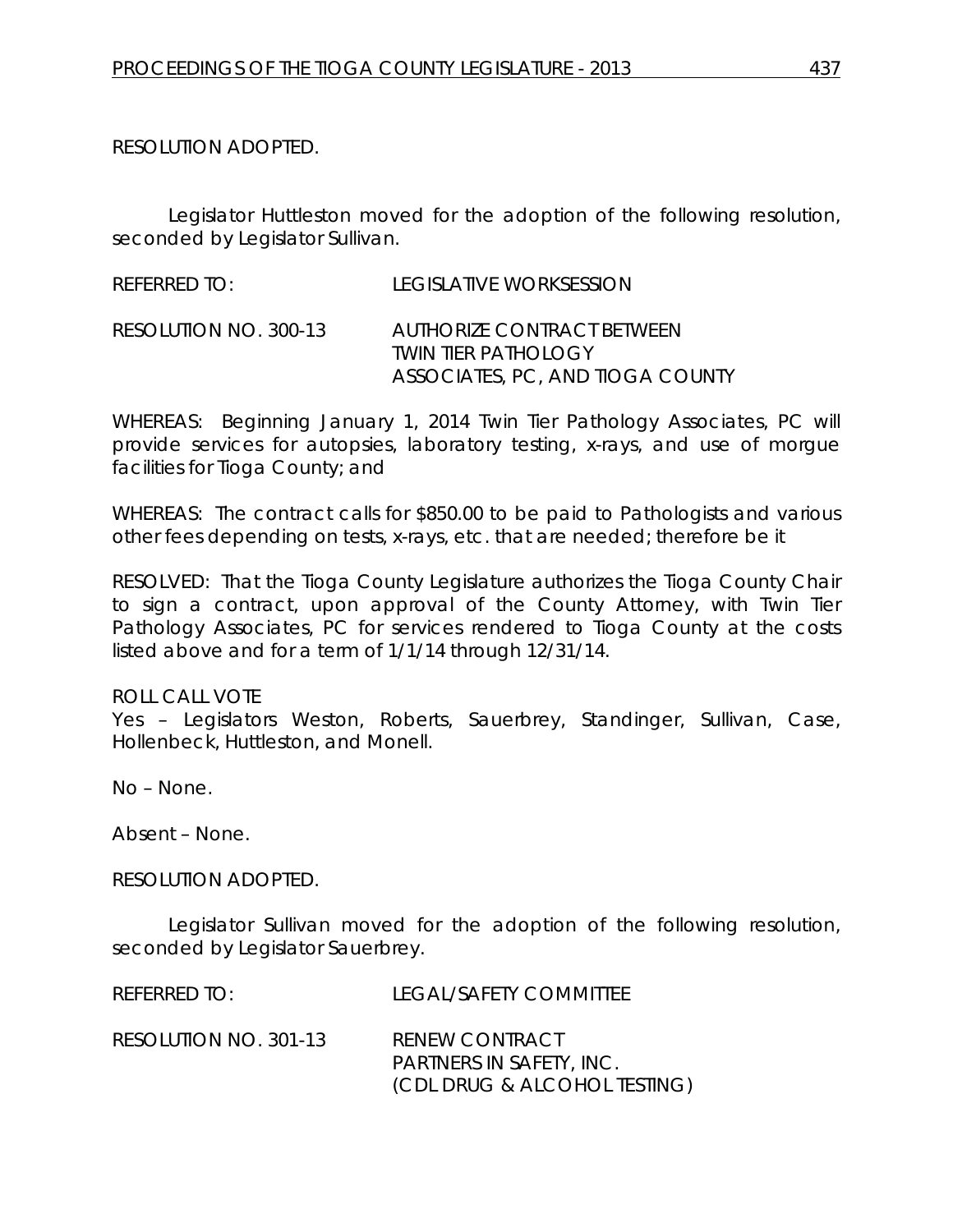WHEREAS: Federal Law requires random drug and alcohol testing of CDL drivers performing "safety sensitive" tasks; and

WHEREAS: The Safety Department has coordinated with several of the Towns and Villages within Tioga County to have this testing done by an outside agency since 1995; and

RESOLVED: That the Tioga County Legislature authorizes the Chair of the Legislature, pending approval by the County Attorney, to renew the contract with Partners in Safety, Inc. for random drug and alcohol testing in accordance with Federal regulations at the following rates indicated:

Complete DOT Random Testing Program \$43.00 Per Employee Per Year To Include:

- Random Selection of Employees (50% for drug, 10% for alcohol)
- All Random Drug & Alcohol Tests
- Record Management
- DOT Audit Assistance
- Regulatory Updates
- Blind Specimen Submissions
- MIS Reports
- Supervisor Training for Reasonable Cause
- Collection Site Management

ADDITIONAL CHARGES: For pre-employment, post-accident, reasonable cause or follow-up tests performed during business hours:

Drug Test (at lab or office of Partners in Safety): \$48.00 per test Drug Test (at Walk-In Medical Facilities, Hospitals, etc.): \$75.00 per test Breath Alcohol Test:  $$40.00$  per test DOT/19A Physicals (at the office of Partners in Safety): \$45.00 per person Emergency Service **\$125 per hour** 

Minimum 2 hours plus the cost of the test

Split Specimen Testing (re-test of positive specimen by other SAMHSA certified lab, including shipping and maintenance of chain of custody; only when requested by employee within 72 hours of MRO's notification): \$250.00 On-site 19A/DOT physicals available upon request (minimum volume required).

Additional services are billed monthly. Payment is due prior to the 30th of the month following the month in which services were provided.

and be it further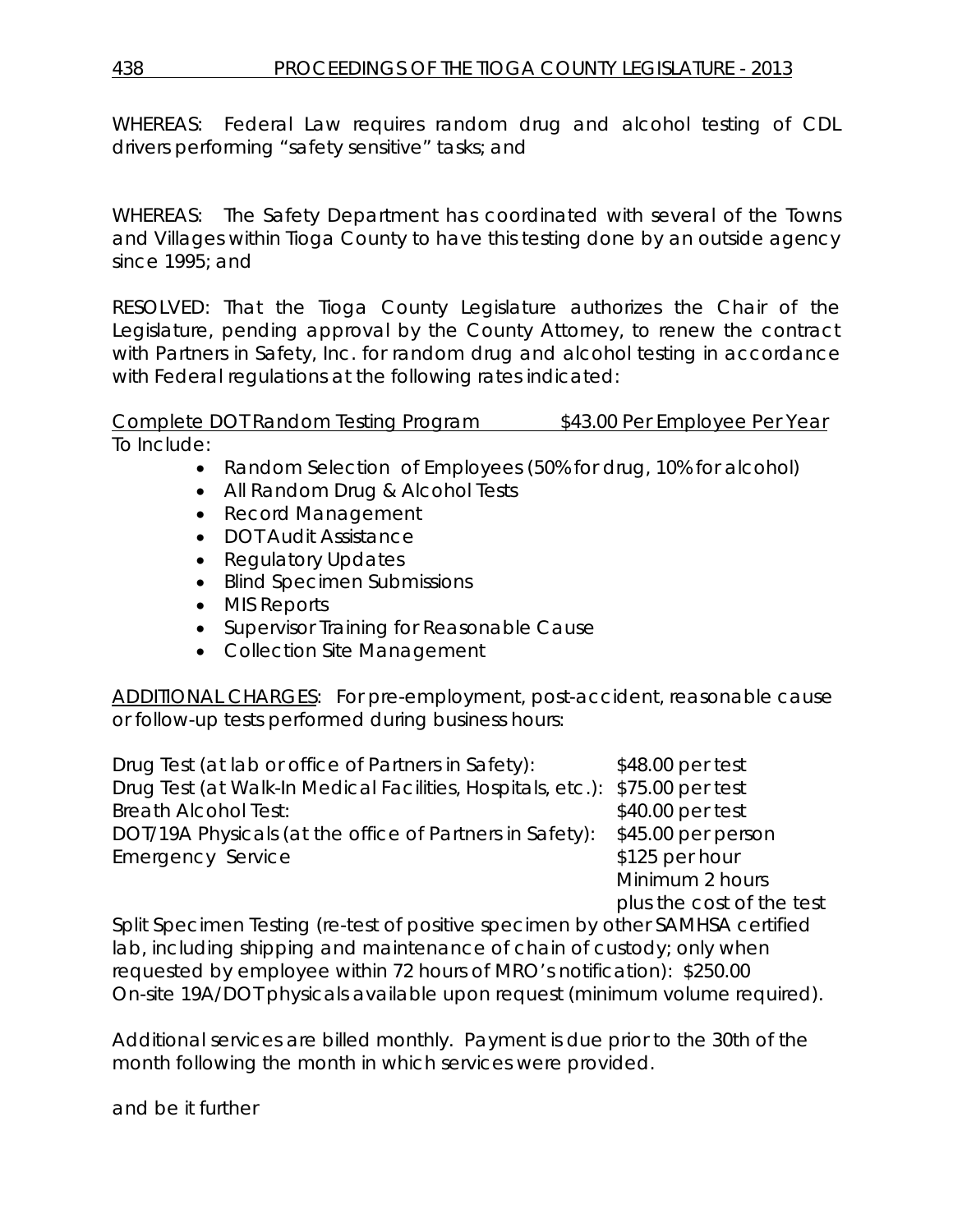RESOLVED: That this contract shall be effective January 1, 2014 through December 31, 2014.

ROLL CALL VOTE

Yes – Legislators Weston, Roberts, Sauerbrey, Standinger, Sullivan, Case, Hollenbeck, Huttleston, and Monell.

No – None.

Absent – None.

RESOLUTION ADOPTED.

Legislator Sullivan moved for the adoption of the following resolution, seconded by Legislator Standinger.

REFERRED TO: FINANCE/LEGAL

RESOLUTION NO. 302-13 *ESTABLISHMENT OF TIOGA COUNTY PLAN FOR PROVIDING INDIGENT LEGAL SERVICES PURSUANT TO NYS COUNTY LAW ARTICLE 18-B*

WHEREAS: NYS County Law Article 18-B provides that each county must place in operation a plan for providing Indigent Legal Services conforming with County Law Section 722; and

WHEREAS: Tioga County has undertaken a study, funded by a grant from the NYS Office of Indigent Legal Services, to assist in developing a compliant plan; and

WHEREAS: The study recommended that Tioga County either employ the Public Defender's Office or a Legal Aid Society, supplemented by the existing Assigned Counsel Panel, to provide such services; and

WHEREAS: After a thorough consideration of each method, the Tioga County Legislature has decided to adopt a plan employing the Public Defender's Office supplemented by the existing Assigned Counsel Panel; now therefore be it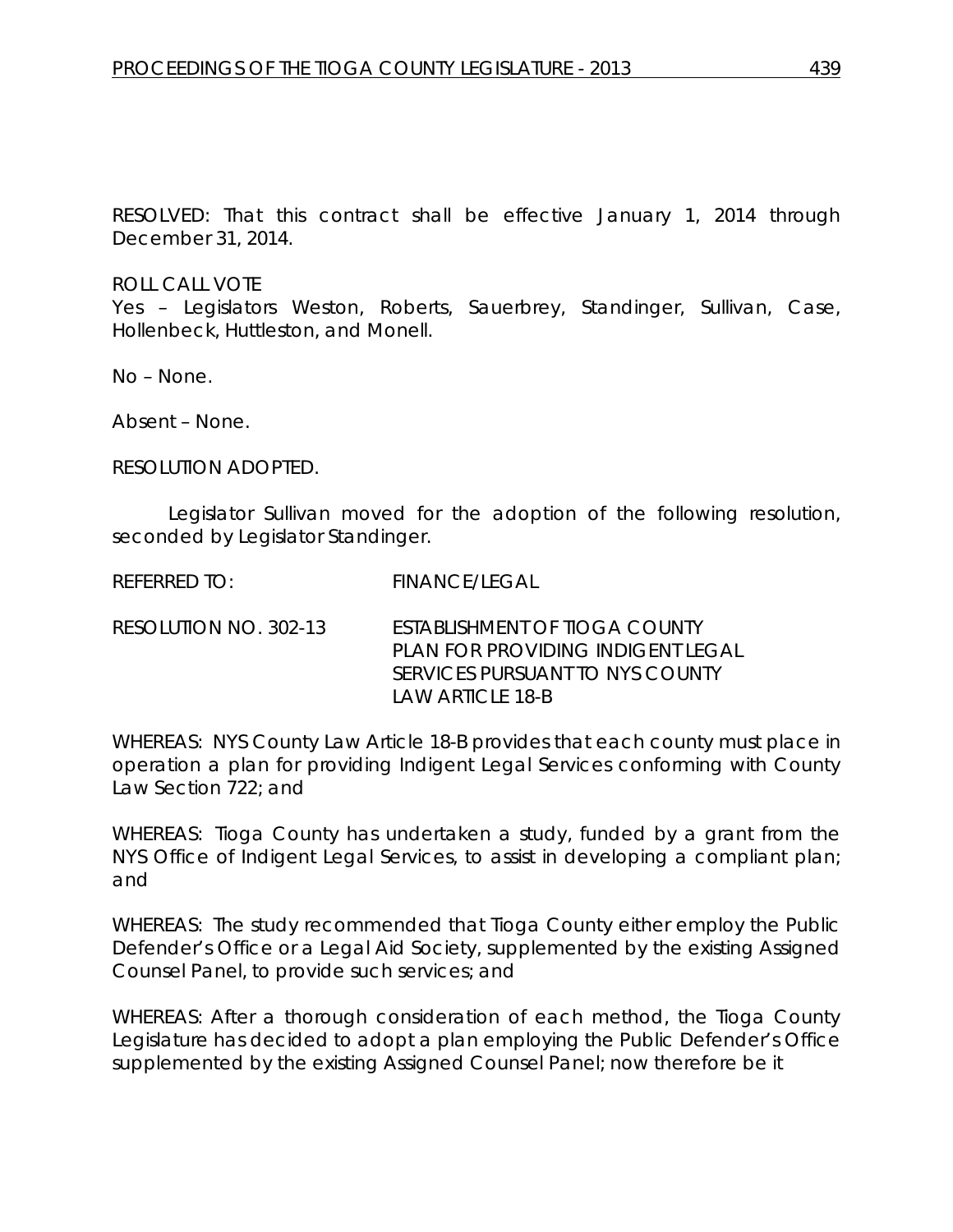RESOLVED: That commencing January 1, 2014, the Tioga County Legislature does hereby place in operation throughout Tioga County the following plan to provide indigent legal services as defined in NYS County Law Section 722:

- 1. In the first instance, the Tioga County Public Defender's Office will provide counsel to persons charged with a crime or who are entitled to counsel pursuant to section two hundred sixty-two or section eleven hundred twenty of the Family Court Act, article six-C of the Correction Law, section four hundred seven of the Surrogate's Court Procedure Act, who are financially unable to obtain counsel, pursuant to County Law 722(1).
- 2. In the event the Tioga County Public Defender's Office has a conflict of interest that prevents assignment pursuant to paragraph one above, then such counsel, as well as counsel under article ten of the Mental Hygiene Law, will be provided pursuant to County Law 722.

ROLL CALL VOTE

Yes – Legislators Weston, Roberts, Sauerbrey, Standinger, Sullivan, Case, Hollenbeck, Huttleston, and Monell.

No – None.

Absent – None.

RESOLUTION ADOPTED.

Legislator Case moved for the adoption of the following resolution, seconded by Legislator Sullivan.

REFERRED TO: ED&P COMMITTEE

| RESOLUTION NO. 303-13 | RESOLUTION TO RENEW CONSULTANT      |
|-----------------------|-------------------------------------|
|                       | CONTRACT FOR HAZARD MITIGATION PLAN |
|                       | COORDINATOR FOR 2014                |

WHEREAS: Per resolution 193-12 and resolution 13-218, the Tioga County Legislature contracted with the Tioga County Soil & Water Conservation District to perform the Hazard Mitigation Plan Coordinator services for calendar year 2013; and

WHEREAS: The Tioga County Planning Department still does not have the existing capacity to perform these FEMA-required services; and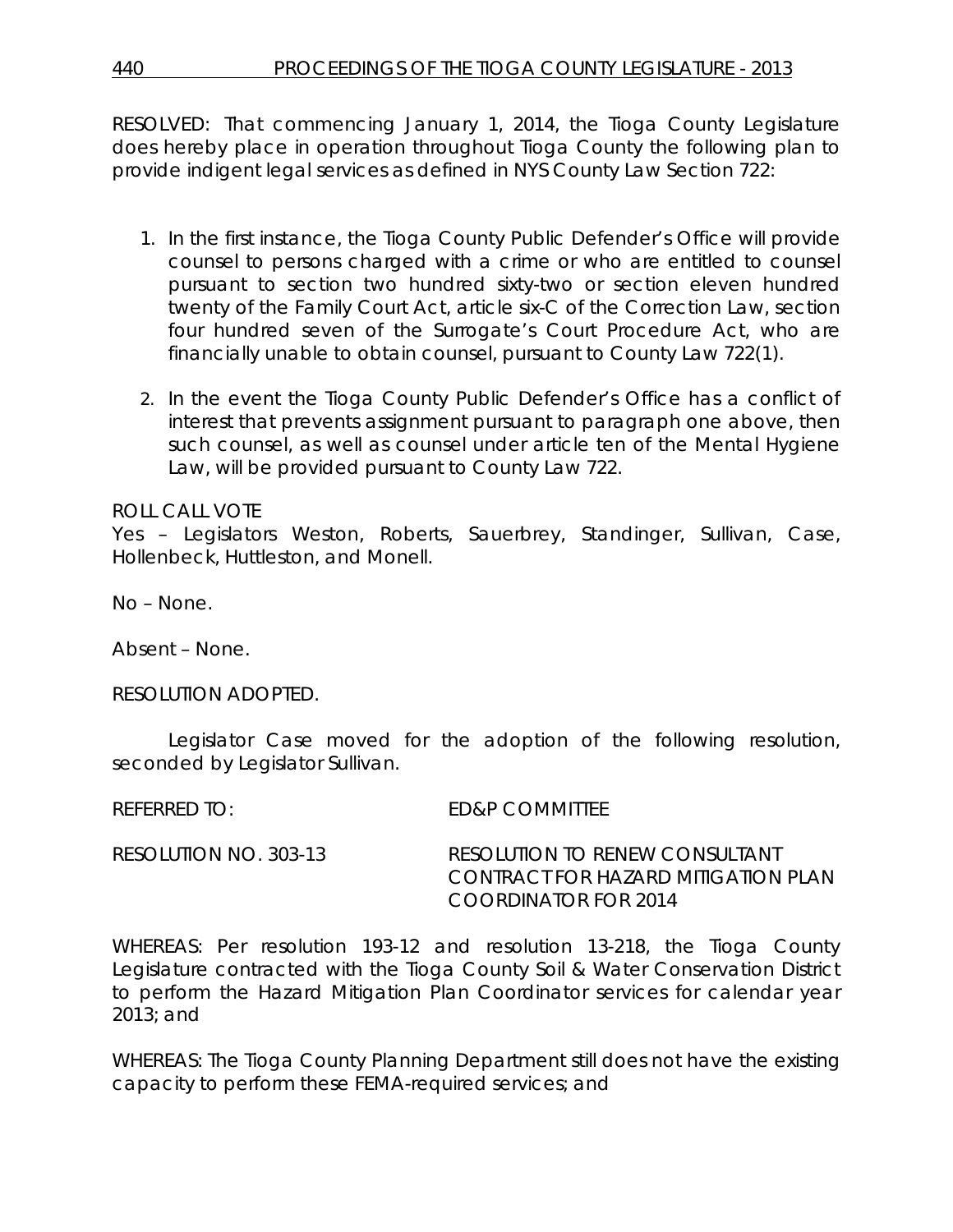WHEREAS: After a year of providing said services, the Tioga County Soil & Water Conservation District has quoted a total of \$20,000 to perform these services for 2014; and

WHEREAS: The Tioga County Planning Department has sufficient funds in the 2014 budget to cover these expenses in the amount of \$20,000 from appropriation account A8020.40-140; therefore be it

RESOLVED: That the Tioga County Legislature does hereby authorize the renewal of said contract with Tioga County Soil & Water Conservation District, to perform Hazard Mitigation Coordinator services from January 1 - December 31, 2014, not to exceed \$20,000 from Planning Appropriation account A8020.40-140, and authorizes the Tioga County Legislative Chair to sign all related contract paperwork, contingent upon review and approval of the County Attorney.

#### ROLL CALL VOTE

Yes – Legislators Weston, Roberts, Sauerbrey, Standinger, Sullivan, Case, Hollenbeck, Huttleston, and Monell.

No – None.

Absent – None.

RESOLUTION ADOPTED.

Legislator Sauerbrey moved for the adoption of the following resolution, seconded by Legislator Standinger.

| RESOLUTION NO. 304-13<br><b>AWARD PUBLIC SAFETY</b><br><b>COMMUNICATIONS SYSTEM</b><br><b>COORDINATORS OFFICE</b> | REFERRED TO: | <b>PUBLIC SAFETY COMMITTEE</b>                                       |
|-------------------------------------------------------------------------------------------------------------------|--------------|----------------------------------------------------------------------|
|                                                                                                                   |              | PROFESSIONAL SERVICES CONTRACT<br>TO BLUE WING SERVICES, INC. - FIRE |

WHEREAS: The Tioga County Bureau of Fire was awarded a 2.342 million dollar grant to upgrade Public Safety Communications in Tioga County by the NYS Department of Homeland Security; and

WHEREAS: Blue Wing Services, Inc performed the Tioga County Preliminary Engineering Design work and Blue Wing Services Inc. is providing Engineering services for Otsego County, NY, Sullivan County, NY, Broome County, NY and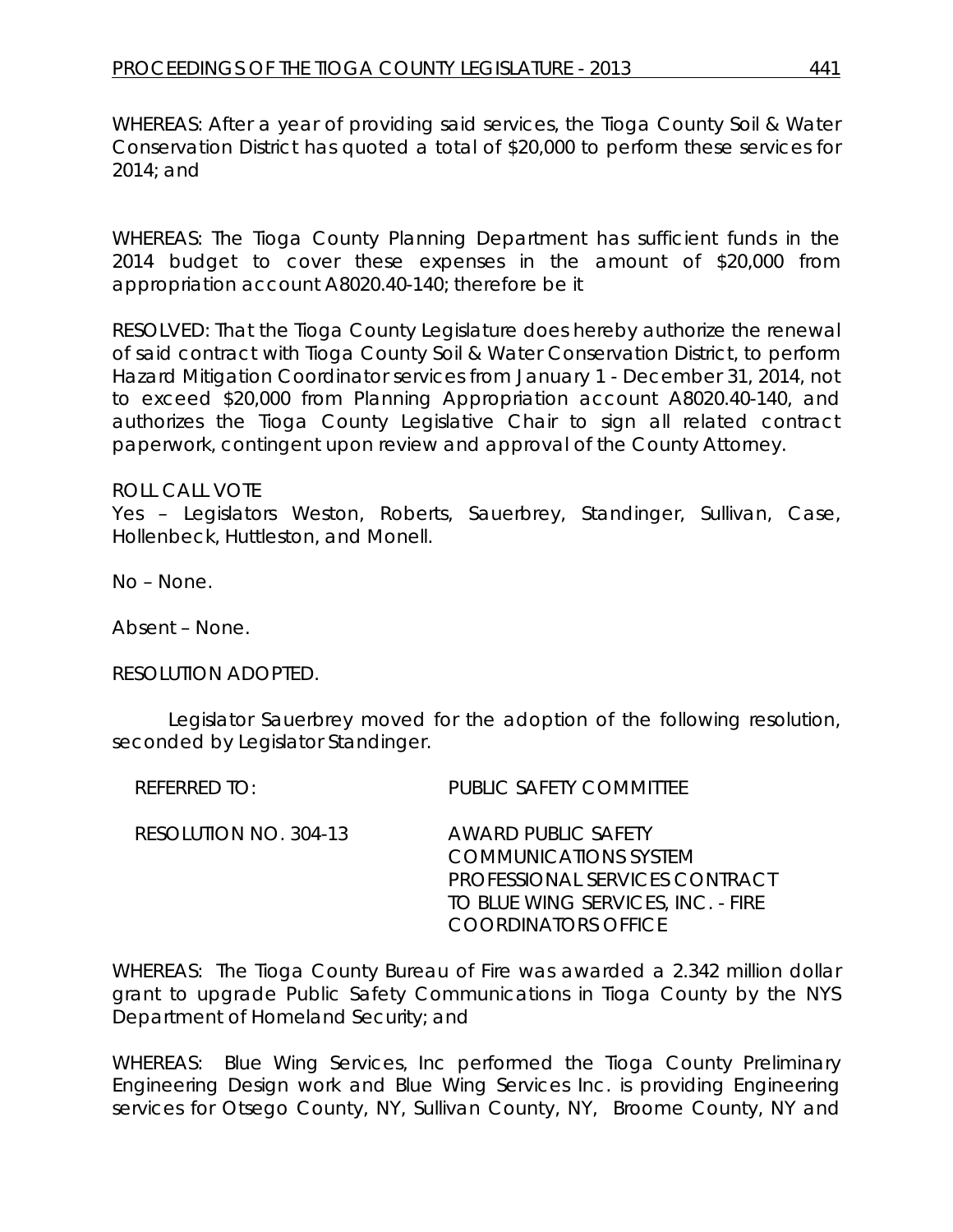Chemung County, NY whose Communications Systems will provide Interoperable Communications with Tioga County's system; and

WHEREAS: There is a time limit on this grant which makes it critical that the Engineering Design work be done by a firm that is familiar with the Tioga County Public Safety Communications System; and

WHEREAS: Blue Wing Services, Inc previously provided Tioga County with a Radio Communications System Analysis Proposal, Research and Recommendations; therefore be it

RESOLVED: That The Tioga County Legislature, upon approval by the County Attorney, award the Professional Services Contract for Project Management, Project Engineering, Governance and Training services to Blue Wing Services Inc. in an amount not to exceed \$266,200 and to be paid at the rate of \$125 / hr for Project Manager Services and \$135 / hr for Project Engineering services; and be it further

RESOLVED: That the following funds be transferred in the 3415 - STATE INTEROPERABLE COMM GRANT to cover this expense.

|     | From: 3415.20.230 | Radio & Equipment           | \$266,200.00 |
|-----|-------------------|-----------------------------|--------------|
| To: | 3415.40.140       | <b>Contracting Services</b> | \$266,200.00 |

#### ROLL CALL VOTE

Yes – Legislators Weston, Roberts, Sauerbrey, Standinger, Sullivan, Case, Hollenbeck, Huttleston, and Monell.

No – None.

Absent – None.

RESOLUTION ADOPTED.

Legislator Case moved for the adoption of the following resolution, seconded by Legislator Sullivan.

| REFERRED TO:          | ED&P COMMITTEE                                              |
|-----------------------|-------------------------------------------------------------|
| RESOLUTION NO. 305-13 | RE-APPOINT AT-LARGE MEMBER TO THE STERPDB<br>REGIONAL BOARD |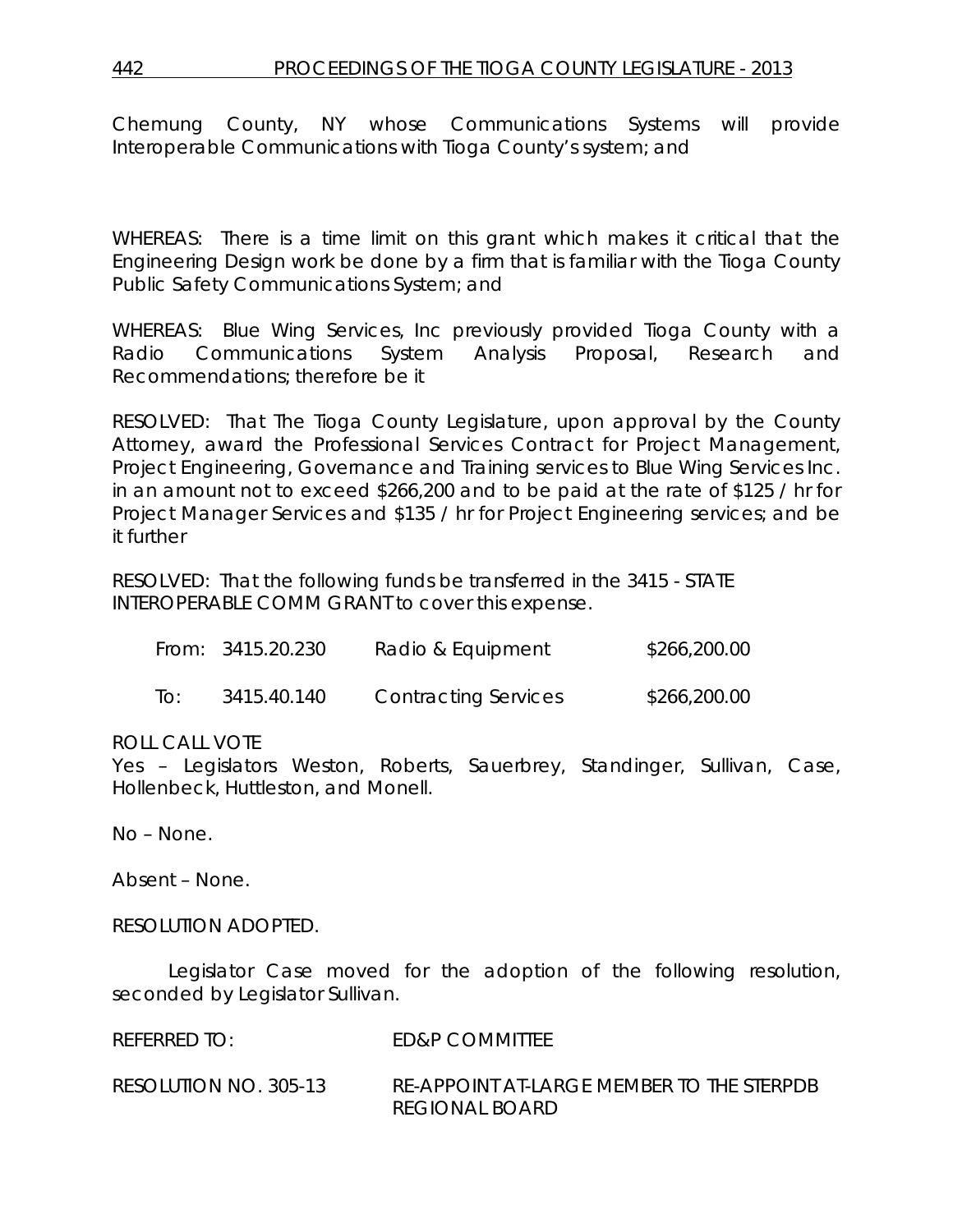WHEREAS: The by laws of the Southern Tier East Regional Planning Development Board (STERPDB) require the composition of the membership from each county to be 1) a county legislator, 2) a local elected official, another county legislator or a citizen at-large and 3) the county planning director; and

WHEREAS: The Tioga County Legislature appointed Jason Bellis by resolution 13- 189 to fulfill Patty Porter's unexpired term on said Board in the Citizen at-large position which ends 12/31/2013 ; and

WHEREAS: Jason Bellis has agreed to serve another term in the Citizen At-Large position on the STERPDB Regional Board from Tioga County; therefore be it

RESOLVED: That the Tioga County Legislature hereby re-appoints Jason Bellis to Tioga County's at-large position on the Southern Tier East Regional Planning Development Board for the 4-year term of 1/1/2014 – 12/31/2017.

ROLL CALL VOTE

Yes – Legislators Weston, Roberts, Sauerbrey, Standinger, Sullivan, Case, Hollenbeck, Huttleston, and Monell.

No – None.

Absent – None.

RESOLUTION ADOPTED.

Legislator Case moved for the adoption of the following resolution, seconded by Legislator Sullivan.

| referred to:          | ED&P COMMITTEE                                                   |
|-----------------------|------------------------------------------------------------------|
| RESOLUTION NO. 306-13 | REAPPOINT MEMBER TO THE<br>TIOGA COUNTY PLANNING<br><b>BOARD</b> |

WHEREAS: The term of Tioga County Planning Board member William Dimmick, lll will expire as of 12/31/13; and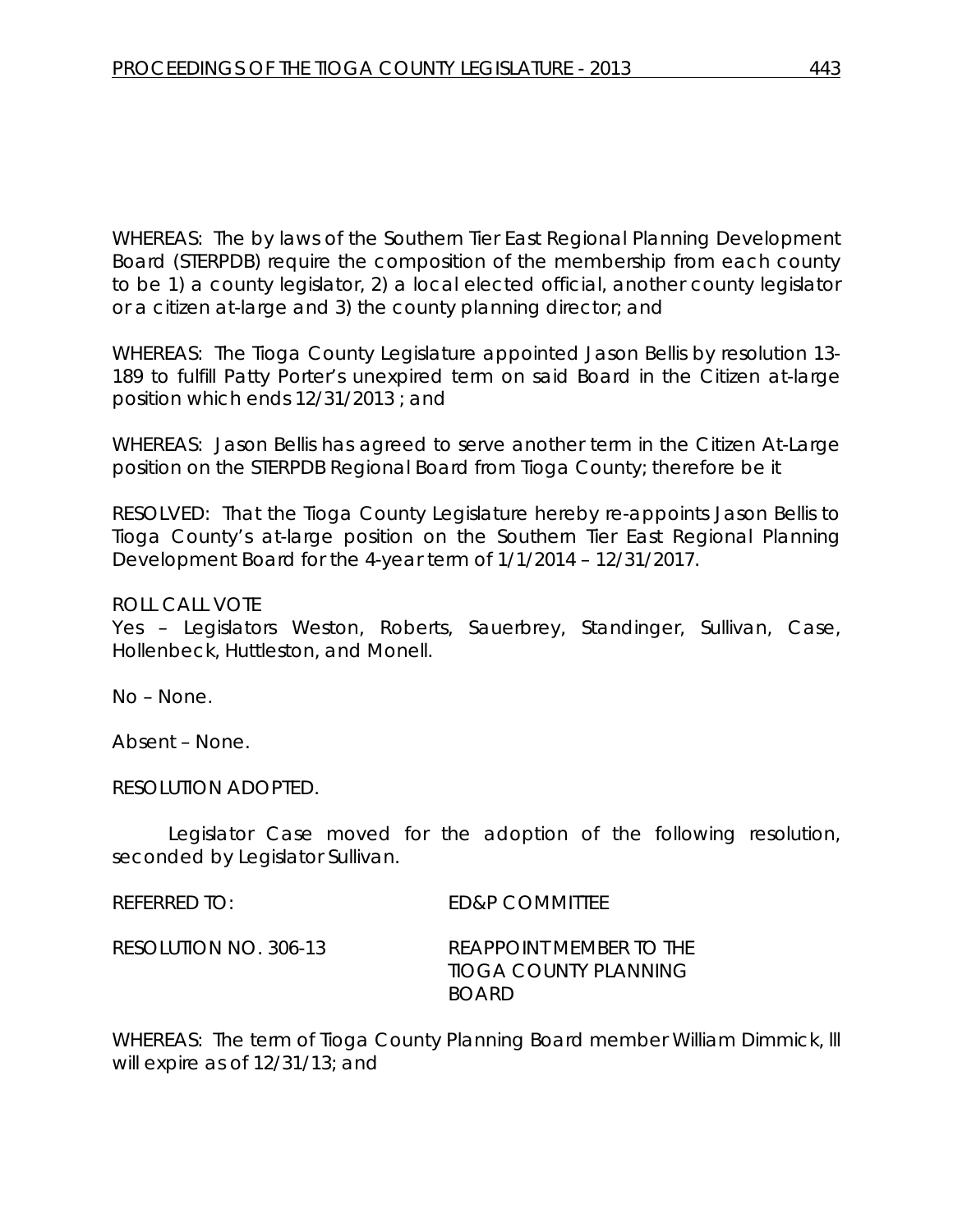WHEREAS: The Village of Waverly has nominated William Dimmick, III to serve another term as their representative; therefore be it

RESOLVED: That the Tioga County Legislature reappoint William Dimmick, III to the Tioga County Planning Board, to serve a 3-year term of 1/1/14 – 12/31/16.

#### ROLL CALL VOTE

Yes – Legislators Weston, Roberts, Sauerbrey, Standinger, Sullivan, Case, Hollenbeck, Huttleston, and Monell.

No – None.

Absent – None.

RESOLUTION ADOPTED.

Legislator Case moved for the adoption of the following resolution, seconded by Legislator Sauerbrey.

REFERRED TO: ED&P COMMITTEE

RESOLUTION NO. 307-13 *REAPPOINT MEMBER TO THE TIOGA COUNTY PLANNING BOARD*

WHEREAS: The term of Tioga County Planning Board member Tim Pollard will expire as of 12/31/13; and

WHEREAS: The Town of Berkshire has nominated Tim Pollard to serve another term as their representative; therefore be it

RESOLVED: That the Tioga County Legislature reappoint Tim Pollard to the Tioga County Planning Board, to serve a 3-year term of 1/1/14 – 12/31/16.

ROLL CALL VOTE

Yes – Legislators Weston, Roberts, Sauerbrey, Standinger, Sullivan, Case, Hollenbeck, Huttleston, and Monell.

No – None.

Absent – None.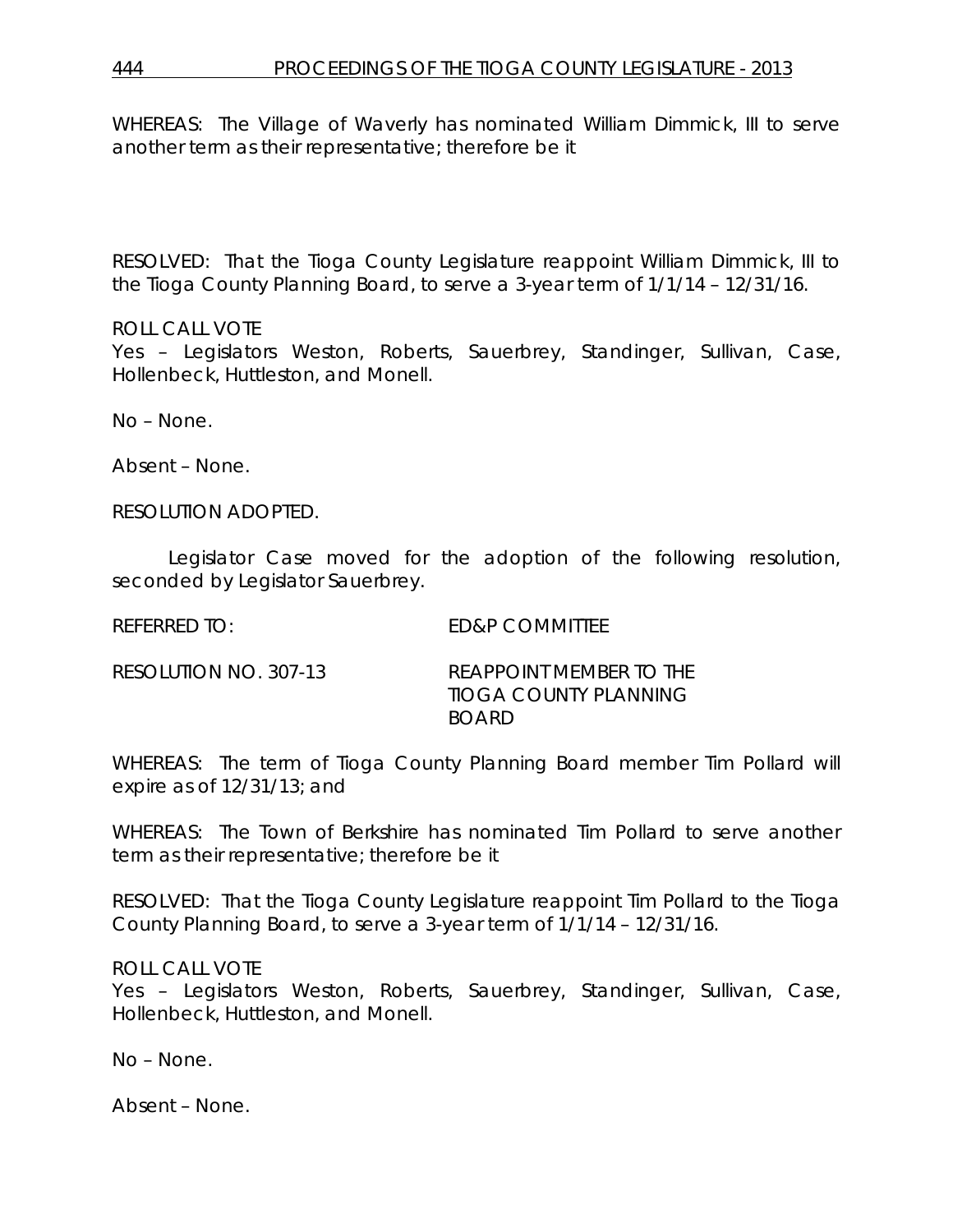RESOLUTION ADOPTED.

Legislator Case moved for the adoption of the following resolution, seconded by Legislator Sauerbrey.

REFERRED TO: ED&P COMMITTEE RESOLUTION NO. 308-13 *REAPPOINT MEMBER TO THE TIOGA COUNTY PLANNING* 

WHEREAS: The term of Tioga County Planning Board member Arrah Richards will expire as of 12/31/13; and

*BOARD*

WHEREAS: The Town of Barton has nominated Arrah Richards to serve another term as their representative; therefore be it

RESOLVED: That the Tioga County Legislature reappoint Arrah Richards to the Tioga County Planning Board, to serve a 3-year term of 1/1/14 – 12/31/16.

ROLL CALL VOTE

Yes – Legislators Weston, Roberts, Sauerbrey, Standinger, Sullivan, Case, Hollenbeck, Huttleston, and Monell.

No – None.

Absent – None.

RESOLUTION ADOPTED.

Legislator Case moved for the adoption of the following resolution, seconded by Legislator Sullivan.

REFERRED TO: ED&P COMMITTEE

RESOLUTION NO. 309-13 *REAPPOINT MEMBER TO THE TIOGA COUNTY PLANNING BOARD*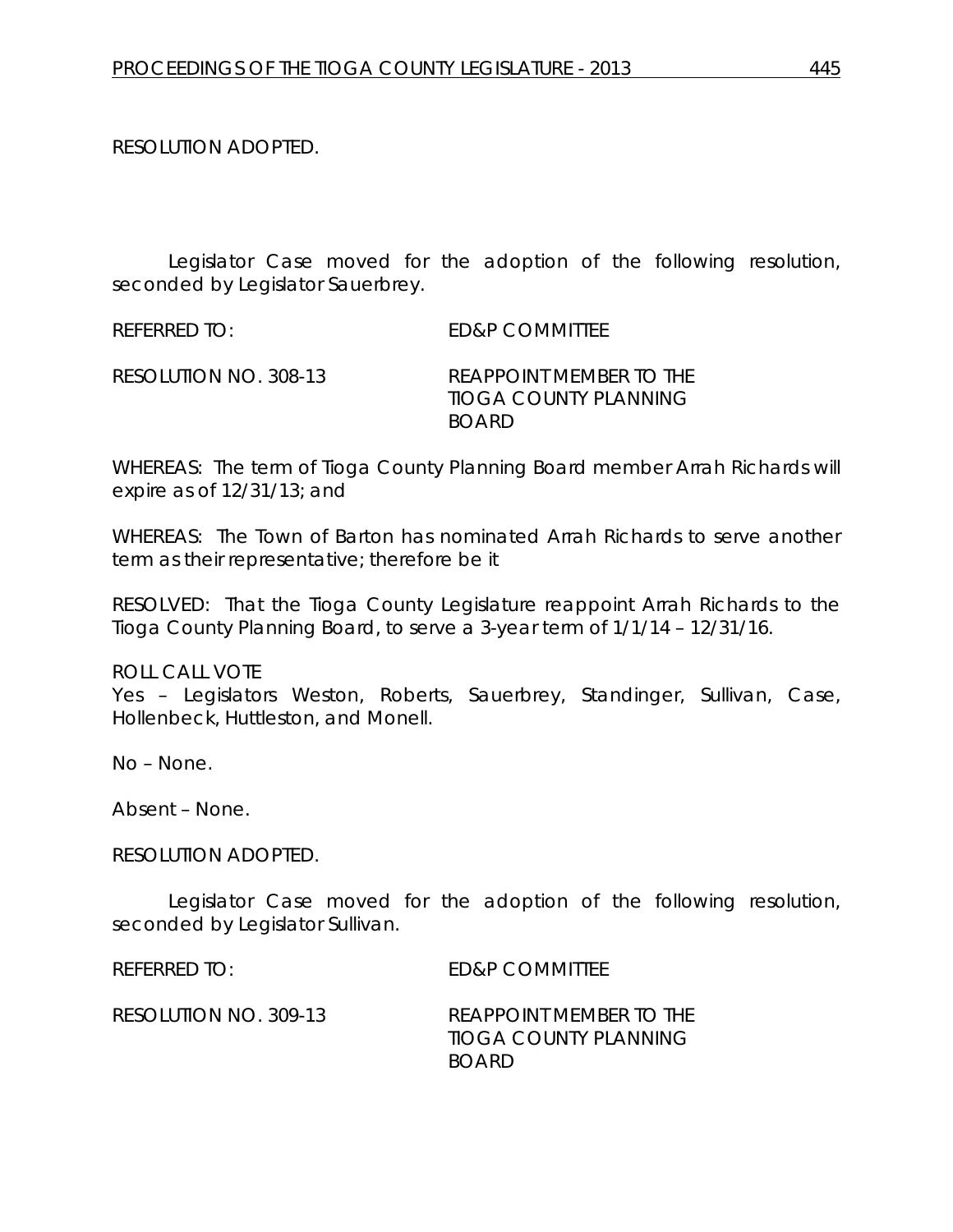WHEREAS: The term of Tioga County Planning Board member Doug Chrzanowski will expire as of 12/31/13; and

WHEREAS: The Town of Tioga has nominated Doug Chrzanowski to serve another term as their representative; therefore be it

RESOLVED: That the Tioga County Legislature reappoint Doug Chrzanowski to the Tioga County Planning Board, to serve a 3-year term of 1/1/14 – 12/31/16.

ROLL CALL VOTE

Yes – Legislators Weston, Roberts, Sauerbrey, Standinger, Sullivan, Case, Hollenbeck, Huttleston, and Monell.

No – None.

Absent – None.

RESOLUTION ADOPTED.

Legislator Case moved for the adoption of the following resolution, seconded by Legislator Sauerbrey.

REFERRED TO: ED&P COMMITTEE

| RESOLUTION NO. 310-13 | <b>REAPPOINT MEMBER TO THE</b> |
|-----------------------|--------------------------------|
|                       | TIOGA COUNTY PLANNING          |
|                       | <b>BOARD</b>                   |

WHEREAS: The term of Tioga County Planning Board member Nathan Clark will expire as of 12/31/13; and

WHEREAS: The Town of Spencer has nominated Nathan Clark to serve another term as their representative; therefore be it

RESOLVED: That the Tioga County Legislature reappoint Nathan Clark to the Tioga County Planning Board, to serve a 3-year term of 1/1/14 – 12/31/16.

ROLL CALL VOTE

Yes – Legislators Weston, Roberts, Sauerbrey, Standinger, Sullivan, Case, Hollenbeck, Huttleston, and Monell.

No – None.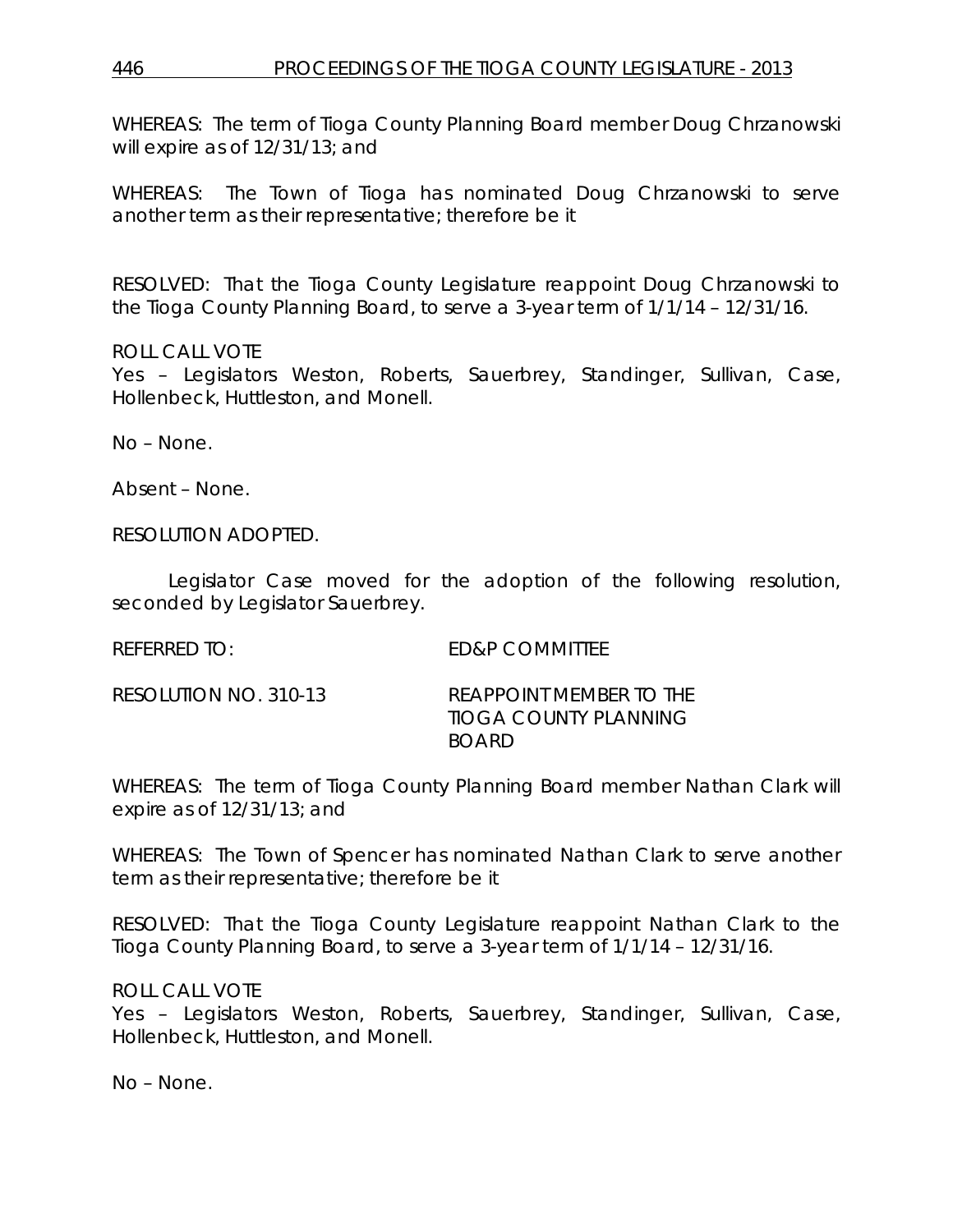Absent – None.

RESOLUTION ADOPTED.

Legislator Case moved for the adoption of the following resolution, seconded by Legislator Sullivan.

REFERRED TO: AGRICULTURE COMMITTEE

RESOLUTION NO. 311-13 *RE-APPOINT MEMBER TO THE TIOGA COUNTY AGRICULTURAL AND FARMLAND PROTECTION BOARD*

WHEREAS: The term of Agricultural & Farmland Protection Board member, Pam Moore in the position of Active Farmer, has a term expiring as of 12/31/2013; and

WHEREAS: The Agricultural and Farmland Protection Board is desirous of filling this position and Pam Moore is interested in serving another term; therefore be it

RESOLVED: That the Tioga County Legislature hereby reappoint Pam Moore to the Agricultural and Farmland Protection Board for a 4-year term of 1/1/14 – 12/31/17.

ROLL CALL VOTE Yes – Legislators Weston, Roberts, Sauerbrey, Standinger, Sullivan, Case, Hollenbeck, Huttleston, and Monell.

No – None.

Absent – None.

RESOLUTION ADOPTED.

Legislator Case moved for the adoption of the following resolution, seconded by Legislator Sauerbrey.

REFERRED TO: AGRICULTURE COMMITTEE RESOLUTION NO. 312-13 *RE-APPOINT MEMBER TO THE TIOGA COUNTY AGRICULTURAL AND FARMLAND PROTECTION BOARD*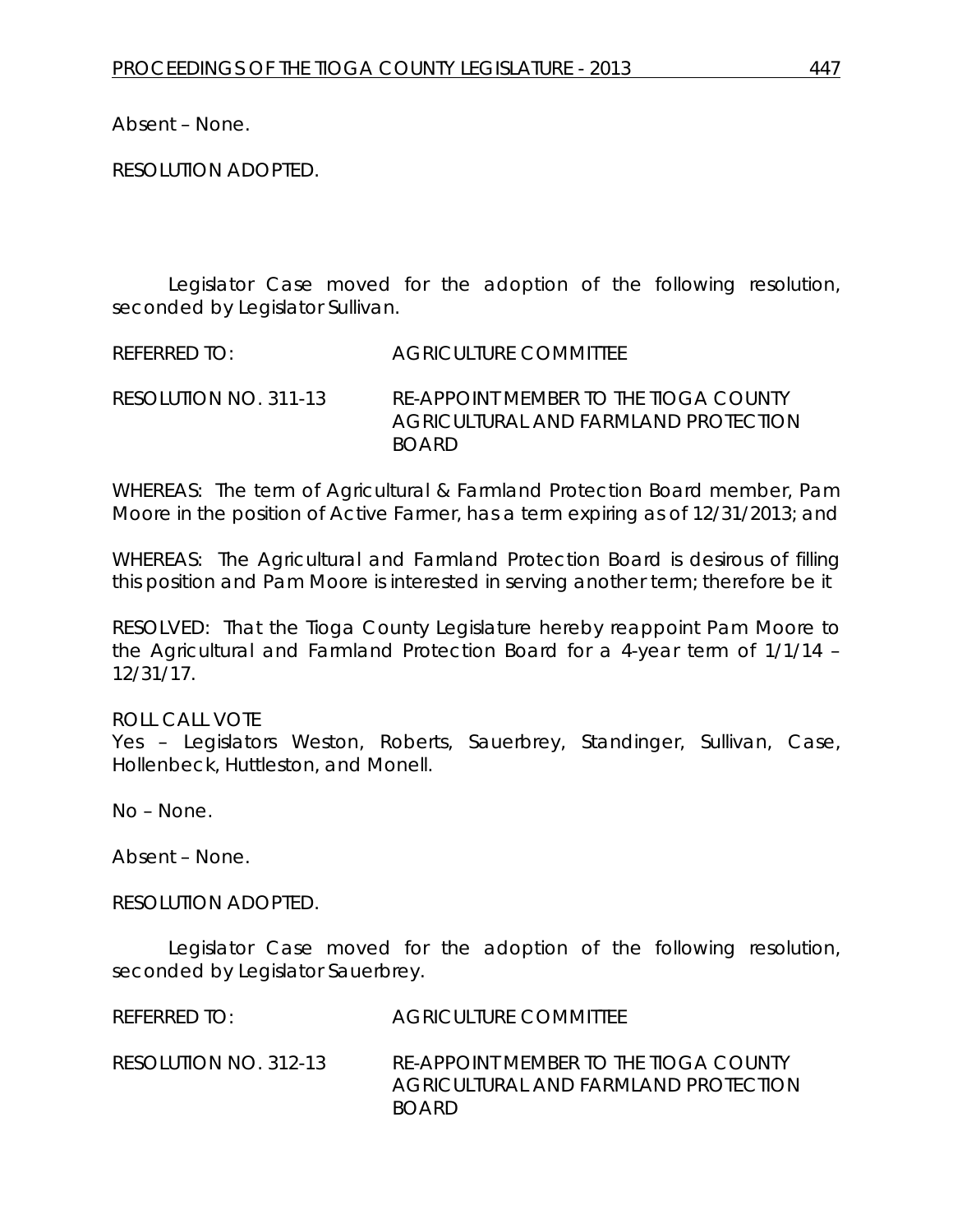WHEREAS: The term of Agricultural & Farmland Protection Board member, Gary Phelps in the position of Agribusiness, has a term expiring as of 12/31/2013; and

WHEREAS: The Agricultural and Farmland Protection Board is desirous of filling this position and Gary Phelps is interested in serving another term; therefore be it

RESOLVED: That the Tioga County Legislature hereby reappoint Gary Phelps to the Agricultural and Farmland Protection Board for a 4-year term of 1/1/14 – 12/31/17.

ROLL CALL VOTE

Yes – Legislators Weston, Roberts, Sauerbrey, Standinger, Sullivan, Case, Hollenbeck, Huttleston, and Monell.

No – None.

Absent – None.

RESOLUTION ADOPTED.

Legislator Sauerbrey moved for the adoption of the following resolution, seconded by Legislator Standinger.

REFERRED TO: PUBLIC SAFETY COMMITTEE RESOLUTION NO. 313-13 *AUTHORIZE THE ACCEPTANCE OF THE APPLICATION OF FIREFIGHTER DAVID* 

WHEREAS: The Bureau of Fire provides high quality Hazardous Materials Team support to the Fire Service in Tioga County and adjacent Counties through the NYS Fire Mutual Aid Plan; and

*RATHKE TO THE HAZARDOUS MATERIALS TEAM – FIRE COORDINATORS OFFICE*

WHEREAS: This service is provided by local, highly trained volunteers; and

WHEREAS: South Side Fire Department Firefighter David Rathke has applied for membership to the County Haz-Mat Team; and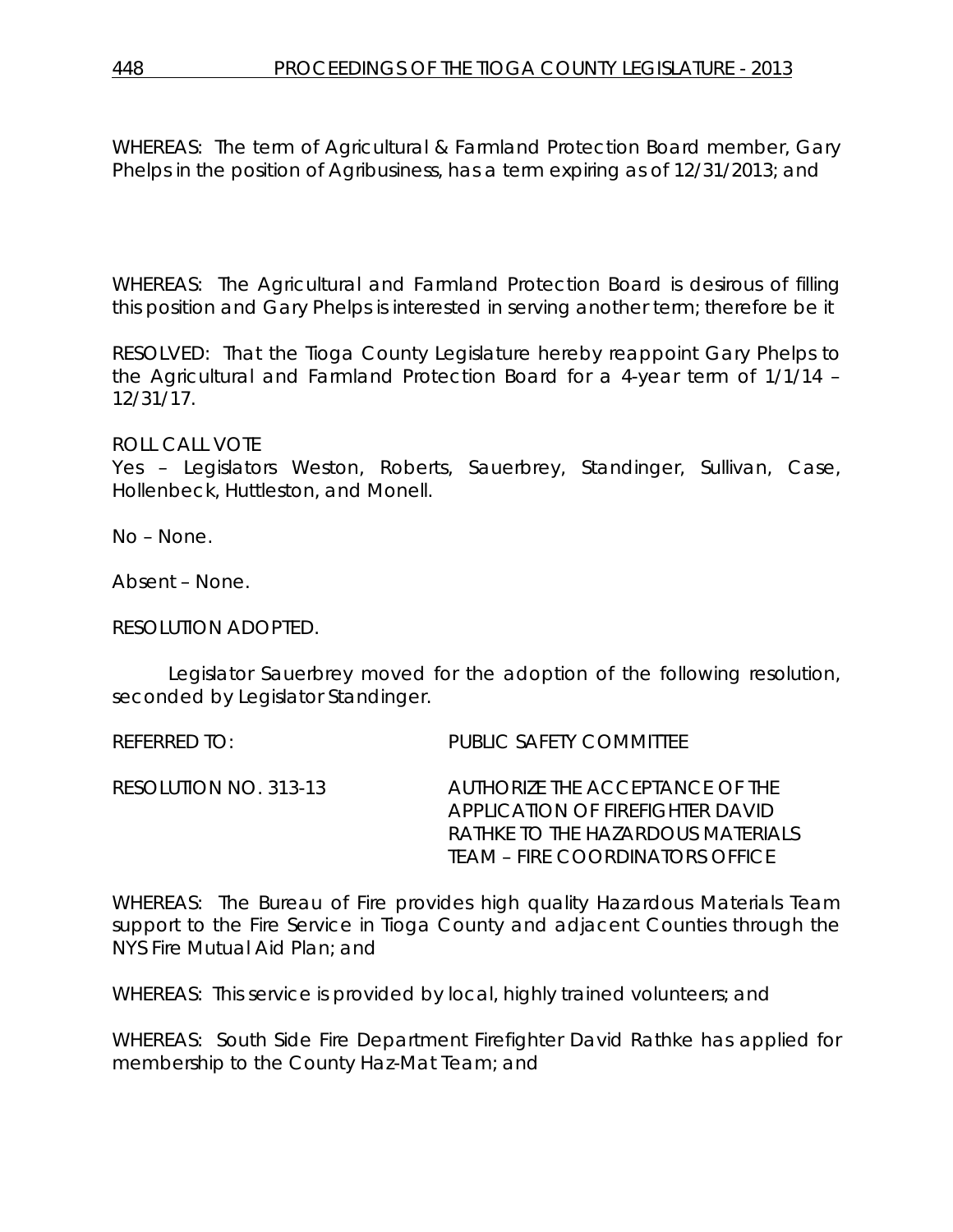WHEREAS: Firefighter Rathke currently possesses training and skills needed by the Tioga County Haz-Mat Team; therefore be it

RESOLVED: That Southside Firefighter David Rathke be added to the Tioga County Haz-Mat Team roster.

## ROLL CALL VOTE

Yes – Legislators Weston, Roberts, Sauerbrey, Standinger, Sullivan, Case, Hollenbeck, Huttleston, and Monell.

No – None.

Absent – None.

RESOLUTION ADOPTED.

Legislator Standinger moved for the adoption of the following resolution, seconded by Legislator Monell.

REFERRED TO: ADMINISTRATIVE SERVICES

RESOLUTION NO. 314-13 *AUTHORIZE TRANSFER OF FUNDS BOARD OF ELECTIONS*

WHEREAS: The Board of Elections has Election Inspectors that are county employees; and

WHEREAS: Said funds need to be transferred to the Part Time Salary line; therefore be it

RESOLVED: That the following sums be transferred as follows:

|     | From: A1450.40.143 | Election Inspectors | \$2500.00 |
|-----|--------------------|---------------------|-----------|
| To: | A1450.10.20        | Part Time/Temporary | \$2500.00 |

ROLL CALL VOTE

Yes – Legislators Weston, Roberts, Sauerbrey, Standinger, Sullivan, Case, Hollenbeck, Huttleston, and Monell.

No – None.

Absent – None.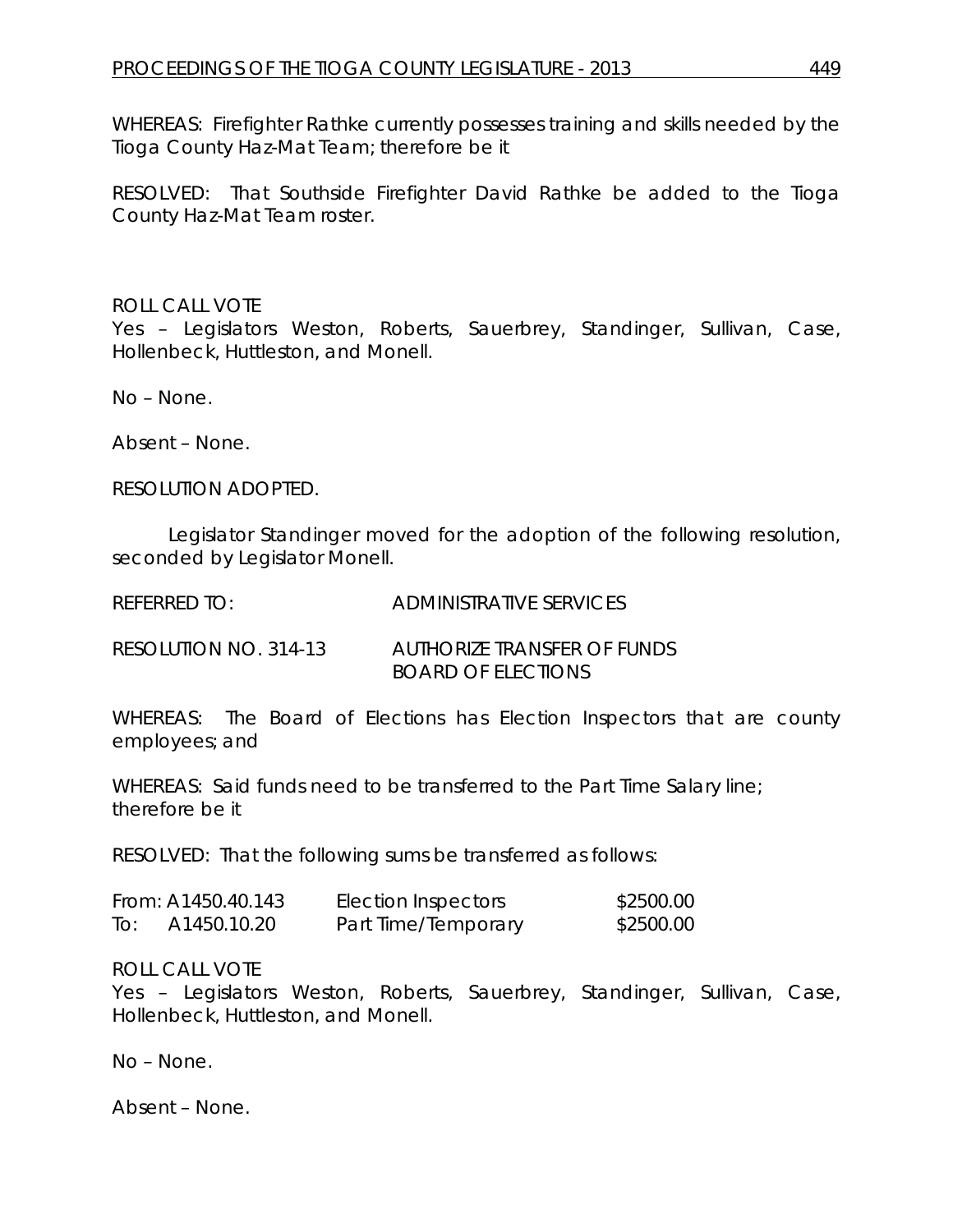RESOLUTION ADOPTED.

Legislator Sauerbrey moved for the adoption of the following resolution, seconded by Legislator Standinger.

REFERRED TO: PUBLIC SAFETY COMMITTEE

RESOLUTION NO. 315-13 *TRANSFER OF FUNDS SHERIFF DEPARTMENT*

WHEREAS: Funding for staffing of Part-Time Corrections Officers within the Jail Budget has been nearly exhausted; and

WHEREAS: It will be necessary to continue to staff Part-Time Correction Officer hours for the month of December, 2013; and

WHEREAS: Several accounts in the Sheriff's budget are projected to finish the year under spent; now therefore be it

RESOLVED: That the following funds be transferred to re-appropriate the Jail Part-Time account as follows:

|     | From: A3110.10.30 | Overtime        | \$6,000  |
|-----|-------------------|-----------------|----------|
|     | A3110.40.220      | Automobile Fuel | \$8,000  |
| To: | A3150.10.20       | Part-Time       | \$14,000 |

ROLL CALL VOTE

Yes – Legislators Weston, Roberts, Sauerbrey, Standinger, Sullivan, Case, Hollenbeck, Huttleston, and Monell.

No – None.

Absent – None.

RESOLUTION ADOPTED.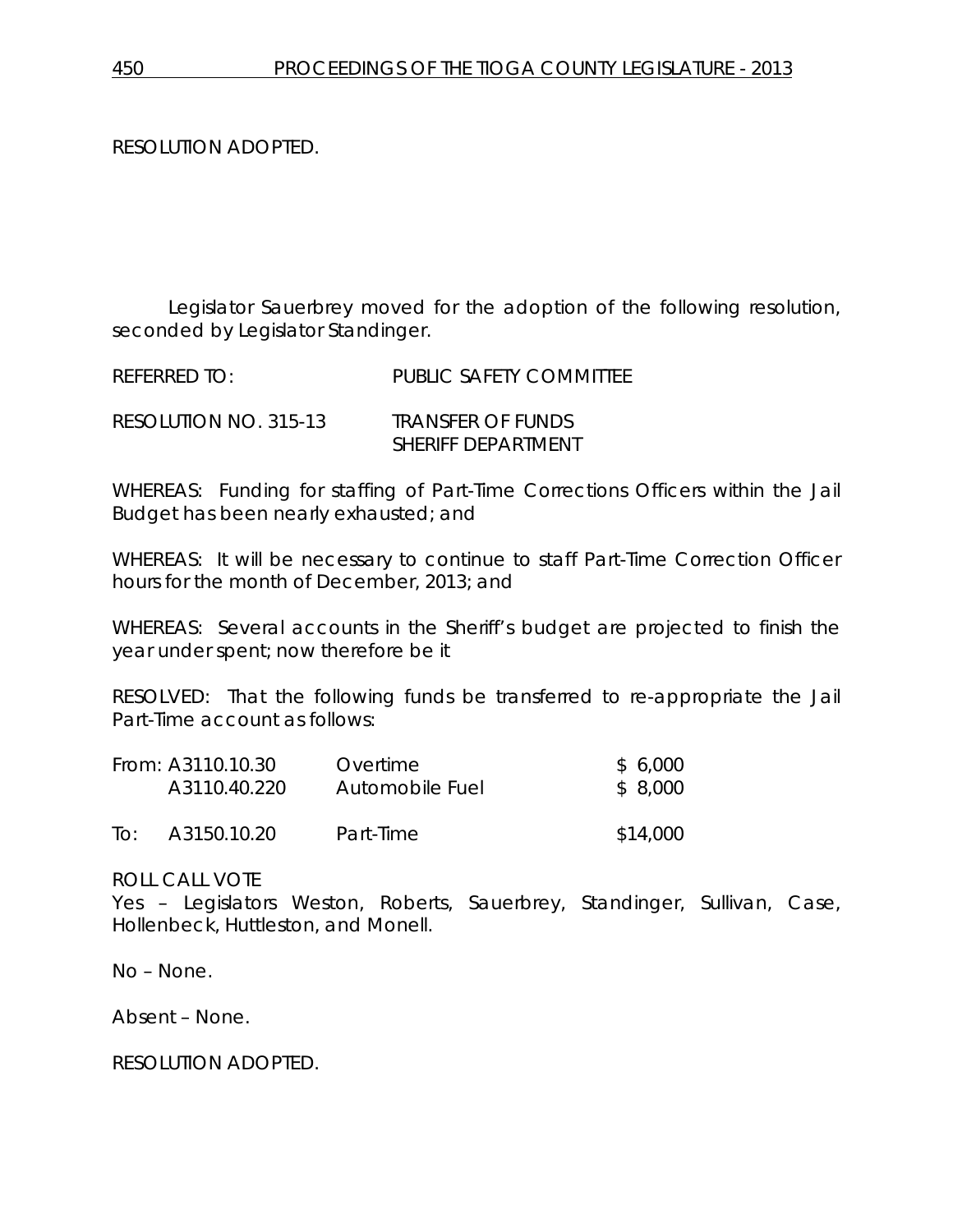Legislator Sauerbrey moved for the adoption of the following resolution, seconded by Legislator Standinger.

| REFERRED TO:          | PUBLIC SAFETY COMMITTEE                          |
|-----------------------|--------------------------------------------------|
| RESOLUTION NO. 316-13 | CONTINGENCY FUNDING FOR<br>JAIL MEDICAL EXPENSES |

WHEREAS: The Sheriff is experiencing higher Medical Expenses than expected in the Jail; and

WHEREAS: Budgeted funds to cover these expenses within the 2013 Jail Budget have been nearly exhausted, now therefore be it

RESOLVED: That the following contingency funds be appropriated as follows:

|  | From: A1990.40-715 Contingency | \$20,000 |  |
|--|--------------------------------|----------|--|
|--|--------------------------------|----------|--|

To: Jail Account A3150.40.370 (Medical Expense) \$20,000

ROLL CALL VOTE

Yes – Legislators Weston, Roberts, Sauerbrey, Standinger, Sullivan, Case, Hollenbeck, Huttleston, and Monell.

No – None.

Absent – None.

RESOLUTION ADOPTED.

Legislator Hollenbeck moved for the adoption of the following resolution, seconded by Legislator Case.

REFERRED TO: INFORMATION TECHNOLOGY COMMITTEE RESOLUTION NO. 317–13 *TRANSFER OF FUNDS INFORMATION TECHNOLOGY AND COMMUNICATION SERVICES*

WHEREAS: The Information Technology and Communication Services Department has a need to purchase equipment before the end of 2013; and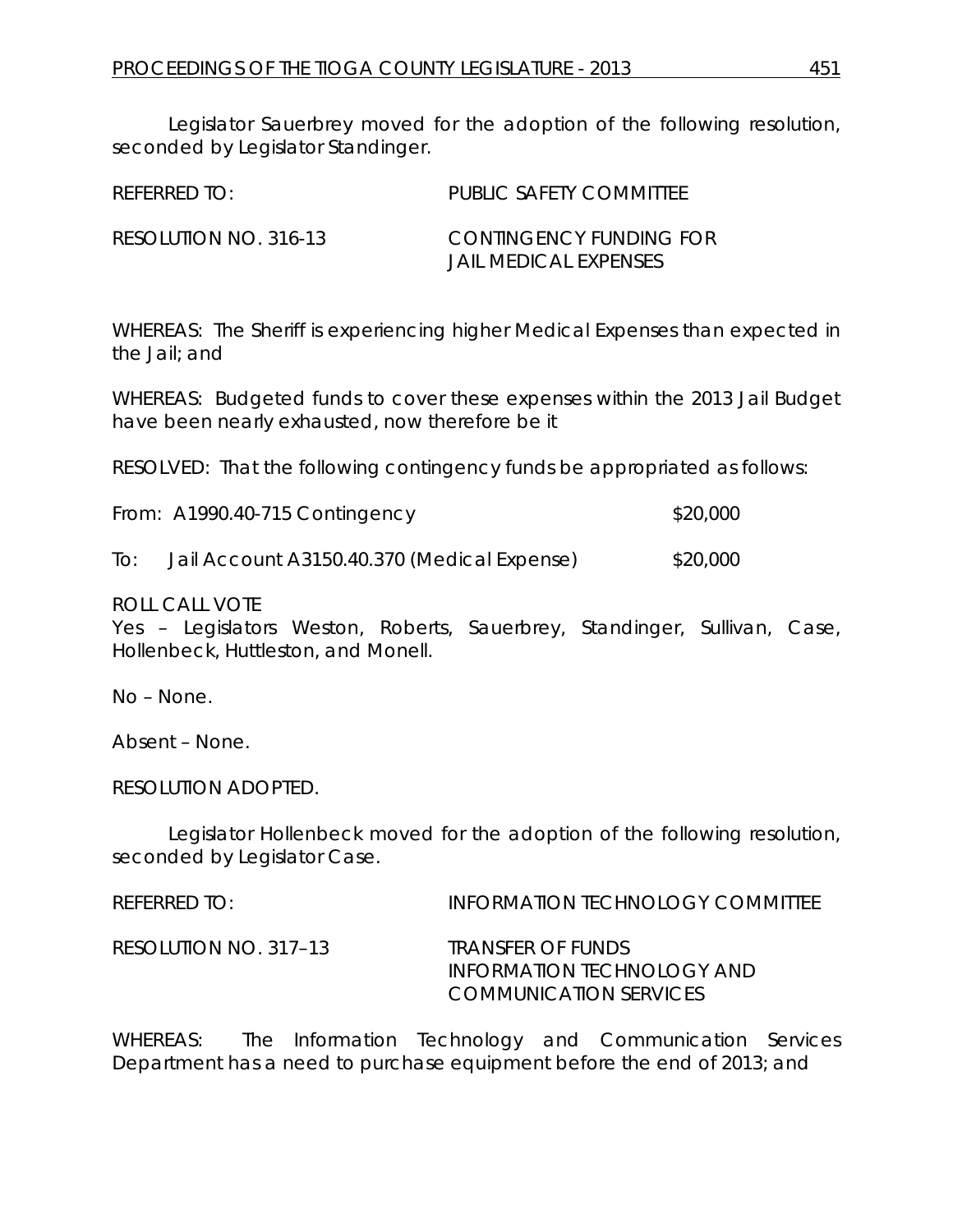WHEREAS: Funds do not exist in the equipment account to cover these costs and need to be transferred from the Information Technology and Communication Services contractual account; therefore be it

RESOLVED: That the following sums be transferred as follows:

| FROM: | ITCS A1680.40-140 | \$10,000 |
|-------|-------------------|----------|
| TO:   | ITCS A1680.20-90  | \$10,000 |

#### ROLL CALL VOTE

Yes – Legislators Weston, Roberts, Sauerbrey, Standinger, Sullivan, Case, Hollenbeck, Huttleston, and Monell.

No – None.

Absent – None.

RESOLUTION ADOPTED.

Legislator Roberts moved for the adoption of the following resolution, seconded by Legislator Sullivan.

REFERRED TO: PUBLIC WORKS

RESOLUTION NO. 318-13 *INCREASE REVENUE ACCOUNT H3501 AND APPROPRIATION ACCOUNT H2013.01 BY \$176,886.46 IN INCREASED CHIPS FUNDING*

WHEREAS: In preparing the 2013 budget it was assumed that CHIPS funding would remain the same as 2013's levels; and

WHEREAS: Accordingly the 2013 budget was approved with an amount of \$1,026,971.00 in revenue and expenditures for road projects; and

WHEREAS: NYS actually raised our CHIPS funding level to \$1,203,857.46 in 2013; and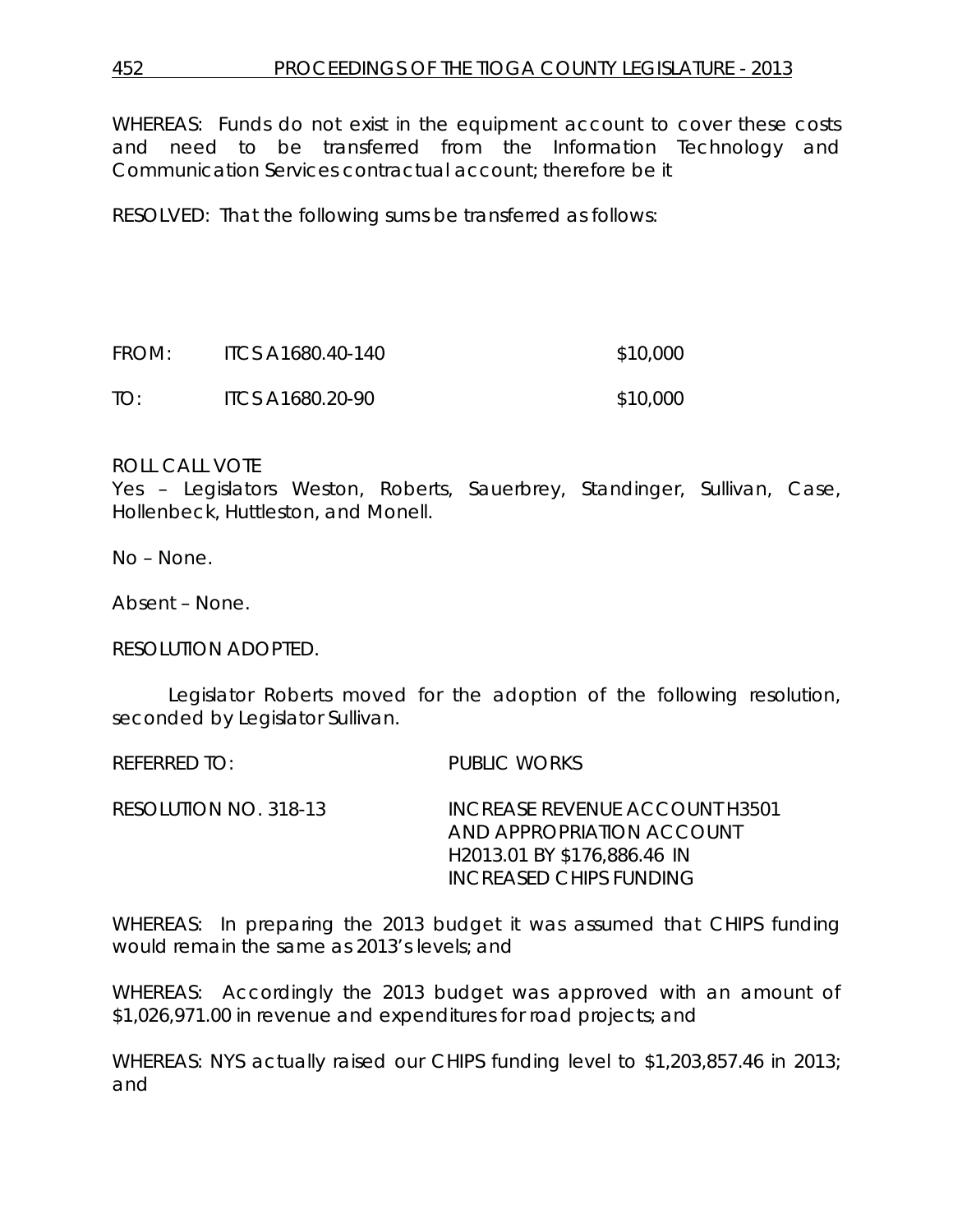WHEREAS: The budget was never altered to reflect this increase in revenue; therefore be it

RESOLVED: That revenue account H3501 and appropriation account H2013.01 be increased by the amount of additional CHIPS funding from \$1,026,971.00 to \$1,203,857.46, an increase of \$176,886.46.

# ROLL CALL VOTE

Yes – Legislators Weston, Roberts, Sauerbrey, Standinger, Sullivan, Case, Hollenbeck, Huttleston, and Monell.

No – None.

Absent – None.

RESOLUTION ADOPTED.

Legislator Case moved for the adoption of the following resolution, seconded by Legislator Sauerbrey.

REFERRED TO: ED&P COMMITTEE

## RESOLUTION NO. 319–13 *AUTHORIZE REQUEST FOR TRANSFER OF FUNDS TO UPGRADE SOFTWARE ON THE DEVELOPTIOGA WEBSITE*

WHEREAS: The Economic Development and Planning Department is desirous of continuing to maintain the [www.developtioga](http://www.developtioga/) website for the purposes of keeping the public informed and allowing public access to departmental documents; and

WHEREAS: The [www.developtioga](http://www.developtioga/) website software has been determined to be outdated and in need of upgrade; and

WHEREAS: It has been determined that the cost to upgrade the [www.developtioga](http://www.developtioga/) website will not exceed \$3,500; and

WHEREAS: The Economic Development and Planning Department does not have a budget line item in an amount sufficient to cover said software upgrade expenditure; therefore be it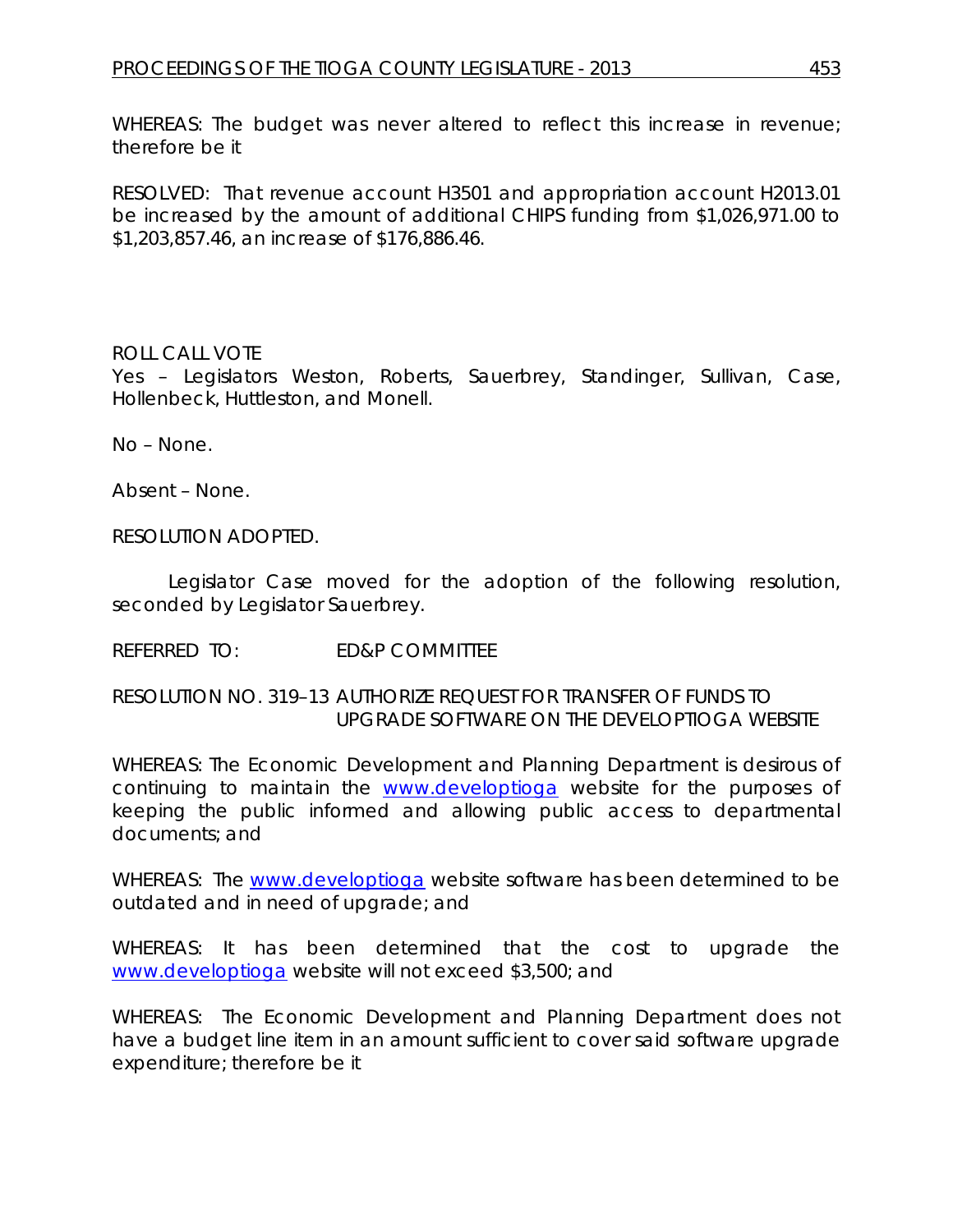RESOLVED: That the website expense be allocated from the County Contingency Fund Account A1990.40-715 to Economic Development & Planning Account A6422.40-620 in the amount not to exceed \$3,500 for the purpose of upgrading the [www.developtioga](http://www.developtioga/) software.

## ROLL CALL VOTE

Yes – Legislators Weston, Roberts, Sauerbrey, Standinger, Sullivan, Case, Hollenbeck, Huttleston, and Monell.

No – None.

Absent – None.

RESOLUTION ADOPTED.

Legislator Sullivan moved for the adoption of the following resolution, seconded by Legislator Standinger.

REFERRED TO: FINANCE/LEGAL

RESOLUTION NO. 320-13 *ESTABLISH CAPITAL RESERVE FUND FOR PUBLIC LAND, STRUCTURES AND EQUIPMENT*

WHEREAS: Tioga County recognizes the importance of maintaining the infrastructure in the County; and

WHEREAS: Tioga County wishes to establish a Capital Reserve Fund pursuant to General Municipal Law Section 6(c) to accumulate moneys to finance the cost of the construction, reconstruction or acquisition of roads, bridges, public lands, buildings and construction and maintenance equipment or vehicles; now therefore be it

RESOLVED: That pursuant to Section 6(c) of the General Municipal Law, as amended, there is hereby established a capital reserve fund to be known as the "Capital Reserve Fund for Public Land, Structures and Equipment" (hereinafter "Reserve Fund"). The purpose of this Reserve Fund is to accumulate moneys to finance the cost of the construction, reconstruction or acquisition of roads,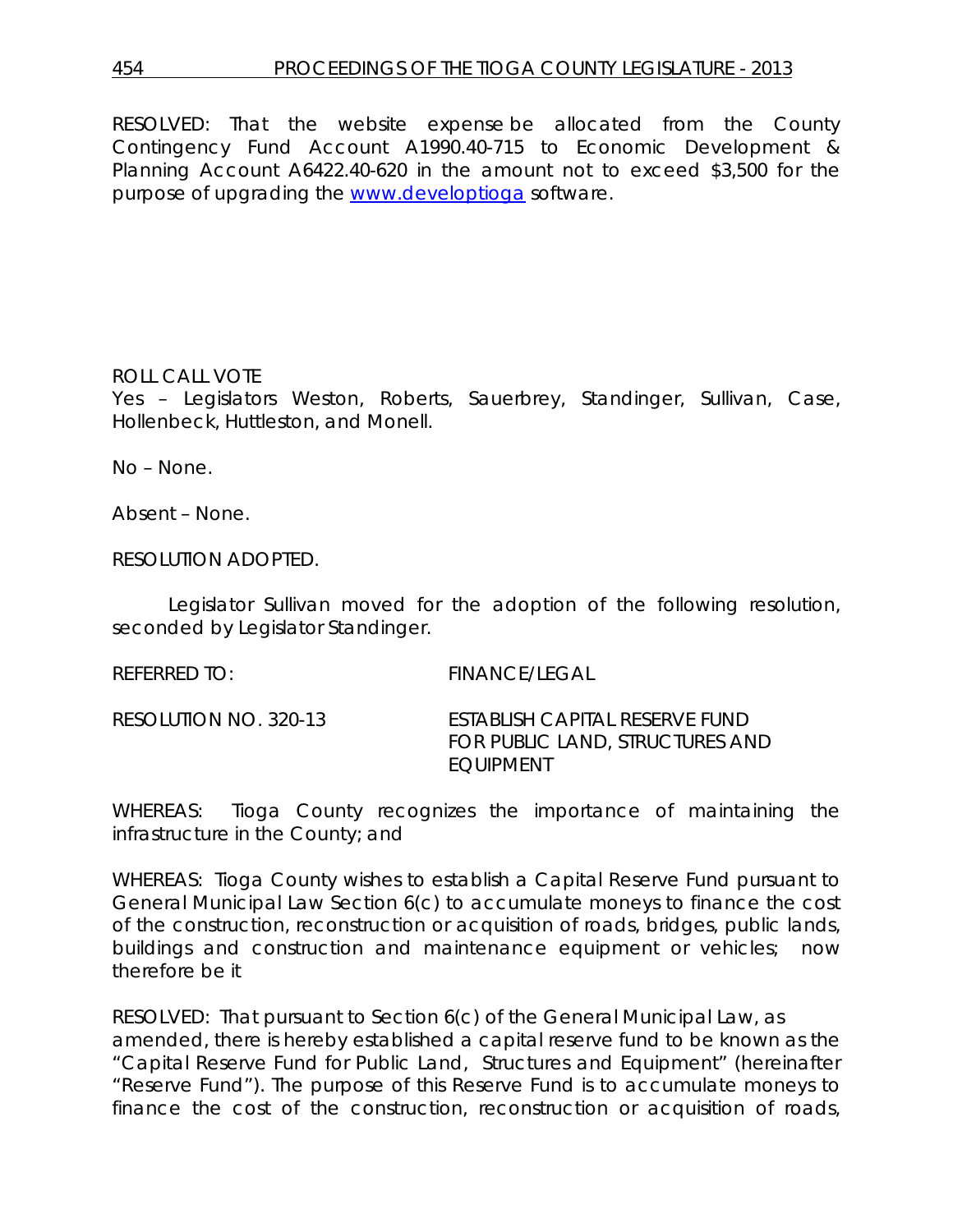bridges, public lands, buildings and construction and maintenance equipment or vehicles; and be it further

RESOLVED: That the Tioga County Treasurer is hereby directed to deposit and secure the moneys of this Reserve Fund in the manner provided by Section 10 of the General Municipal Law. The Tioga County Treasurer may invest the moneys in the Reserve Fund in the manner provided by Section 11 of the General Municipal Law, and consistent with the investment policy of Tioga County. Any interest earned or capital gains realized on the moneys so deposited or invested

shall accrue to and become part of the Reserve Fund. The Tioga County Treasurer shall account for the Reserve Fund in a manner which maintains the separate identity of the Reserve Fund and shows the date and amount of each sum paid into the fund, interest earned by the fund, capital gains or losses resulting from the sale of investments of the fund, the amount and date of each withdrawal from the fund and the total assets of the fund, showing cash balance and a schedule of investments, and shall, at the end of each fiscal year, render to the Legislature a detailed report of the operation and condition of the Reserve Fund; and be it further

RESOLVED: That except as otherwise provided by law, expenditures from this Reserve Fund shall be made only for the purpose for which the Reserve Fund is established. No expenditure shall be made from this Reserve Fund without the approval of this Legislature and such additional actions or proceedings as may be required by Section 6(c) of the General Municipal Law or any other law.

## ROLL CALL VOTE

Yes – Legislators Weston, Roberts, Sauerbrey, Standinger, Sullivan, Case, Hollenbeck, Huttleston, and Monell.

No – None.

Absent – None.

RESOLUTION ADOPTED.

Legislator Sullivan moved for the adoption of the following resolution, seconded by Legislator Sauerbrey.

REFERRED TO: FINANCE/LEGAL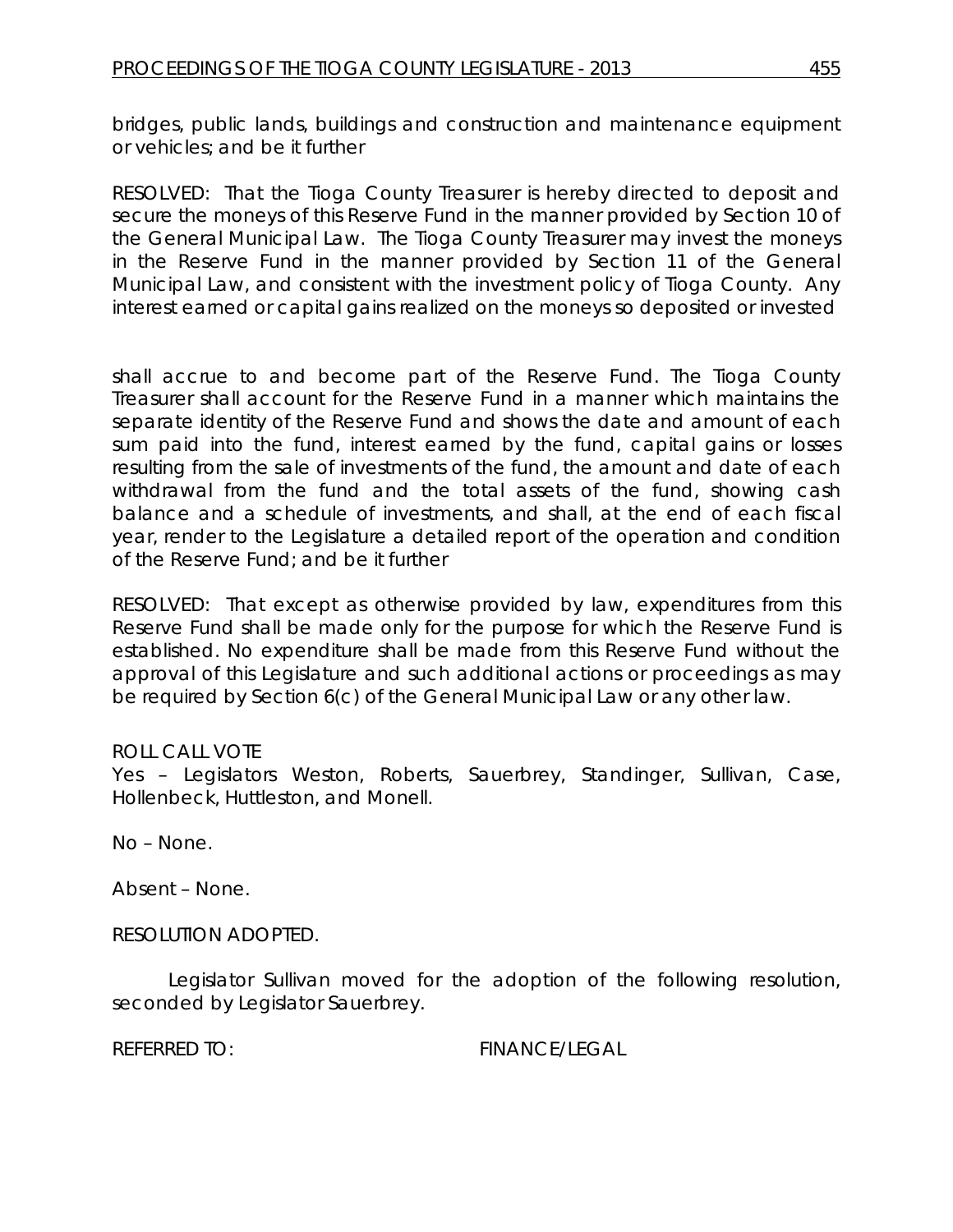RESOLUTION NO. 321-13 *ESTABLISH CAPITAL RESERVE FUND FOR FINANCIAL MANAGEMENT SYSTEM*

WHEREAS: Tioga County recognizes the importance of technology in the County; and

WHEREAS: Tioga County wishes to establish a Capital Reserve Fund pursuant to General Municipal Law Section 6(c) to accumulate moneys to finance the cost of the expenses incurred for the acquisition and installation of a new computer assisted integrated financial management and accounting system, including hardware and the computer software incidental to its acquisition and installation; now therefore be it

RESOLVED: That pursuant to Section 6(c) of the General Municipal Law, as amended, there is hereby established a capital reserve fund to be known as the "Financial Management System Reserve Fund" (hereinafter "Reserve Fund"). The purpose of this Reserve Fund is to accumulate moneys to finance the cost of the expenses incurred for the acquisition and installation of a new computer assisted integrated financial management and accounting system, including hardware and the computer software incidental to its acquisition and installation. The estimated maximum cost of the system is \$800,000.00; and be it further

RESOLVED: That the Tioga County Treasurer is hereby directed to deposit and secure the moneys of this Reserve Fund in the manner provided by Section 10 of the General Municipal Law. The Tioga County Treasurer may invest the moneys in the Reserve Fund in the manner provided by Section 11 of the General Municipal Law, and consistent with the investment policy of Tioga County. Any interest earned or capital gains realized on the moneys so deposited or invested shall accrue to and become part of the Reserve Fund. The Tioga County Treasurer shall account for the Reserve Fund in a manner which maintains the separate identity of the Reserve Fund and shows the date and amount of each sum paid into the fund, interest earned by the fund, capital gains or losses resulting from the sale of investments of the fund, the amount and date of each withdrawal from the fund and the total assets of the fund, showing cash balance and a schedule of investments, and shall, at the end of each fiscal year, render to the Legislature a detailed report of the operation and condition of the Reserve Fund; and be it further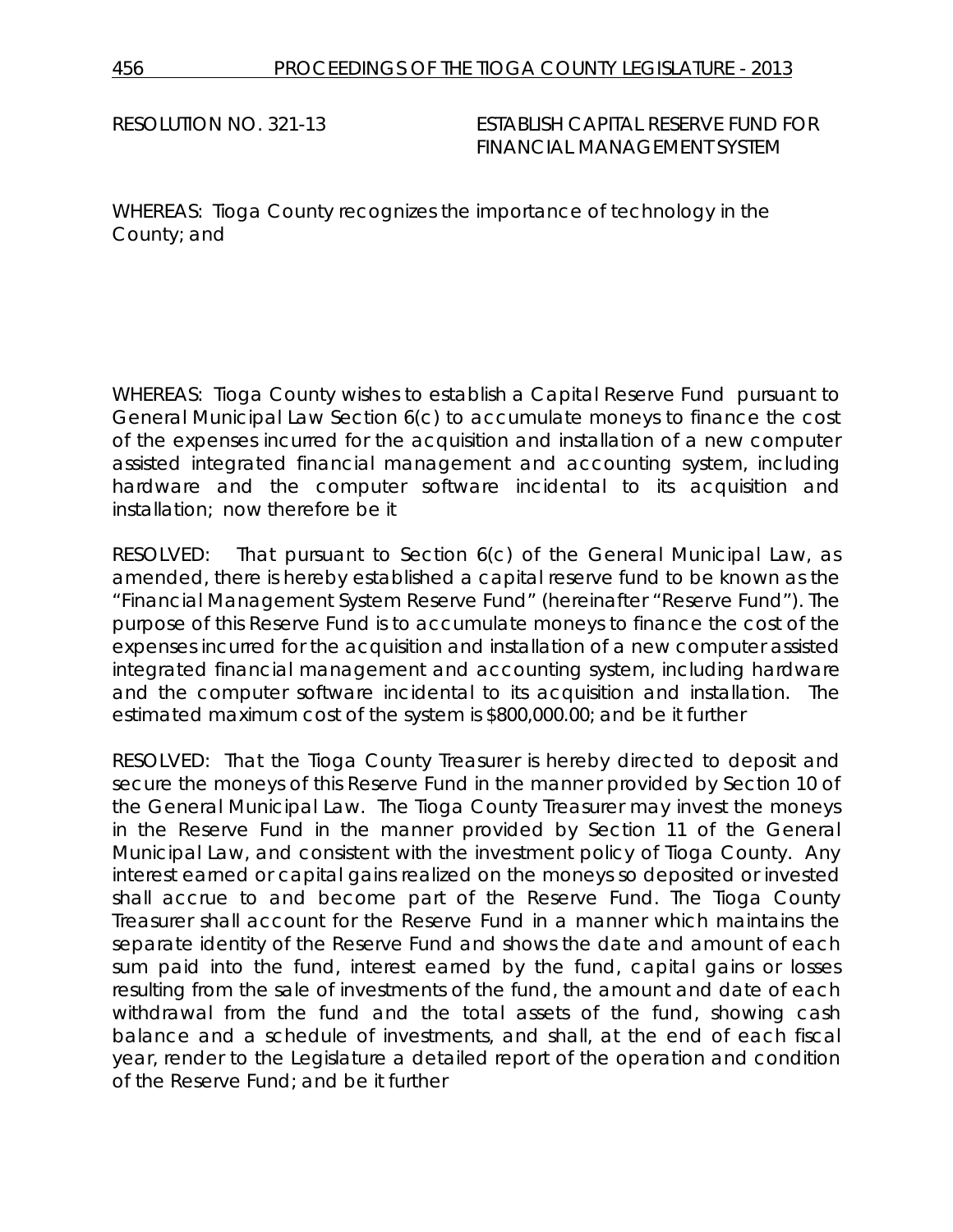RESOLVED: That except as otherwise provided by law, expenditures from this Reserve Fund shall be made only for the purpose for which the Reserve Fund is established. No expenditure shall be made from this Reserve Fund without the approval of this Legislature and such additional actions or proceedings as may be required by Section 6(c) of the General Municipal Law or any other law.

## ROLL CALL VOTE

Yes – Legislators Weston, Roberts, Sauerbrey, Standinger, Sullivan, Case, Hollenbeck, Huttleston, and Monell.

No – None.

Absent – None.

RESOLUTION ADOPTED.

Legislator Sullivan moved for the adoption of the following resolution, seconded by Legislator Monell.

| referred to: | <b>PERSONNEL COMMITTEE</b> |  |  |
|--------------|----------------------------|--|--|
|              | <b>FINANCE/LEGAL</b>       |  |  |

RESOLUTION NO. 322–13 *FUND CAPITAL RESERVES*

WHEREAS: The Tioga County Legislature recognizes the importance of County Infrastructure and established funds for such needs in Resolutions No. 120-13 and No. 320-13; and

WHEREAS: The Tioga County Legislature would like to fund these reserves through funds it will be receiving from the Consolidated Health Fund due to the County's removal of 330 employees as a result of implementation of the fully-insured High Deductible Plan in February 2012, therefore be it

RESOLVED: That the Tioga County Treasurer accept a payment of \$800,000 from the Consolidated Health Fund; and be it further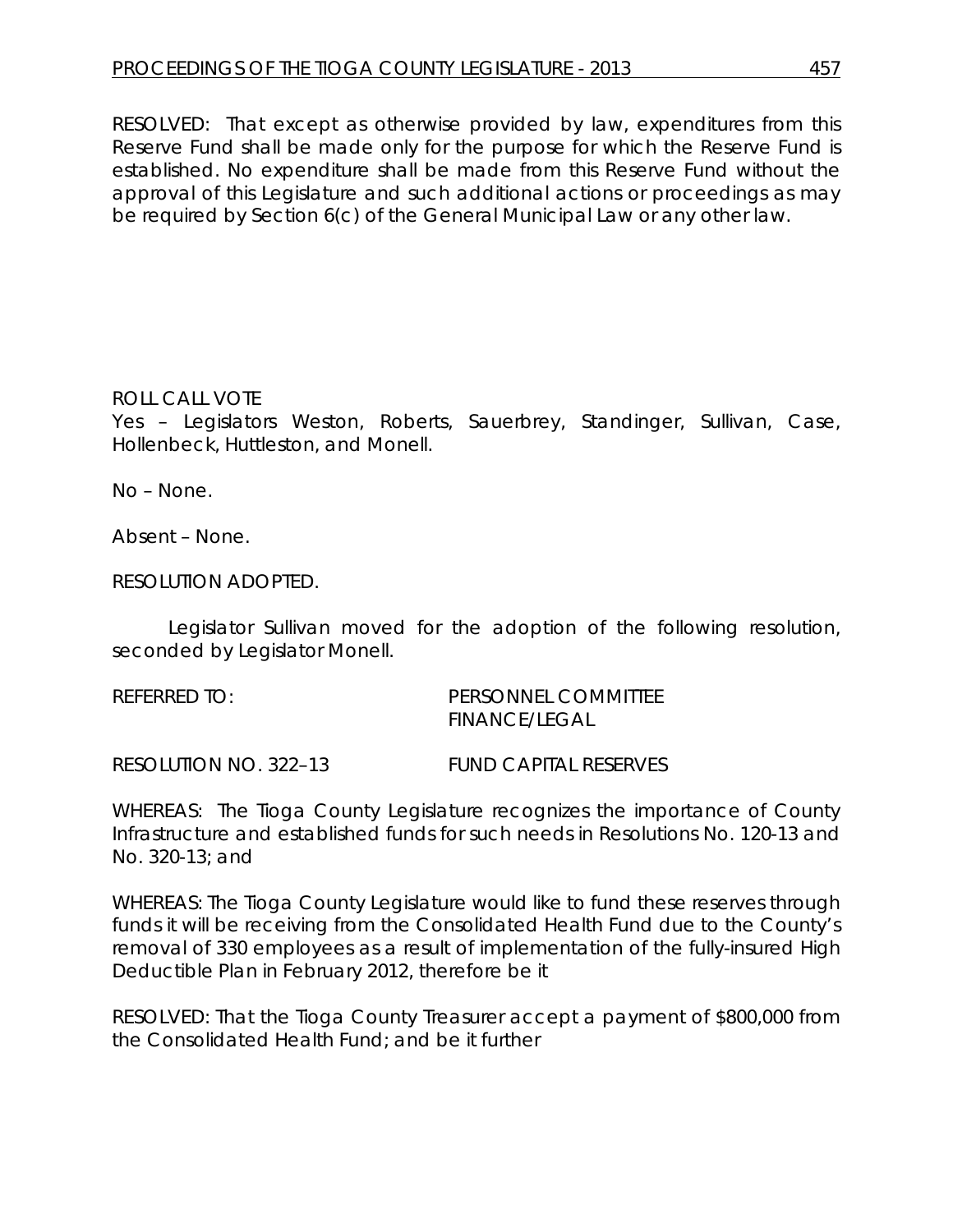RESOLVED: That the Tioga County Treasurer funds the "Computer Software Reserve Fund" with \$500,000 and the "Financial Management System Reserve Fund" with \$300,000 as follows:

|     | FROM: A5031.00 Interfund Transfers all Others        | \$800,000.00 |
|-----|------------------------------------------------------|--------------|
| TO: | A9950.93-715 Transfer to Capital Fund                | \$800,000.00 |
|     |                                                      |              |
|     | From: H5031.00 Interfund Transfer                    | \$800,000.00 |
|     | TO: H878.04 Capital Software Reserve Fund            | \$500,000.00 |
|     | TO: H878.08 Financial Management System Reserve Fund | \$300,000.00 |

Legislator Sullivan made a motion to amend the above resolution, seconded by Legislator Case as follows:

Change the first resolved from \$800,000 to \$814,766.

ROLL CALL VOTE ON RESOLUTION AS AMENDED

Yes – Legislators Weston, Roberts, Sauerbrey, Standinger, Sullivan, Case, Hollenbeck, Huttleston, and Monell.

No – None.

Absent – None.

RESOLUTION ADOPTED.

Legislator Sullivan moved for the adoption of the following resolution, seconded by Legislator Sauerbrey.

| REFERRED TO:          | <b>FINANCE COMMITTEE</b>              |
|-----------------------|---------------------------------------|
| RESOLUTION NO. 323–13 | FUND CAPITAL RESERVE FOR PUBLIC LAND, |
|                       | STRUCTURES AND EQUIPMENT              |

WHEREAS: The Tioga County Capital Budget has a contingency account that has been built up over the years; and

WHEREAS: Tioga County believes the proper classification of this account should be as a reserve; and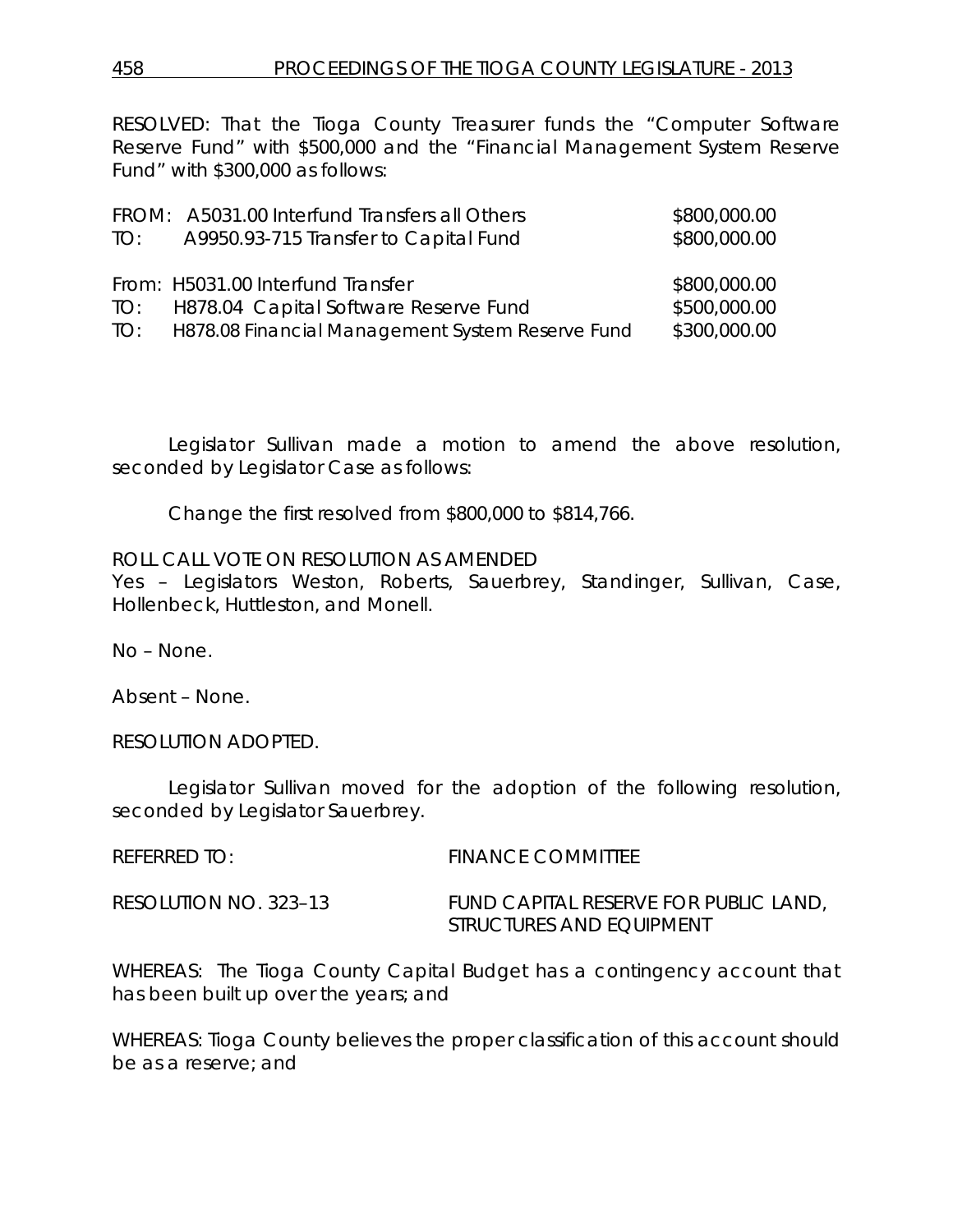WHEREAS: Tioga County has set up a Capital Reserve Fund for Public Land, Structures and Equipment in resolution No. 320-13; and

WHEREAS: Tioga County Legislators request \$610,731.78 be transferred from the Contingency to the "Capital Reserve Fund for Public Land, Structures and Equipment"; therefore be it

RESOLVED: That the Tioga County Legislature does hereby direct the transfer of \$610,731.78 out of Capital Contingency to the Capital Reserve Fund for Public Land, Structures and Equipment"; and it further

RESOLVED: That the following sums be transferred:

From: H1000.40-715-Capital Contingency Account \$610,731.78

To: H878.07–Capital Reserve Fund for Public Land, Structures and Equipment \$610,731.78

## ROLL CALL VOTE

Yes – Legislators Weston, Roberts, Sauerbrey, Standinger, Sullivan, Case, Hollenbeck, Huttleston, and Monell.

No – None.

Absent – None.

RESOLUTION ADOPTED.

Legislator Roberts moved for the adoption of the following resolution, seconded by Legislator Sullivan.

REFERRED TO: PUBLIC WORKS

RESOLUTION NO. 324-13 *AWARD DESIGN SERVICES TO MCFARLAND JOHNSON ENGINEERS FOR ELLIS CREEK ROAD BRIDGES BIN: 3334880 & 3334900* 

WHEREAS: Tioga County has developed a bridge replacement/rehabilitation program; and

WHEREAS: These 2 bridges are part of the program; and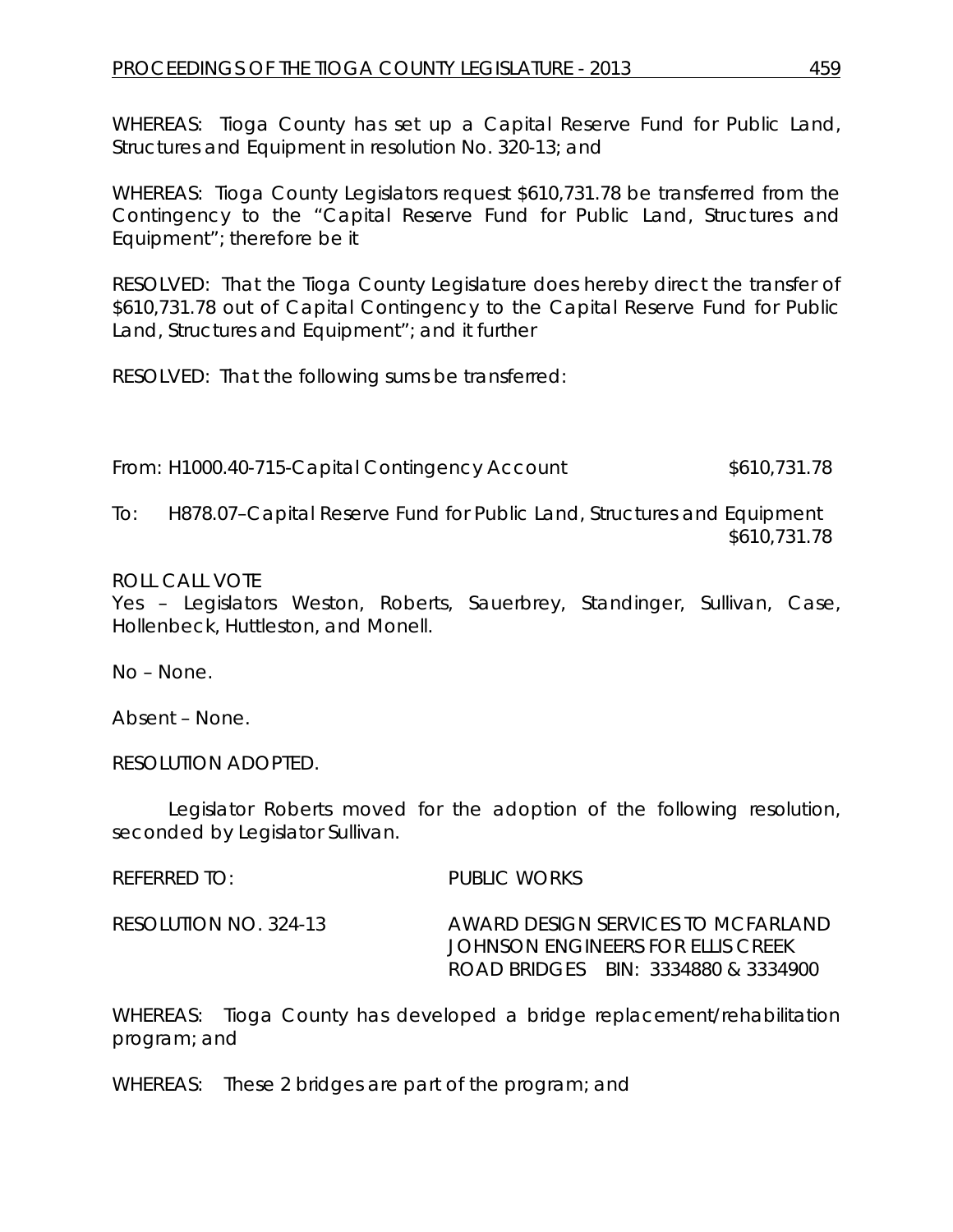WHEREAS: By combining these 2 bridges, a lower cost inspection and construction can be attained; therefore be it

RESOLVED: That the Tioga County Legislature award the design contract for the 2 bridges to McFarland Johnson Engineers in the amount of \$177,915 to be paid out of capital account H2014.01 Ellis Creek Road Bridges BIN: 3334880 & 3334900.

#### ROLL CALL VOTE

Yes – Legislators Weston, Roberts, Sauerbrey, Standinger, Sullivan, Case, Hollenbeck, Huttleston, and Monell.

No – None.

Absent – None.

RESOLUTION ADOPTED.

Legislator Sullivan moved for the adoption of the following resolution, seconded by Legislator Case.

REFERRED TO: FINANCE COMMITTEE

RESOLUTION NO. 325–13 *HIRE E-VOLVE LLC TO PROVIDE CONSULTING SERVICES FOR TIOGA COUNTY FINANCIAL MANAGEMENT SYSTEM*

WHEREAS: Tioga County Treasurer is seeking to upgrade and purchase a financial management system; and

WHEREAS: Tioga County will require technical assistance in identifying all items that need to be purchased and the preparation of a Request for Proposal for the financial management system and in the evaluation of the responses; and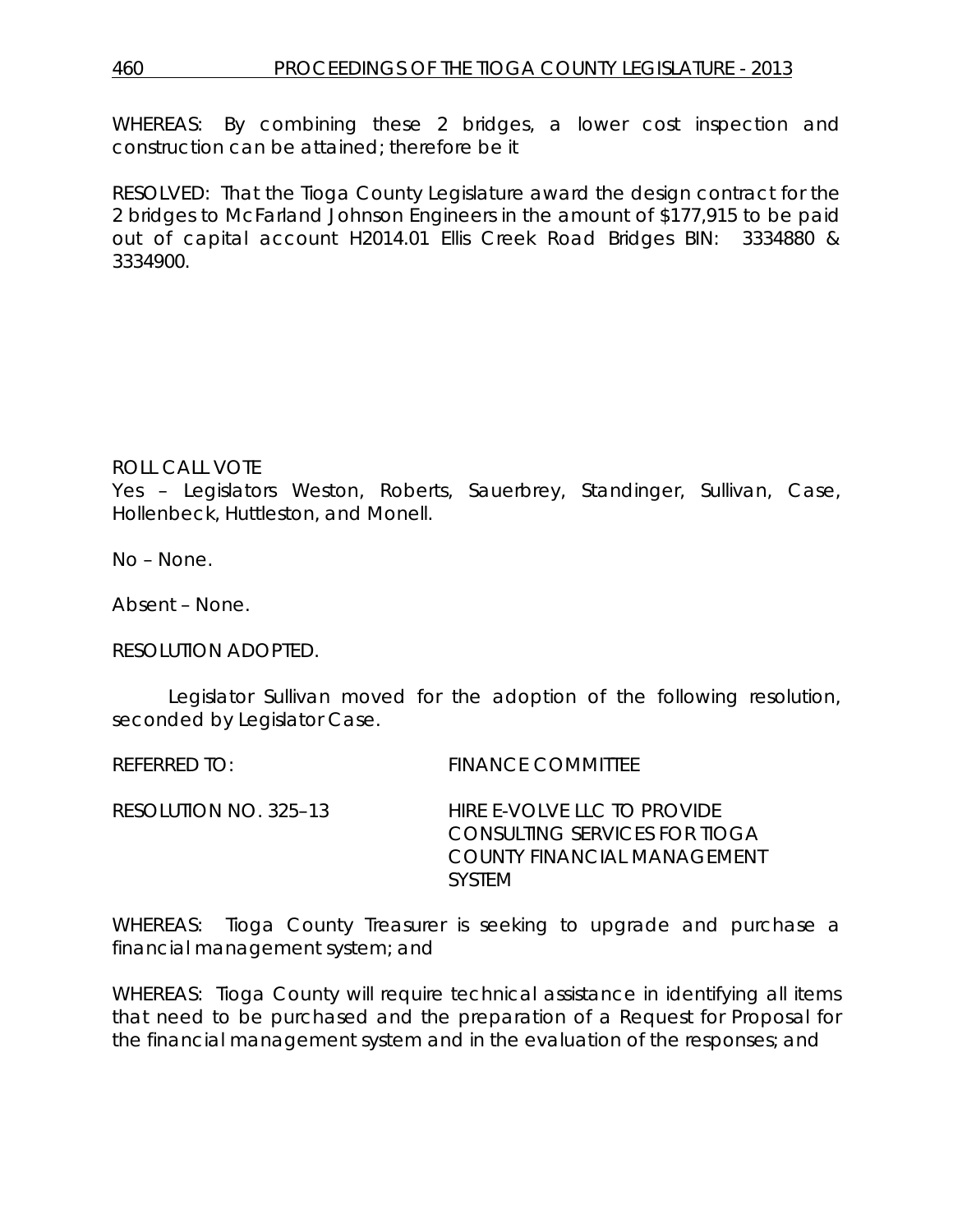WHEREAS: e-Volve Information Technology Services, LLC has submitted a proposal to provide consulting services, with the total of said fees not to exceed \$25,000; therefore be it

RESOLVED: That the Tioga County Legislature authorizes the Chair of the Legislature to sign a contract with e-Volve Information Technology Services, LLC to provide the services outlined in the proposal and contract for total fees not to exceed \$25,000 and to be paid for out of Treasurer's Account A1325.40-140.

## ROLL CALL VOTE

Yes – Legislators Weston, Roberts, Sauerbrey, Standinger, Sullivan, Case, Hollenbeck, Huttleston, and Monell.

No – None.

Absent – None.

RESOLUTION ADOPTED.

Legislator Case moved for the adoption of the following resolution, seconded by Legislator Sullivan.

REFERRED TO: ED&P COMMITTEE

RESOLUTION NO. 326–13 *AUTHORIZATION FOR THE LEGISLATIVE CHAIR TO SIGN RELATED DOCUMENTS PERTAINING TO THE E SITE DEVELOPMENT* 

WHEREAS: In 2004 Tioga County conveyed to the Tioga County Local Development Corporation a parcel of land known as the 434 Site located in the Village of Owego, County of Tioga and State of New York and in the Town of Owego, County of Tioga and State of New York subject to an agreement that the Tioga County Local Development Corporation and subsequent purchases that the Tioga County Industrial Development Agency would reimburse Tioga County in the event the Tioga County Industrial Development Agency conveyed the land to another purchaser; and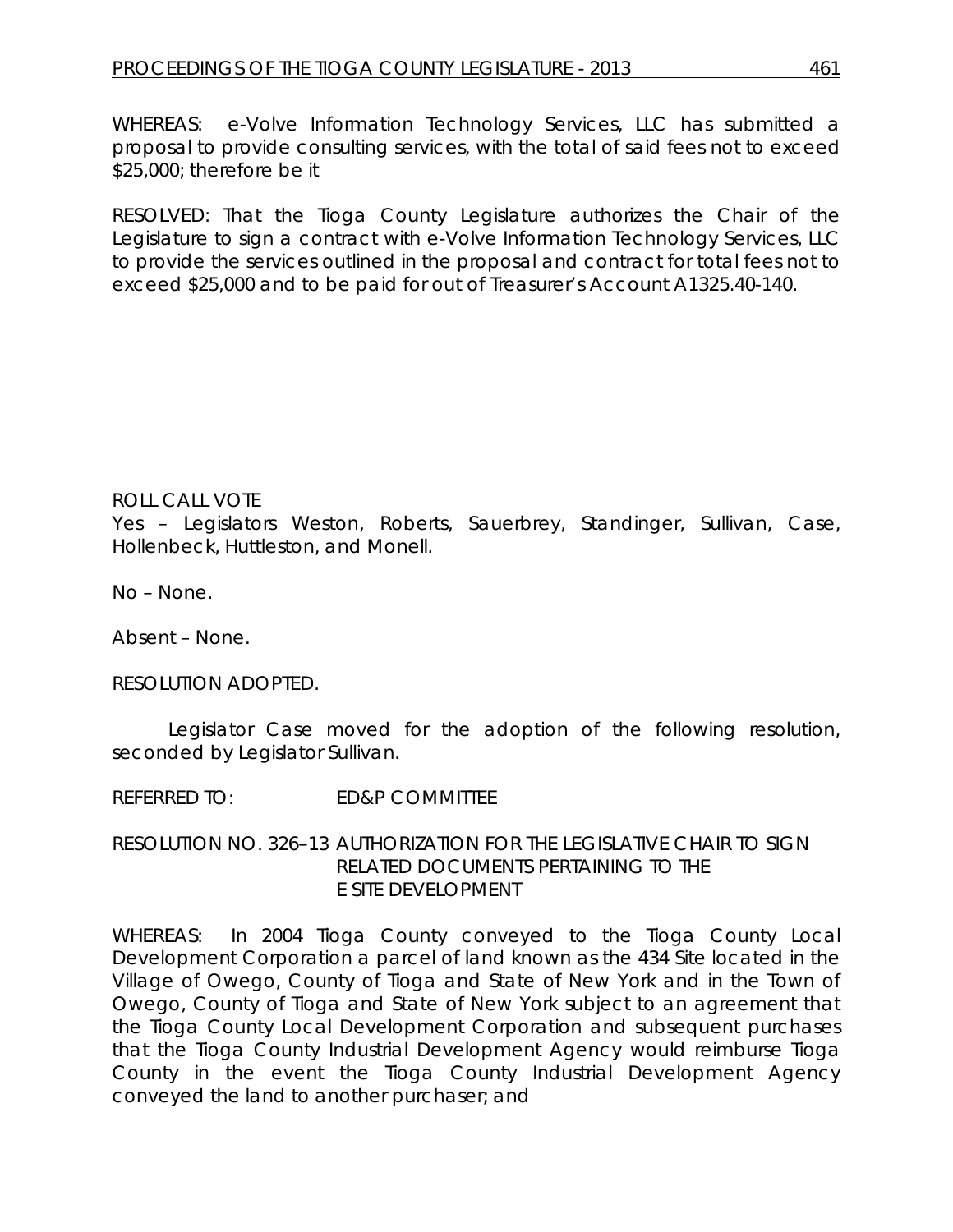WHEREAS: The County of Tioga is desirous of changing the original agreement to allow for funding for the development of the 434 Site, now known as the E Site; and

WHEREAS: A new agreement must be executed to reflect said changes; therefore be it

RESOLVED: That the Tioga County Legislature authorize the Chair of the Legislature to sign all associated contract paperwork, contingent upon review and approval of the County Attorney.

ROLL CALL VOTE Yes – Legislators Weston, Sauerbrey, Standinger, Sullivan, Case, Hollenbeck, and Monell.

No – Legislators Roberts and Huttleston.

Absent – None.

RESOLUTION ADOPTED.

Legislator Sauerbrey moved for the adoption of the following resolution, seconded by Legislator Standinger.

REFERRED TO: PUBLIC SAFETY COMMITTEE

RESOLUTION NO. 327-13 *RESOLUTION TO APPROVE A CONTRACT BETWEEN THE TIOGA COUNTY PROBATION DEPT. AND THE FAMILY AND CHILDREN'S SOCIETY TO PROVIDE ADULT SEXUAL OFFENDER TREATMENT SERVICES*

WHEREAS: The Legislature approved a contract between Tioga County Probation Department and The Family and Children's Society for the provision of adult sex offender treatment in 2014; and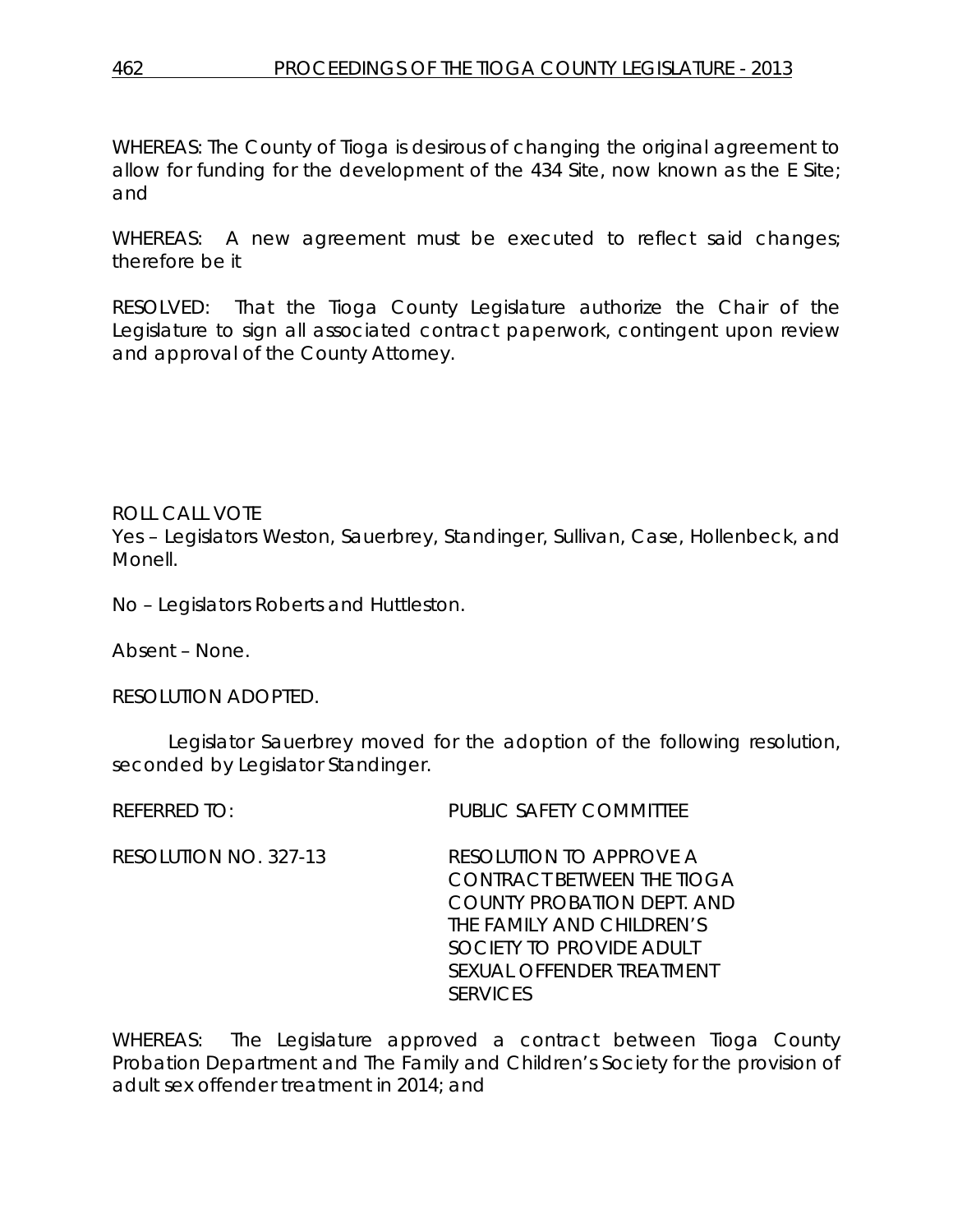WHEREAS: The Family and Children's Society is continuing to offer a sexual offender treatment program for a maximum of 15 adult sex offenders, 5 juvenile sex offenders or children with sexual behavior problems and adjudicated as a PINS and 10 Safety Monitor adults at any point in time to Tioga County Probation for \$110,880 annually; now therefore be it

RESOLVED: That the Probation Director is approved to contract with The Family and Children's Society to provide adult sexual offender treatment services in the amount of \$110,880 annually.

ROLL CALL VOTE Yes – Legislators Weston, Roberts, Sauerbrey, Standinger, Sullivan, Case, Hollenbeck, Huttleston, and Monell.

No – None.

Absent – None.

RESOLUTION ADOPTED.

Legislator Sauerbrey moved for the adoption of the following resolution, seconded by Legislator Standinger.

| RESOLUTION NO. 328-13 | RESOLUTION TO APPROVE A        |
|-----------------------|--------------------------------|
|                       | CONTRACT BETWEEN THE TIOGA     |
|                       | COUNTY PROBATION DEPT. AND     |
|                       | SENTINEL TO PROVIDE ELECTRONIC |
|                       | MONITORING SERVICES            |

WHEREAS: The Legislature has approved a contract between Tioga County Probation Department and Sentinel for the provision of electronic monitoring services in 2014; and

WHEREAS: Probation has need of enhanced electronic monitoring services with GPS capability for juveniles as an Alternative to Detention program. Probation will add enhanced GPS monitoring to the services Sentinel is continuing to offer: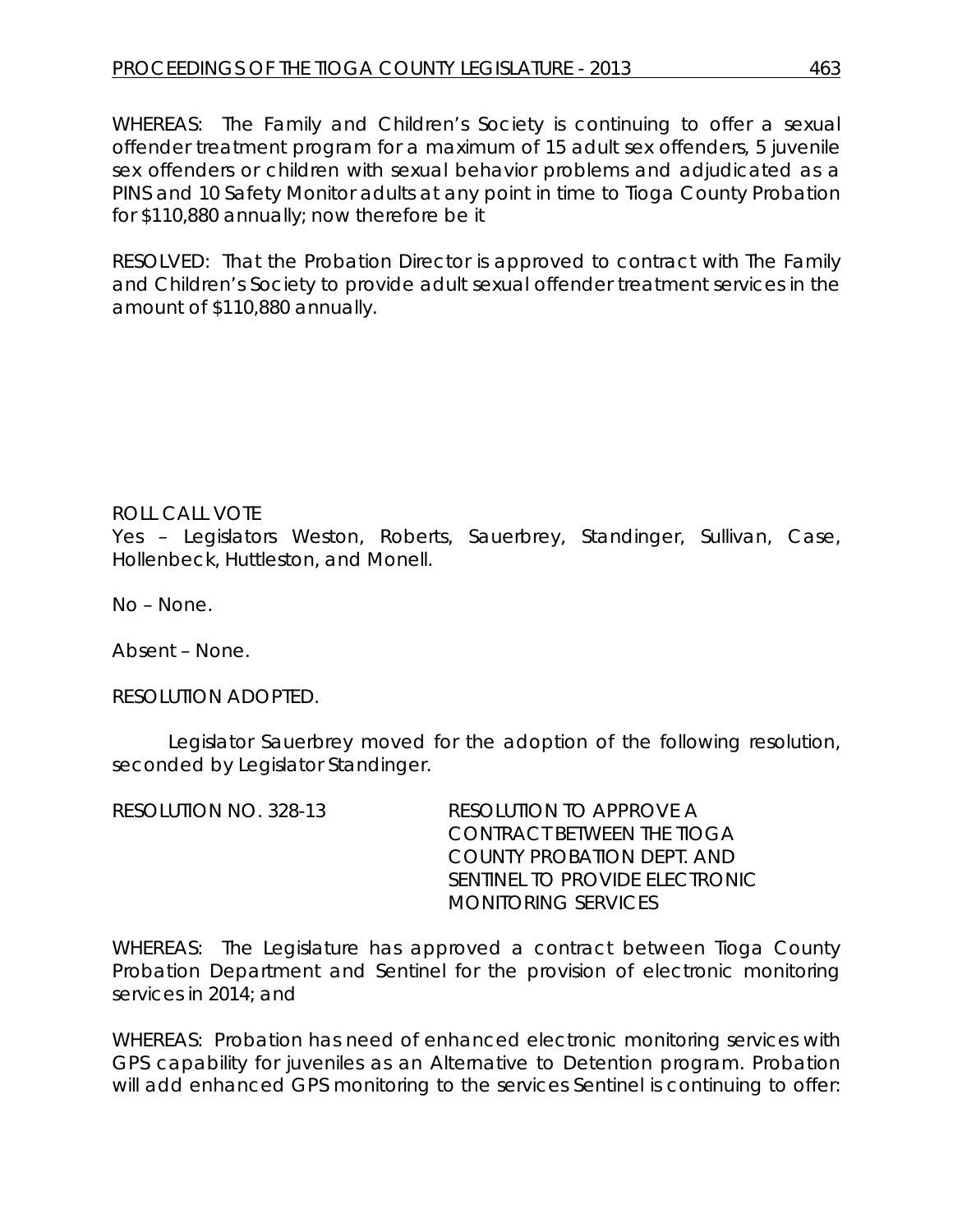land line electronic monitoring and cellular electronic monitoring for a cost of up to \$15,364, therefore be it

RESOLVED: That the Probation Director is approved to contract with Sentinel to provide electronic monitoring hardware and services for adults and juveniles in the amount of up to \$15,364 annually.

ROLL CALL VOTE

Yes – Legislators Weston, Roberts, Sauerbrey, Standinger, Sullivan, Case, Hollenbeck, Huttleston, and Monell.

No – None.

Absent – None.

RESOLUTION ADOPTED.

Legislator Huttleston moved for the adoption of the following resolution, seconded by Legislator Hollenbeck.

| referred to           | <b>HEALTH &amp; HUMAN SERVICES COMMITTEE</b> |
|-----------------------|----------------------------------------------|
| RESOLUTION NO. 329-13 | AUTHORIZATION TO APPLY FOR GRANT             |
|                       | HEALTH DEPARTMENT                            |

WHEREAS: New York State Health Foundation has released a grant opportunity to County Health Departments titled "Advancing New York State's Prevention Agenda: A Matching Funds Program to Implement Community Health Improvement Plans"; and

WHEREAS: The Tioga County Department of Health desires to pursue this grant opportunity to assist in the implementation of their recently developed Community Health Improvement Plan; and

WHEREAS: The amount of the grant funding is not yet determined, as it will be based upon the competitive award process; and

WHEREAS: While the grant does require matching expenditures, the Department of Health will seek all matching costs from community partners rather than from County funds; and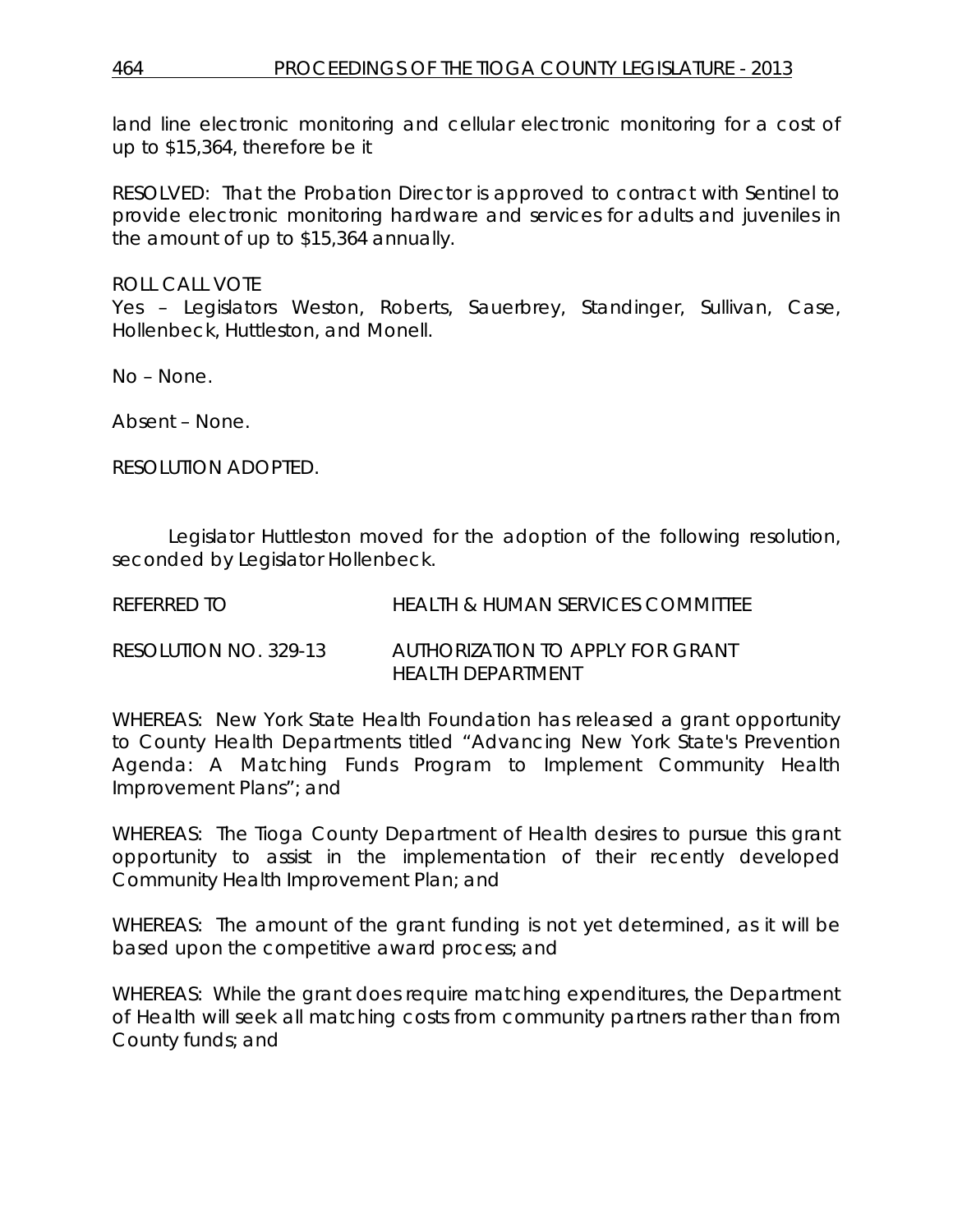WHEREAS: The Tioga County Department of Health has partnered with the Rural Health Network of South Central New York on this potential grant opportunity; and

WHEREAS: County Policy 47 requires Legislative approval for grant applications that will require the signature of the Chief Elected Official; therefore be it

RESOLVED: That the Tioga County Department of Health is authorized to submit a grant application for the "Advancing New York State's Prevention Agenda: A Matching Funds Program to Implement Community Health Improvement Plans" grant.

# ROLL CALL VOTE

Yes – Legislators Weston, Roberts, Sauerbrey, Standinger, Sullivan, Case, Hollenbeck, Huttleston, and Monell.

No – None.

Absent – None.

RESOLUTION ADOPTED.

Legislator Huttleston moved for the adoption of the following resolution, seconded by Legislator Hollenbeck.

REFERRED TO HEALTH & HUMAN SERVICES COMMITTEE

RESOLUTION NO. 330-13 *AUTHORIZATION TO APPLY FOR NYSDOH GRANT HEALTH DEPARTMENT*

WHEREAS: New York State Department of Health has released a competitive grant opportunity titled "Healthy Neighborhoods Preventive Health Cornerstones"; and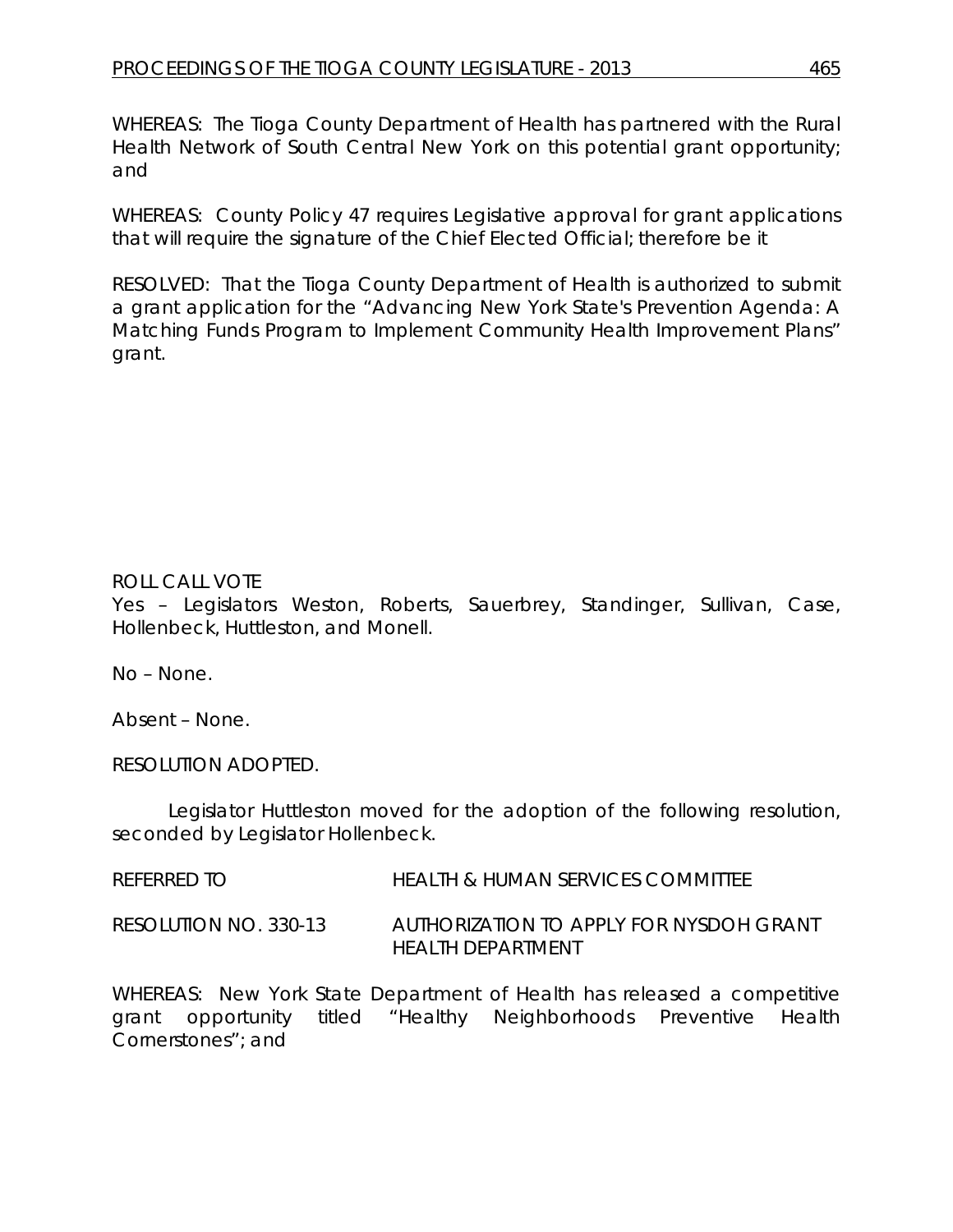WHEREAS: The Tioga County Department of Health desires to pursue this grant opportunity to assist in their efforts towards meeting the Ten Essential Services of Public Health; and

WHEREAS: The amount of the grant funding is not yet determined, as it will be based upon the competitive award process; and

WHEREAS: This grant does not require matching County expenditures; and

WHEREAS: If awarded the grant, the Department of Health will submit a resolution to appropriate the funds at that time; and

WHEREAS: County Policy 47 requires Legislative approval for grant applications that will require the signature of the Chief Elected Official; therefore be it

RESOLVED: That the Tioga County Department of Health is authorized to submit a grant application for the "Healthy Neighborhoods Preventive Health Cornerstones" grant.

## ROLL CALL VOTE

Yes – Legislators Weston, Roberts, Sauerbrey, Standinger, Sullivan, Case, Hollenbeck, Huttleston, and Monell.

No – None.

Absent – None.

RESOLUTION ADOPTED.

Legislator Sauerbrey moved for the adoption of the following resolution, seconded by Legislator Standinger.

| $R$ FFFRRFD TO:       | PUBLIC SAFETY COMMITTEE                                                               |
|-----------------------|---------------------------------------------------------------------------------------|
| RESOLUTION NO. 331-13 | AUTHORIZE THE SUBMISSION OF AN<br>AFD GRANT APPLICATION – FIRE<br>COORDINATORS OFFICE |

WHEREAS: AEDGrant.com has announced a grant program for the purpose of funding the purchase of Automated External Defibrillators (AED); and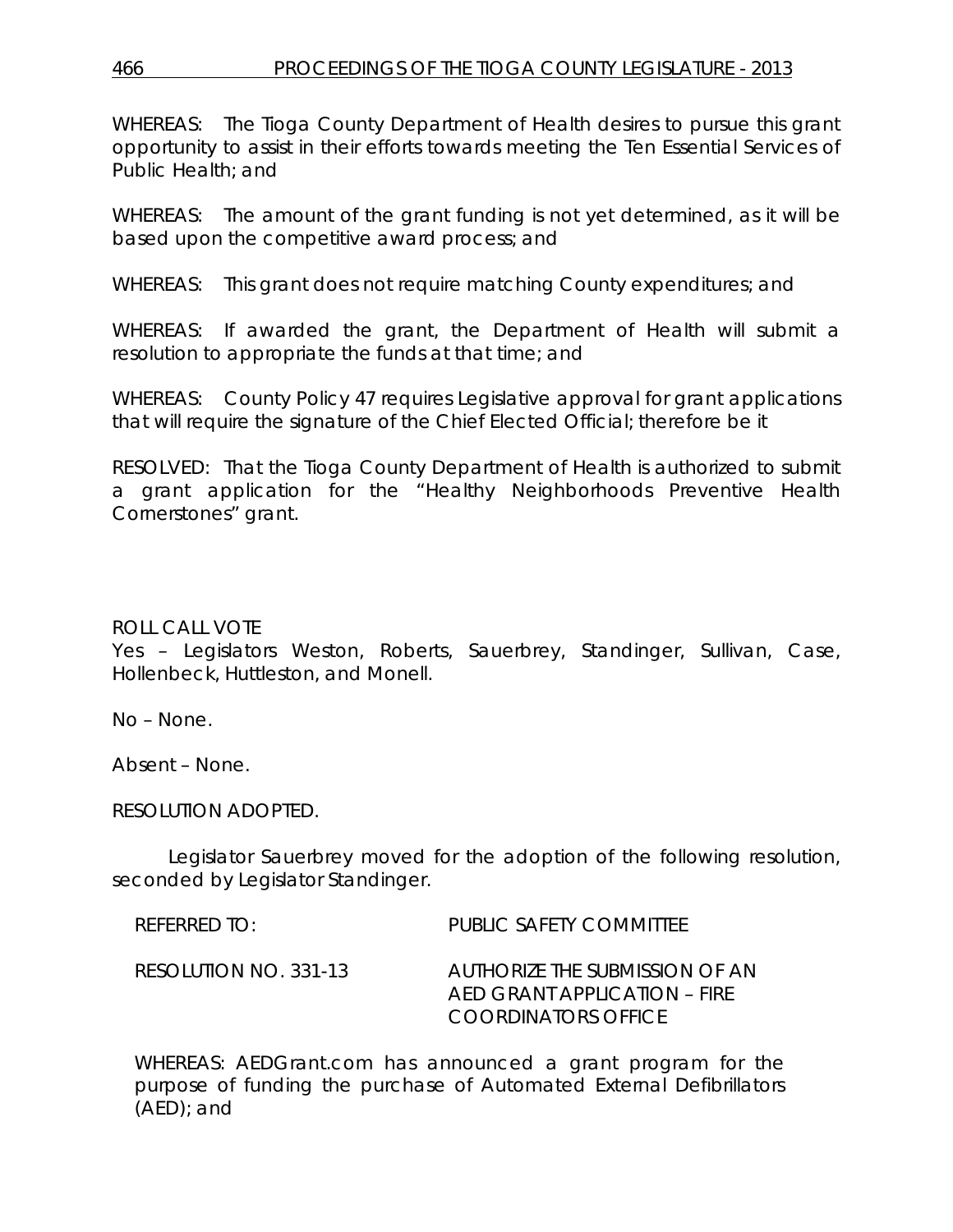WHEREAS: Such grants are the only means of providing the Tioga County Bureau of Fire funding for such purchases; and

WHEREAS: These devices, when placed in Public places and utilized when a patient experiences a sudden cardiac event may save that person's life; and

WHEREAS: County Policy #47 requires that a resolution be approved before any such grant application be submitted; therefore be it

RESOLVED: That the Tioga County Fire Coordinators Office be authorized to submit the appropriate grant application for the purpose of securing the funding for the purchase of two of these life saving devices.

#### ROLL CALL VOTE

Yes – Legislators Weston, Roberts, Sauerbrey, Standinger, Sullivan, Case, Hollenbeck, Huttleston, and Monell.

No – None.

Absent – None.

RESOLUTION ADOPTED.

Legislator Sullivan moved for the adoption of the following resolution, seconded by Legislator Monell.

| referred to:          | PUBLIC SAFETY COMMITTEE                                                                              |
|-----------------------|------------------------------------------------------------------------------------------------------|
| RESOLUTION NO. 332-13 | DENY PERMISSION FOR NYS TO USE<br>COUNTY SEAL AND OFFICE NAMES<br><b>FOR SAFE ACT CORRESPONDENCE</b> |

WHEREAS: The State of New York has passed a gun control law referred to as the SAFE Act; and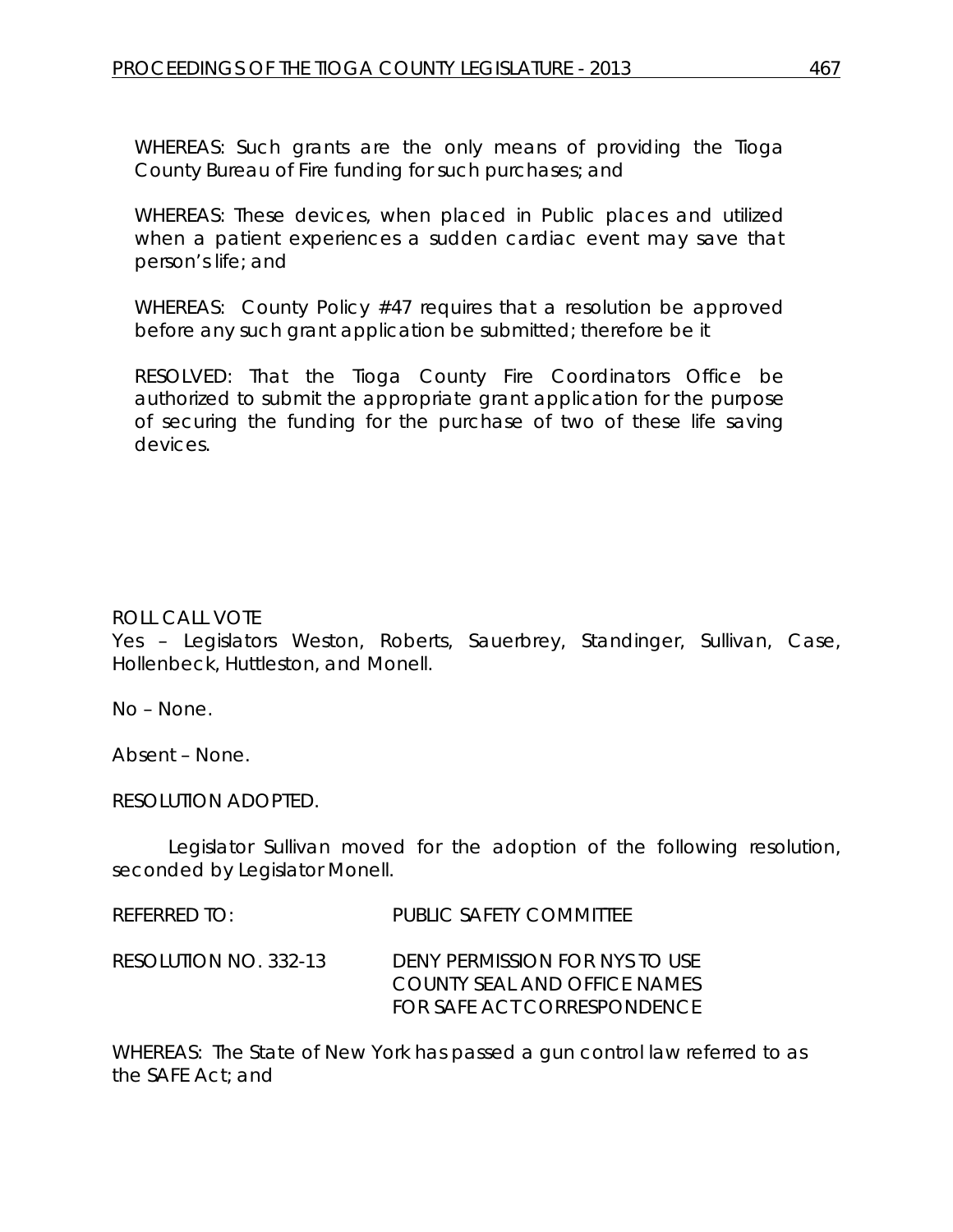WHEREAS: this act clearly indicates that the enforcement of this law is the responsibility of New York State; and

WHEREAS: In recent discussions the State has indicated an interest in using the Seal of Tioga County and the names of the offices of the Tioga County Sheriff and Tioga County Clerk in pistol permit recertification notices; and

WHEREAS: The County Sheriff and County Clerk have voiced their strong objection to this request and suggestion; therefore be it

RESOLVED: That the Tioga County Legislature denies the State of New York permission to use the name, seal of Tioga County, letter head or address for purposes of correspondence with legal and registered gun owners regarding permit recertification or for any other purpose associated with the SAFE Act; and be it further

RESOLVED: That copies of this resolution should be transmitted to the Office of the Governor of New York State, the Superintendent of State Police, NYS Senator Thomas Libous, Assemblyman Christopher Friend and the Legislature of every County in the State of New York.

## ROLL CALL VOTE

Yes – Legislators Weston, Roberts, Sauerbrey, Standinger, Sullivan, Case, Hollenbeck, Huttleston, and Monell.

No – None.

Absent – None.

#### RESOLUTION ADOPTED.

Legislator Sullivan moved for the adoption of the following resolution, seconded by Legislator Case.

REFERRED TO: ECONOMIC DEVELOPMENT & PLANNING COMMITTEE PERSONNEL COMMITTEE

RESOLUTION NO. 333-13 *AUTHORIZE SALARY INCREASE: LEEANN TINNEY ECONOMIC DEVELOPMENT & PLANNING*

WHEREAS: LeeAnn Tinney was appointed Director of Economic Development & Planning effective July 8, 2013 at an annual salary of \$67,500 via Resolution 163-  $13:$  and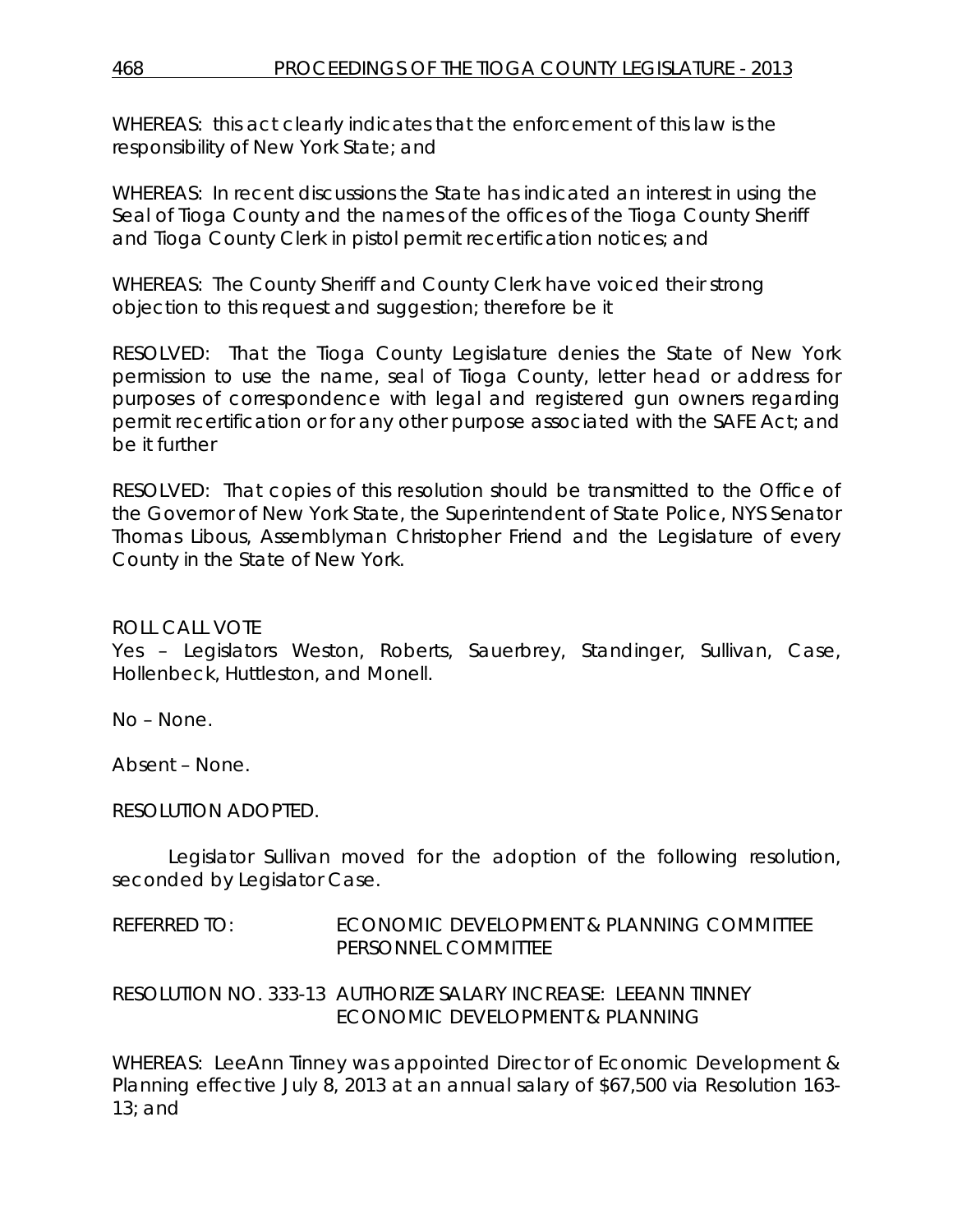WHEREAS: Resolution 163-13 provided an opportunity for LeeAnn Tinney's 2014 salary to be increased to \$70,000 contingent upon a satisfactory performance evaluation; and

WHEREAS: Said performance evaluation was done and resulted in a satisfactory rating; therefore be it

RESOLVED: That the Legislature hereby authorizes a 2014 annual salary of \$70,000 for LeeAnn Tinney, Director of Economic Development & Planning.

#### ROLL CALL VOTE

Yes – Legislators Weston, Roberts, Sauerbrey, Standinger, Sullivan, Case, Hollenbeck, Huttleston, and Monell.

No – None.

Absent – None.

RESOLUTION ADOPTED.

Legislator Sullivan moved for the adoption of the following resolution, seconded by Legislator Monell.

| REFERRED TO: | TEGAL COMMITTEE<br>PERSONNEL COMMITTEE                  |  |  |
|--------------|---------------------------------------------------------|--|--|
|              | RESOLUTION NO. 334-13. AUTHORIZE EXTENSION OF TEMPORARY |  |  |

# *APPOINTMENT FOR PART-TIME TYPIST LAW DEPARTMENT*

WHEREAS: Resolution 49-13 authorized the creation of a temporary, part-time Typist within the Law Department from February 25 until November 29, 2013, to provide clerical assistance during the Paralegal's leave of absence while serving in the position of Secretary to the District Attorney; and

WHEREAS: Resolution 283-13 authorized an extension of leave of absence for the Paralegal from November 29 until December 31, 2013, in order to fulfill her duties within the District Attorney's Office; and

WHEREAS: Due to said leave of absence, there is a need for the part-time Typist to continue providing clerical assistance beyond November 29, 2013; therefore be it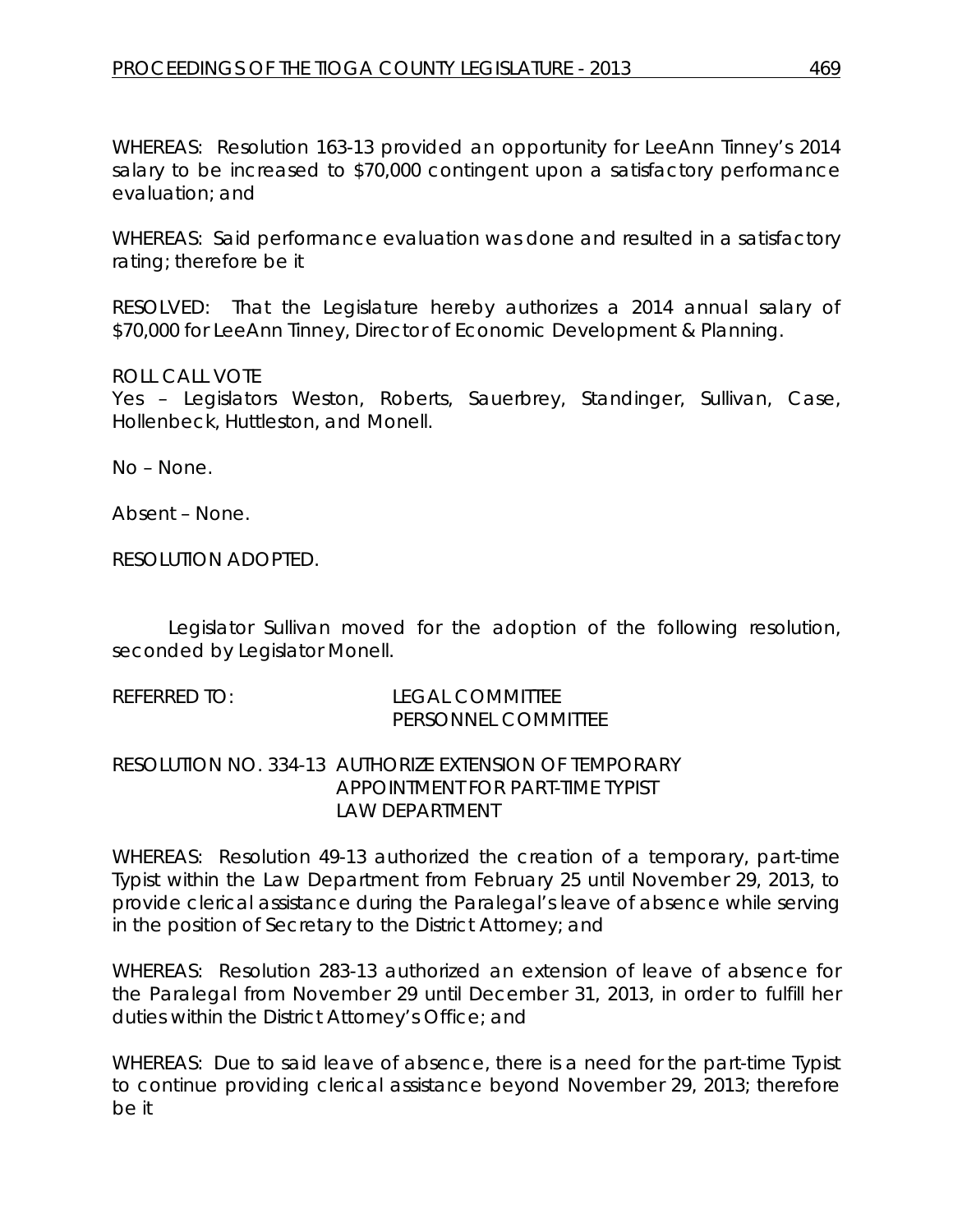RESOLVED: That the duration of the temporary, part-time Typist position within the Law Department shall be extended retroactive from November 29 and shall continue until the close of business on December 31, 2013.

ROLL CALL VOTE

Yes – Legislators Weston, Roberts, Sauerbrey, Standinger, Sullivan, Case, Hollenbeck, Huttleston, and Monell.

No – None.

Absent – None.

RESOLUTION ADOPTED.

Legislator Roberts moved for the adoption of the following resolution, seconded by Legislator Sauerbrey.

REFERRED TO: PUBLIC WORKS PERSONNEL COMMITTEE RESOLUTION NO. 335–13 *AUTHORIZE WAIVER OF 90-DAY HIRING DELAY PUBLIC WORKS*

WHEREAS: Legislative approval is required for all waivers of the 90-day hiring delay; and

WHEREAS: The Highway Department staff has been cut in previous years to the minimal number to complete daily operations; and

WHEREAS: The Highway Department has an employee who has been injured and will be out of work for eight to twelve weeks; and

WHEREAS: The Highway Department has two (2) vacant MEO II positions to be filled and has satisfied 60 days of the 90-day hiring delay; and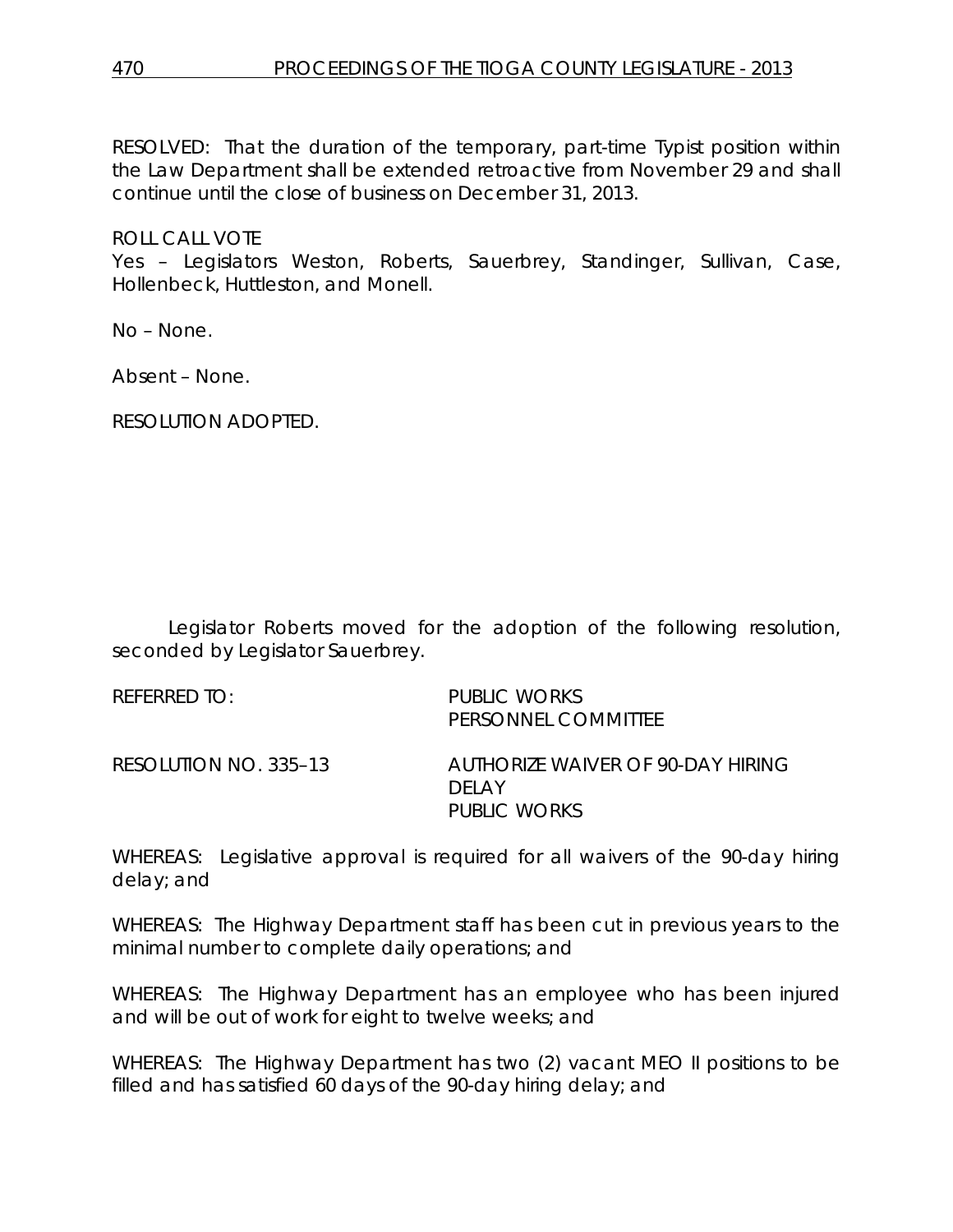WHEREAS: Currently the Highway Department has a shortage of drivers for the snow storm events; therefore be it

RESOLVED: That the Tioga County Legislature authorizes a waiver of the 90-day hiring delay and allow the Commissioner of Public Works to fill two (2) vacant MEO II positions effective December 11, 2013.

ROLL CALL VOTE

Yes – Legislators Weston, Roberts, Sauerbrey, Standinger, Sullivan, Case, Hollenbeck, Huttleston, and Monell.

No – None.

Absent – None.

RESOLUTION ADOPTED.

Legislator Hollenbeck moved for the adoption of the following resolution, seconded by Legislator Monell.

| $R$ FFFRRFD TO:       | LEGISLATIVE WORKSESSION<br>PERSONNEL COMMITTEE                          |
|-----------------------|-------------------------------------------------------------------------|
| RESOLUTION NO. 336-13 | STANDARD WORK DAY AND<br>REPORTING RESOLUTION<br>INFORMATION TECHNOLOGY |

WHEREAS: The New York State Retirement System created new reporting regulations in 2009 that require establishment of terms and work hours for elected and appointed officials and a resolution stating such at the onset of each term; therefore be it

RESOLVED: That the County of Tioga hereby establishes the following as standard work days for elected and appointed officials, and will report the following days worked to the New York State and Local Employees' Retirement System based on the record of activities maintained and submitted by the following officials to the Clerk of this body;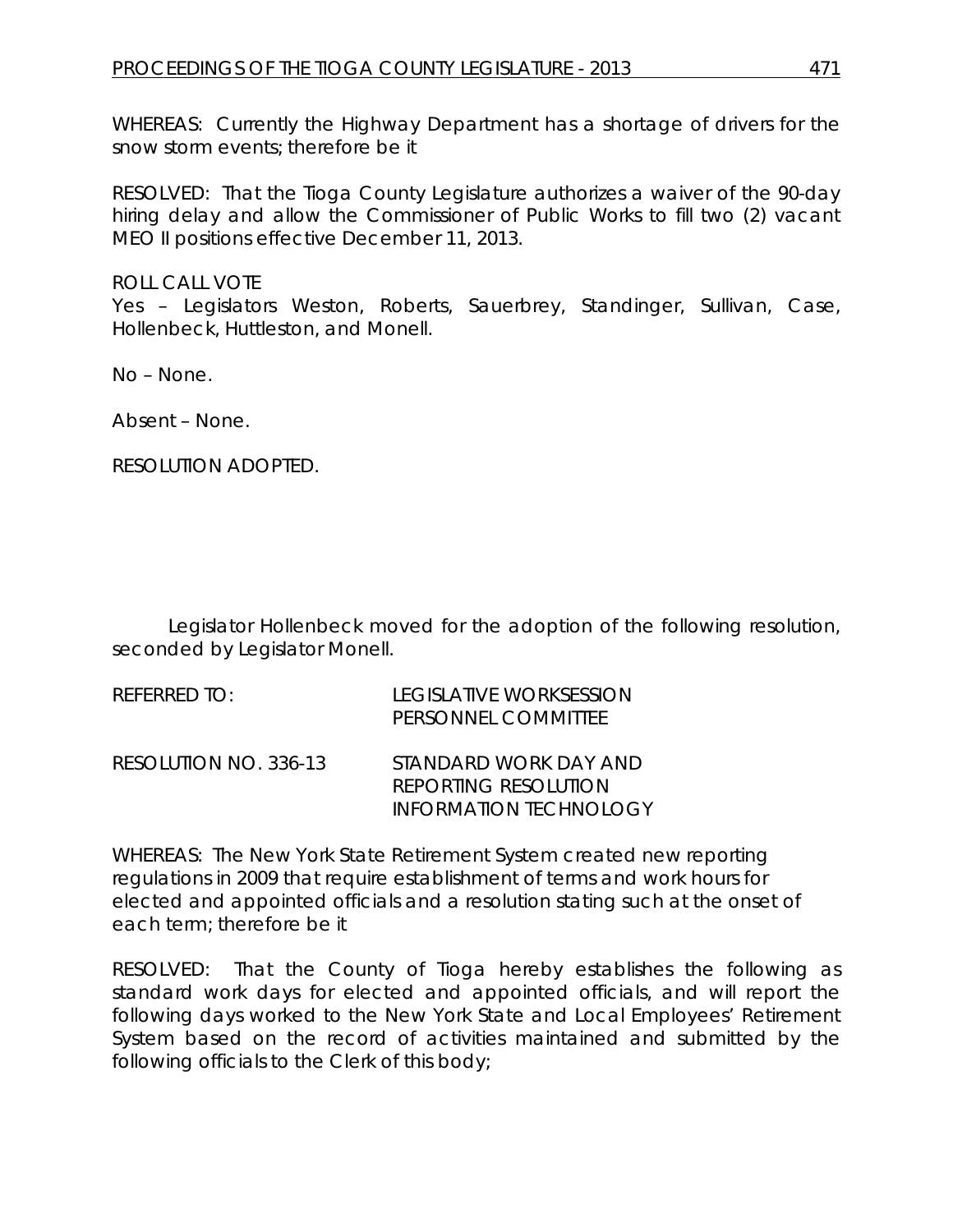| <b>Title</b>               | Name    | Standard<br>Work Day<br>(Hrs/day) | Term<br>Begins/Ends | <b>Participates</b><br>in<br>Employer's<br>Time<br>Keeping<br>System<br>(Y/N) | Days/Month<br>(based on<br>Record of<br>Activities) |
|----------------------------|---------|-----------------------------------|---------------------|-------------------------------------------------------------------------------|-----------------------------------------------------|
| <b>Appointed Officials</b> |         |                                   |                     |                                                                               |                                                     |
| Information                |         |                                   |                     |                                                                               |                                                     |
| Technology &               |         |                                   |                     |                                                                               |                                                     |
| Communication              | Douglas |                                   | $11/25/13$ -        |                                                                               |                                                     |
| Services Director          | Camin   |                                   | 12/31/15            | $\checkmark$                                                                  | N/A                                                 |

#### ROLL CALL VOTE

Yes – Legislators Weston, Roberts, Sauerbrey, Standinger, Sullivan, Case, Hollenbeck, Huttleston, and Monell.

No – None.

Absent – None.

RESOLUTION ADOPTED.

Legislator Monell made a motion to have the following late-filed resolutions considered, seconded by Legislator Hollenbeck and carried.

Legislator Huttleston moved for the adoption of the following resolution, seconded by Legislator Hollenbeck.

REFERRED TO: HEALTH & HUMAN SERVICES COMMITTEE

RESOLUTION NO. 337-13 *AWARD BID FOR PUBLIC TRANSPORTATION AND NON-EMERGENCY MEDICAID TRANSPORTATION SERVICES SOCIAL SERVICES*

WHEREAS: First Transit, Inc. and Ride Right have responded to a bid solicitation for the Provision of Public Transportation Services in Tioga County; and

WHEREAS: The Selection Committee, upon review and analysis as presented to the Legislature, recommends that First Transit Inc.'s bid be accepted; now therefore be it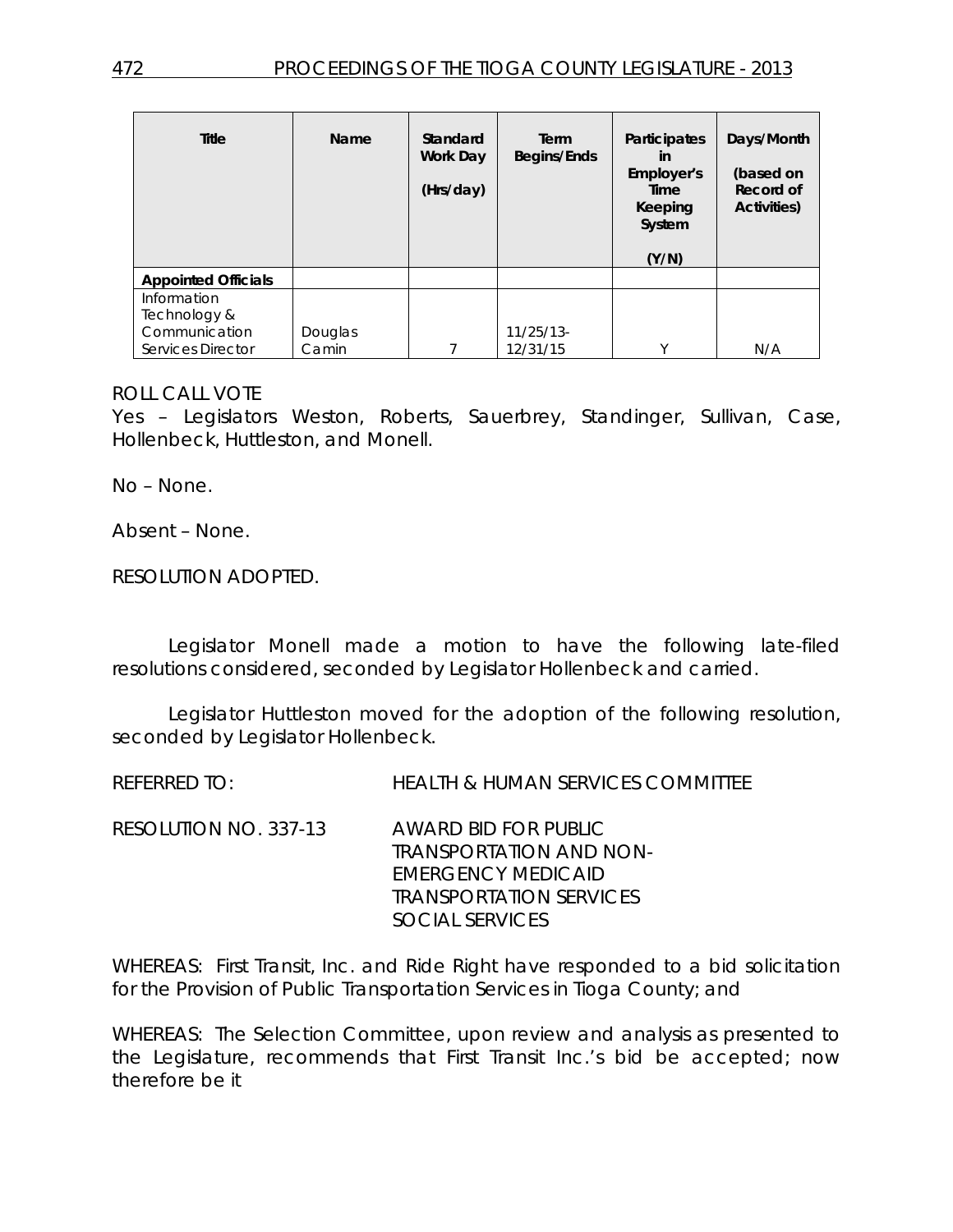RESOLVED: That Tioga County enter into a five year contract with First Transit, Inc. for the Provision of Public Transportation in Tioga County at a cost of \$1,477,780 for calendar year 2014, \$1,520,384 for calendar year 2015, \$1,564,477 for calendar year 2016, \$1,617,102 for calendar year 2017 and \$1,671,567 for 2018.

ROLL CALL VOTE

Yes – Legislators Weston, Roberts, Sauerbrey, Standinger, Sullivan, Case, Hollenbeck, Huttleston, and Monell.

No – None.

Absent – None.

RESOLUTION ADOPTED.

Legislator Sullivan moved for the adoption of the following resolution, seconded by Legislator Sauerbrey.

REFERRED TO: FINANCE COMMITTEE

RESOLUTION NO. 338–13 *ABOLISH POSITION;*

*CREATE AND FILL POSITION (TREASURER'S OFFICE)*

WHEREAS: A need exists for additional assistance with various accounting tasks in the Treasurer's Office; and

WHEREAS: The nature of the work necessitates the need for an individual with a degree in Accounting; and

WHEREAS: The vacant Account Clerk/Typist position, which exists in the Treasurer's Office would not, if filled, provided adequate accounting knowledge; therefore be it